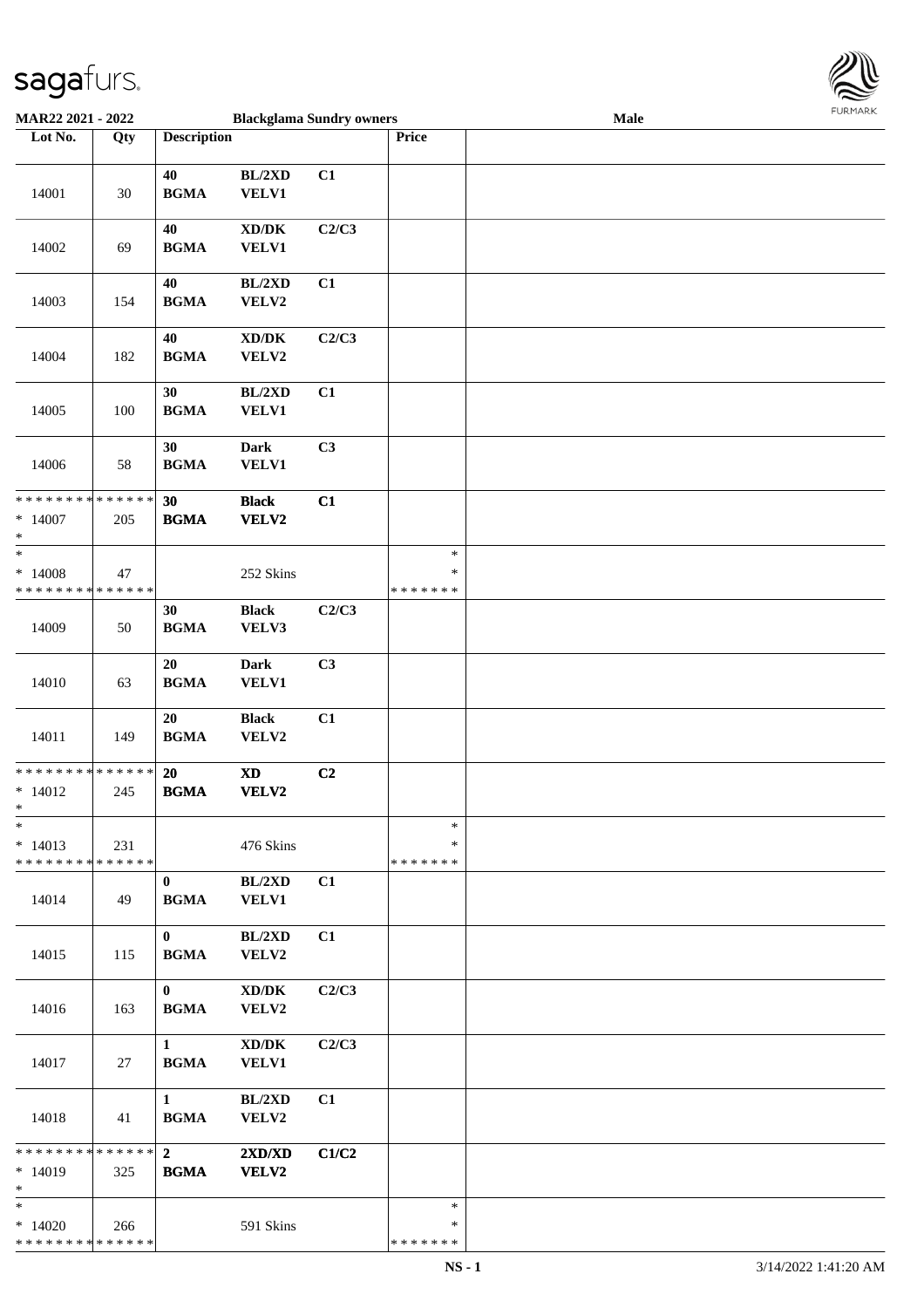

#### **MAR22 2021 - 2022 Blackglama Woodmont Male Lot No. Qty Description Price** 14021 64 **0 2XD/XD C1/C2 BGMA VELV3**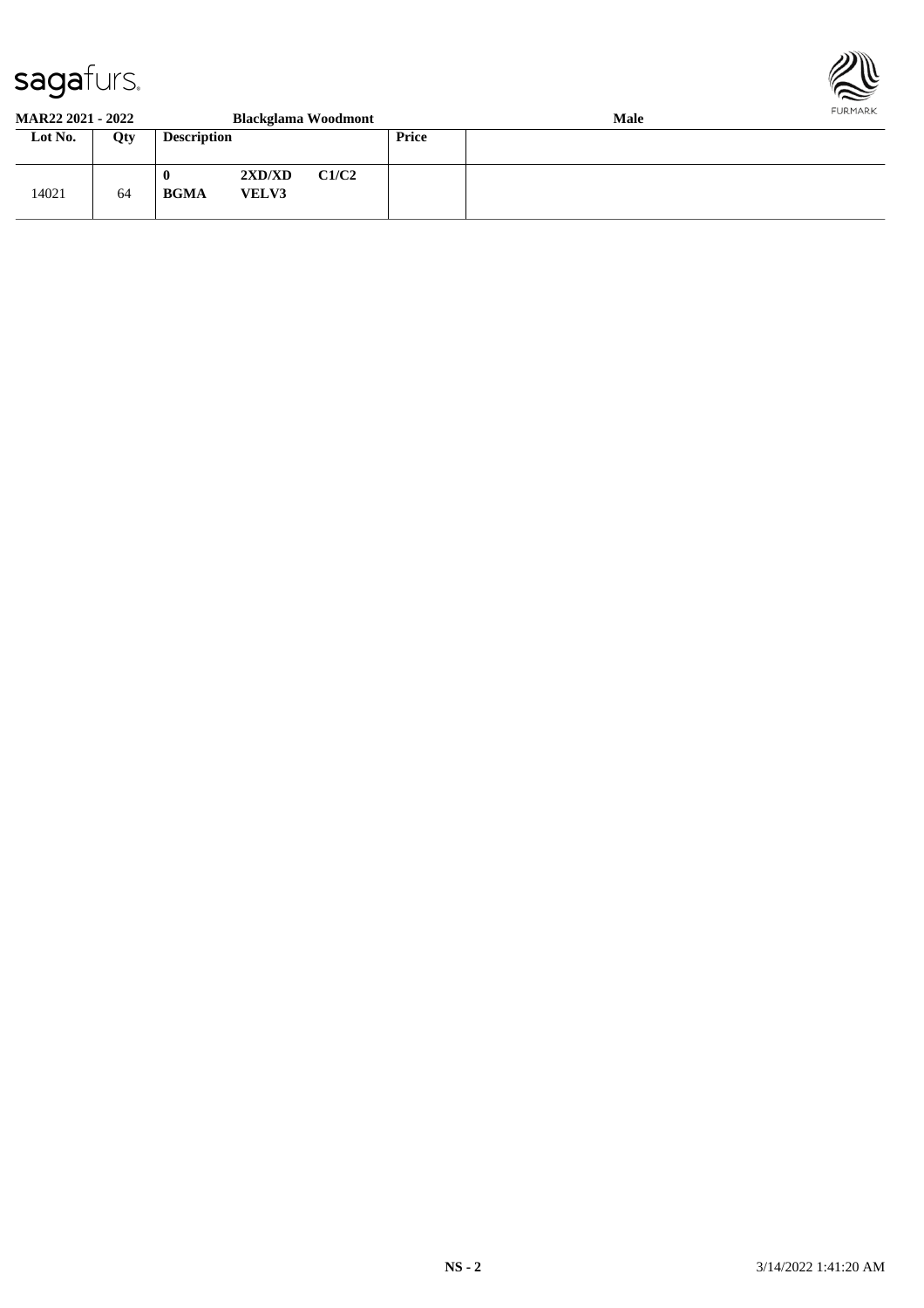\* \*

| Lot No.                                                      | Qty | <b>Description</b>          |                                                  |       | Price                             |  |
|--------------------------------------------------------------|-----|-----------------------------|--------------------------------------------------|-------|-----------------------------------|--|
| **************<br>$* 14041$<br>$\ast$                        | 205 | 40<br><b>BGMA</b>           | 2XD/XD<br><b>VELV2</b>                           | C1/C2 |                                   |  |
| $\ast$<br>$*14042$<br>* * * * * * * * * * * * * *            | 206 |                             | 411 Skins                                        |       | $\ast$<br>∗<br>* * * * * * *      |  |
| ******** <mark>******</mark><br>$*14043$<br>$*$              | 205 | 30<br><b>BGMA</b>           | 2XD/XD<br><b>VELV2</b>                           | C1/C2 |                                   |  |
| $\overline{\ast}$<br>$* 14044$<br>$\ast$                     | 180 |                             | $\overline{c}$                                   |       | $\ast$<br>$\ast$<br>$\ast$        |  |
| $_{\ast}^{-}$<br>$*14045$<br>$\ast$                          | 180 |                             | $\mathfrak{Z}$                                   |       | $\ast$<br>$\ast$<br>$\ast$        |  |
| $\ast$<br>$*14046$<br>$\ast$                                 | 180 |                             | 4                                                |       | $\ast$<br>$\ast$<br>$\ast$        |  |
| $\overline{\phantom{1}}$<br>$* 14047$<br>$\ast$<br>$_{\ast}$ | 180 |                             | 5                                                |       | $\ast$<br>$\ast$<br>$\ast$        |  |
| $*14048$<br>* * * * * * * * * * * * * *                      | 50  |                             | 975 Skins                                        |       | $\ast$<br>∗<br>* * * * * * *      |  |
| * * * * * * * * * * * * * *<br>$*14049$<br>$\ast$            | 205 | 30<br><b>BGMA</b>           | 2XD/XD<br><b>VELV2</b>                           | C1/C2 |                                   |  |
| $\ast$<br>$*14050$<br>* * * * * * * * * * * * * *            | 186 |                             | 391 Skins                                        |       | $\ast$<br>$\ast$<br>* * * * * * * |  |
| **************<br>$*14051$<br>$\ast$                         | 245 | 20<br><b>BGMA</b>           | 2XD/XD<br><b>VELV2</b>                           | C1/C2 |                                   |  |
| $*$<br>$*14052$<br>$*$                                       | 220 |                             | $\overline{c}$                                   |       | $\ast$<br>$\ast$<br>$\ast$        |  |
| $*$<br>$*14053$<br>$\ast$                                    | 220 |                             | 3                                                |       | $\ast$<br>$\ast$<br>$\ast$        |  |
| $\ast$<br>$*14054$<br>$\ast$                                 | 220 |                             | 4                                                |       | $\ast$<br>∗<br>$\ast$             |  |
| $\ast$<br>$*14055$<br>$\ast$                                 | 220 |                             | 5                                                |       | $\ast$<br>*<br>∗                  |  |
| $\ast$<br>$*14056$<br>$\ast$                                 | 220 |                             | 6                                                |       | $\ast$<br>∗<br>$\ast$             |  |
| $\ast$<br>$*14057$<br>* * * * * * * * * * * * * *            | 41  |                             | 1386 Skins                                       |       | $\ast$<br>∗<br>* * * * * * *      |  |
| $* 14058$<br>$*$ $-$                                         | 265 | <b>BGMA</b>                 | BL/2XD<br>VELV2                                  | C1    |                                   |  |
| $\ast$<br>$*14059$<br>* * * * * * * * * * * * * *            | 156 |                             | 421 Skins                                        |       | $\ast$<br>∗<br>* * * * * * *      |  |
| ******** <mark>******</mark><br>$*14060$                     | 265 | $\mathbf{0}$<br><b>BGMA</b> | $2{\bf X}{\bf D}/{\bf X}{\bf D}$<br><b>VELV2</b> | C1/C2 |                                   |  |

**MAR22 2021 - 2022 Blackglama Ames Black Satin Male**

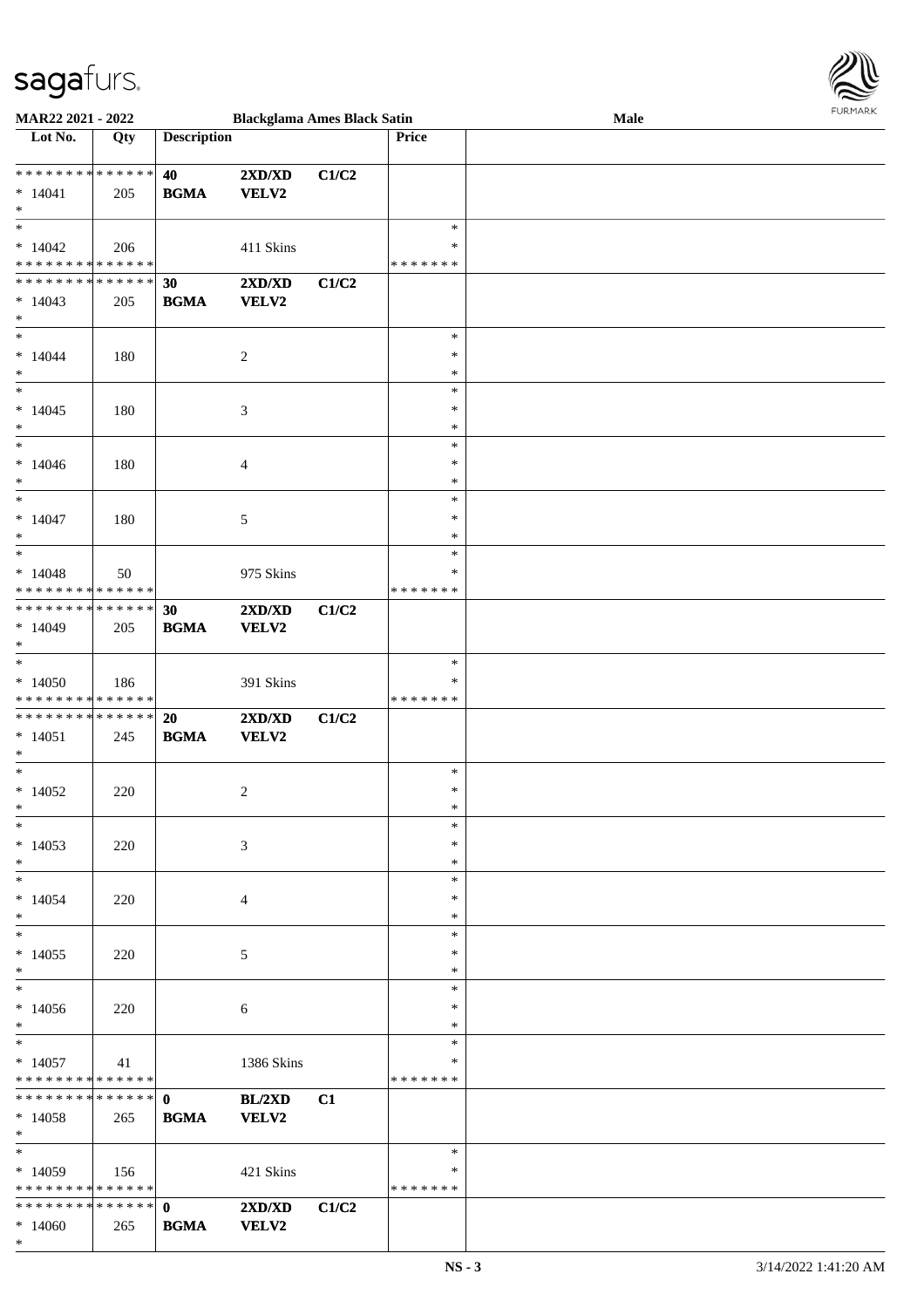

| <b>MAR22 2021 - 2022</b>      |     |                         | <b>Blackglama Ames Black Satin</b> |       |              | Male | FURMARK |
|-------------------------------|-----|-------------------------|------------------------------------|-------|--------------|------|---------|
| Lot No.<br>Qty                |     | <b>Description</b>      |                                    |       | <b>Price</b> |      |         |
| $\ast$                        |     | $\bf{0}$                | 2XD/XD                             | C1/C2 | $\ast$       |      |         |
| $*14061$                      | 240 | <b>BGMA</b>             | <b>VELV2</b>                       |       | $\ast$       |      |         |
| $\ast$                        |     |                         |                                    |       | $\ast$       |      |         |
| $*$                           |     |                         |                                    |       | $\ast$       |      |         |
| $*14062$                      | 240 |                         | 3                                  |       | $\ast$       |      |         |
| $\ast$                        |     |                         |                                    |       | $\ast$       |      |         |
| $\ast$                        |     |                         |                                    |       | $\ast$       |      |         |
| $*14063$                      | 240 |                         | $\overline{4}$                     |       | $\ast$       |      |         |
| $\ast$                        |     |                         |                                    |       | $\ast$       |      |         |
| $\ast$                        |     |                         |                                    |       | $\ast$       |      |         |
| $*14064$                      | 240 |                         | 5                                  |       | $\ast$       |      |         |
| $\ast$                        |     |                         |                                    |       | $\ast$       |      |         |
| $\ast$                        |     |                         |                                    |       | $\ast$       |      |         |
| $*14065$                      | 55  |                         | 1280 Skins                         |       | $\ast$       |      |         |
| * * * * * * * * * * * * * * * |     |                         |                                    |       | *******      |      |         |
| 14066                         | 132 | $\bf{0}$<br><b>BGMA</b> | 2XD/XD<br><b>VELV2</b>             | C1/C2 |              |      |         |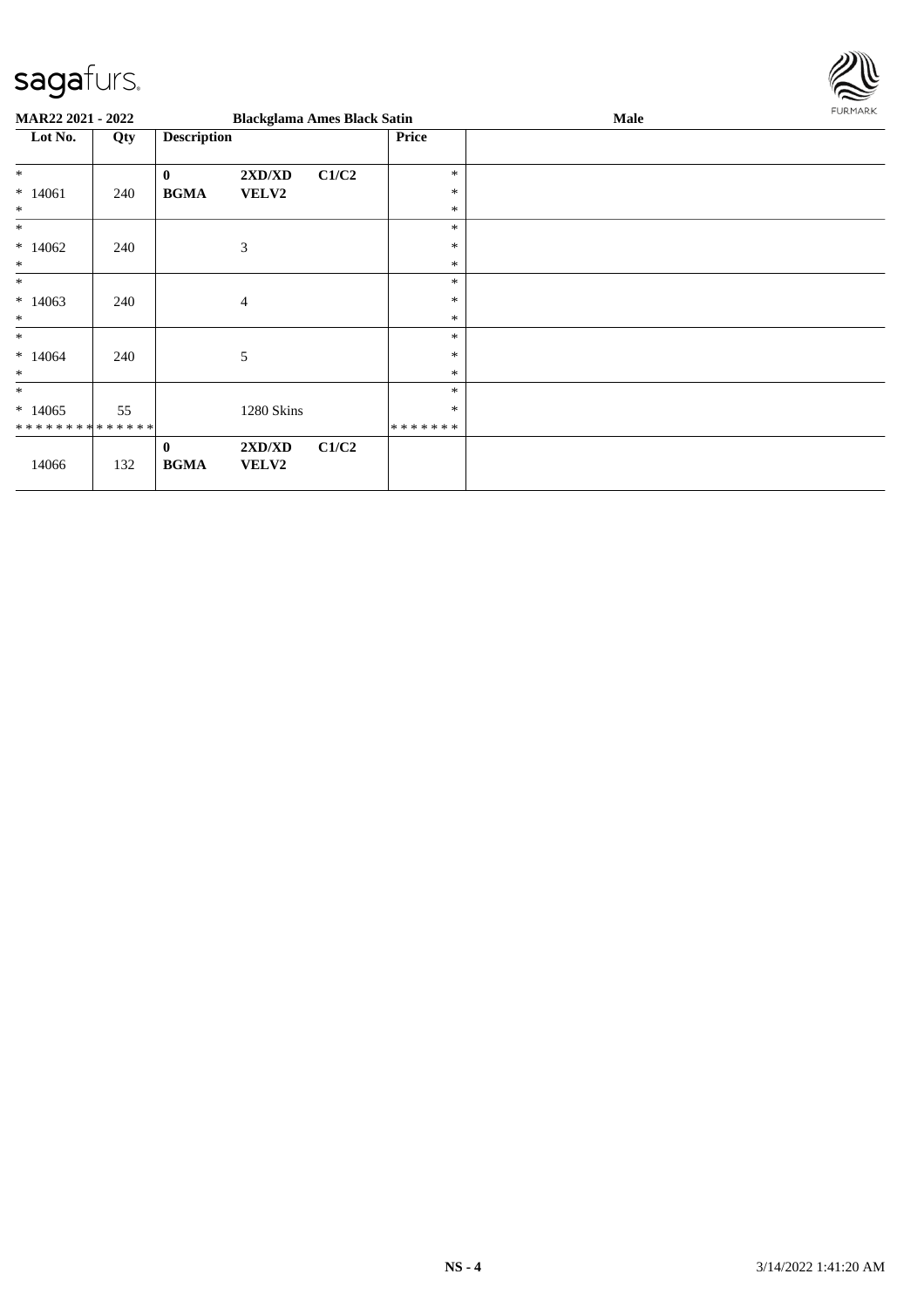

| <b>MAR22 2021 - 2022</b>                   |     |                    | <b>Blackglama Springbrook</b>                               |                |         | Male |  |
|--------------------------------------------|-----|--------------------|-------------------------------------------------------------|----------------|---------|------|--|
| Lot No.                                    | Qty | <b>Description</b> |                                                             |                | Price   |      |  |
|                                            |     |                    |                                                             |                |         |      |  |
| ******** <mark>******</mark>               |     | 40                 | $2{\bf X}{\bf D}/{\bf X}{\bf D}$                            | C1/C2          |         |      |  |
| $* 14081$                                  | 205 | <b>BGMA</b>        | <b>VELV2</b>                                                |                |         |      |  |
| $\ast$                                     |     |                    |                                                             |                |         |      |  |
| $\overline{\ast}$                          |     |                    |                                                             |                | $\ast$  |      |  |
|                                            |     |                    |                                                             |                |         |      |  |
| $*14082$                                   | 180 |                    | $\sqrt{2}$                                                  |                | $\ast$  |      |  |
| $*$                                        |     |                    |                                                             |                | $\ast$  |      |  |
|                                            |     |                    |                                                             |                | $\ast$  |      |  |
| $*14083$                                   | 180 |                    | $\mathfrak{Z}$                                              |                | $\ast$  |      |  |
| $\ast$                                     |     |                    |                                                             |                | $\ast$  |      |  |
| $*$                                        |     |                    |                                                             |                | $\ast$  |      |  |
| $*14084$                                   | 182 |                    | 747 Skins                                                   |                | $\ast$  |      |  |
| * * * * * * * * <mark>* * * * * *</mark>   |     |                    |                                                             |                | ******* |      |  |
| * * * * * * * * <mark>* * * * * * *</mark> |     | 30                 | BL/2XD                                                      | C1             |         |      |  |
| $*14085$                                   | 205 | <b>BGMA</b>        | <b>VELV2</b>                                                |                |         |      |  |
| $*$                                        |     |                    |                                                             |                |         |      |  |
| $\overline{\phantom{0}}$                   |     |                    |                                                             |                |         |      |  |
|                                            |     |                    |                                                             |                | $\ast$  |      |  |
| $*14086$                                   | 180 |                    | $\overline{c}$                                              |                | $\ast$  |      |  |
| $*$                                        |     |                    |                                                             |                | $\ast$  |      |  |
| $\overline{\ast}$                          |     |                    |                                                             |                | $\ast$  |      |  |
| $* 14087$                                  | 180 |                    | $\mathfrak{Z}$                                              |                | $\ast$  |      |  |
| $\ast$                                     |     |                    |                                                             |                | $\ast$  |      |  |
| $\overline{\phantom{0}}$                   |     |                    |                                                             |                | $\ast$  |      |  |
| $*14088$                                   | 180 |                    | $\overline{4}$                                              |                | $\ast$  |      |  |
| $\ast$                                     |     |                    |                                                             |                | $\ast$  |      |  |
| $\overline{\phantom{0}}$                   |     |                    |                                                             |                | $\ast$  |      |  |
|                                            |     |                    |                                                             |                |         |      |  |
| $*14089$                                   | 180 |                    | 5                                                           |                | $\ast$  |      |  |
| $\ast$                                     |     |                    |                                                             |                | $\ast$  |      |  |
| $\ast$                                     |     |                    |                                                             |                | $\ast$  |      |  |
| $*14090$                                   | 180 |                    | 6                                                           |                | $\ast$  |      |  |
| $*$                                        |     |                    |                                                             |                | $\ast$  |      |  |
| $\overline{\phantom{0}}$                   |     |                    |                                                             |                | $\ast$  |      |  |
| $* 14091$                                  | 39  |                    | 1144 Skins                                                  |                | $\ast$  |      |  |
| * * * * * * * * <mark>* * * * * *</mark>   |     |                    |                                                             |                | ******* |      |  |
| * * * * * * * * <mark>* * * * * * *</mark> |     | 30                 | $\boldsymbol{\text{X} \text{D} \text{/} \text{D} \text{K}}$ | C <sub>2</sub> |         |      |  |
| $*14092$                                   | 205 | <b>BGMA</b>        | VELV2                                                       |                |         |      |  |
| $*$                                        |     |                    |                                                             |                |         |      |  |
| $\ast$                                     |     |                    |                                                             |                | $\ast$  |      |  |
| $*14093$                                   | 180 |                    | $\overline{c}$                                              |                | $\ast$  |      |  |
|                                            |     |                    |                                                             |                | $\ast$  |      |  |
| $*$<br>$*$ $-$                             |     |                    |                                                             |                |         |      |  |
|                                            |     |                    |                                                             |                | $\ast$  |      |  |
| $*14094$                                   | 180 |                    | 3                                                           |                | $\ast$  |      |  |
| $\ast$                                     |     |                    |                                                             |                | $\ast$  |      |  |
| $*$                                        |     |                    |                                                             |                | $\ast$  |      |  |
| $*14095$                                   | 180 |                    | $\overline{4}$                                              |                | $\ast$  |      |  |
| $\ast$                                     |     |                    |                                                             |                | $\ast$  |      |  |
| $*$                                        |     |                    |                                                             |                | $\ast$  |      |  |
| $*14096$                                   | 157 |                    | 902 Skins                                                   |                | $\ast$  |      |  |
| * * * * * * * * <mark>* * * * * *</mark>   |     |                    |                                                             |                | ******* |      |  |
| * * * * * * * * * * * * * * *              |     | 20                 | BL/2XD                                                      | C1             |         |      |  |
| $*14097$                                   | 245 | <b>BGMA</b>        | <b>VELV2</b>                                                |                |         |      |  |
| $*$ $-$                                    |     |                    |                                                             |                |         |      |  |
| $\ast$                                     |     |                    |                                                             |                | $\ast$  |      |  |
|                                            |     |                    |                                                             |                | $\ast$  |      |  |
| $*14098$                                   | 220 |                    | $\overline{c}$                                              |                |         |      |  |
| $*$                                        |     |                    |                                                             |                | $\ast$  |      |  |
| $*$                                        |     |                    |                                                             |                | $\ast$  |      |  |
| $*14099$                                   | 220 |                    | $\mathfrak{Z}$                                              |                | $\ast$  |      |  |
| $*$                                        |     |                    |                                                             |                | $\ast$  |      |  |
| $\ddot{x}$                                 |     |                    |                                                             |                | $\ast$  |      |  |
| $* 14100$                                  | 220 |                    | $\overline{4}$                                              |                | $\ast$  |      |  |
| $\ast$                                     |     |                    |                                                             |                | $\ast$  |      |  |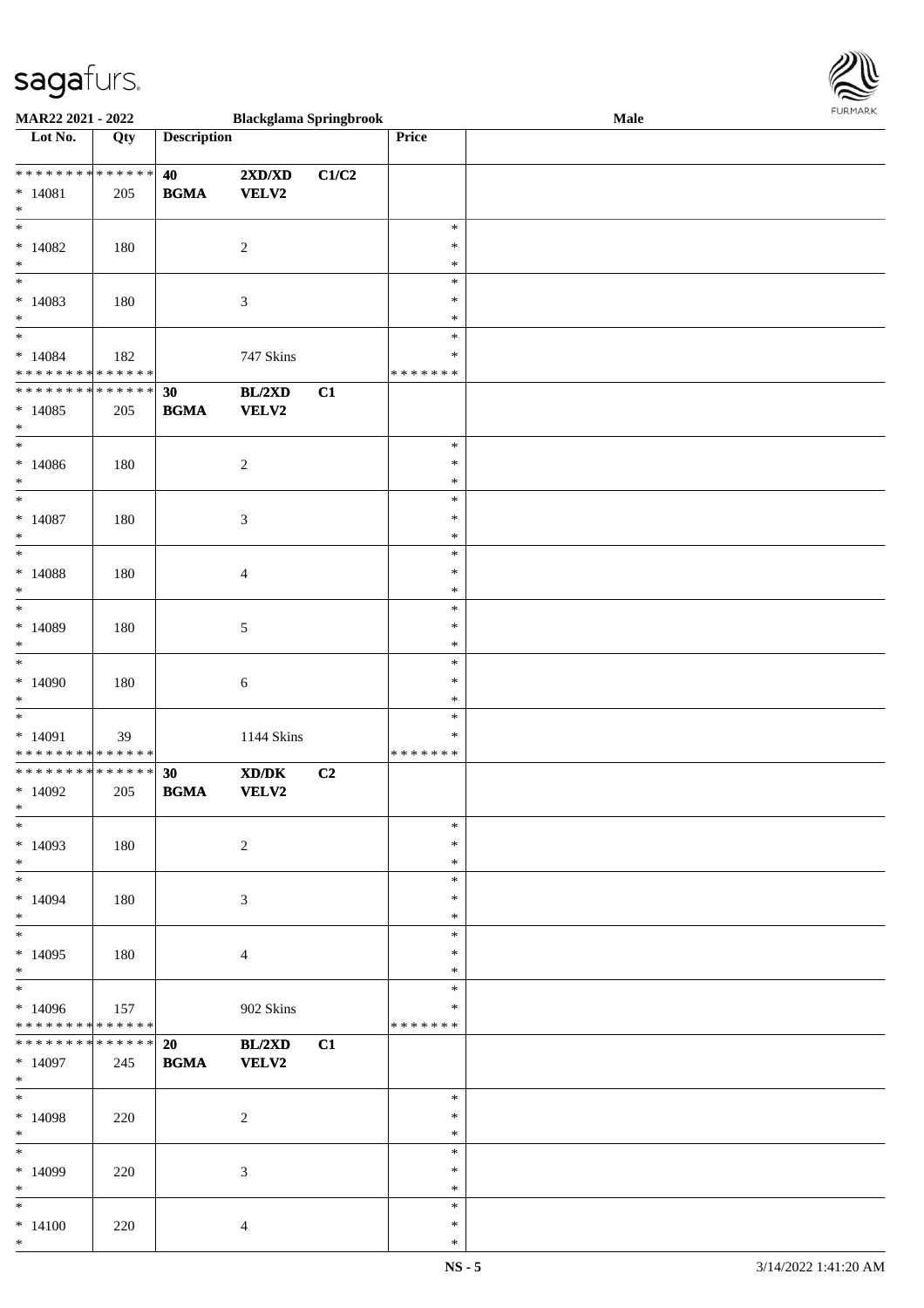

| MAR22 2021 - 2022                          | <b>Blackglama Springbrook</b> |                    |                                                                                                      |       | <b>LOKINKV</b><br>Male |  |  |
|--------------------------------------------|-------------------------------|--------------------|------------------------------------------------------------------------------------------------------|-------|------------------------|--|--|
| Lot No.                                    | $\overline{Q}$ ty             | <b>Description</b> |                                                                                                      |       | Price                  |  |  |
|                                            |                               |                    |                                                                                                      |       |                        |  |  |
| $\ast$                                     |                               | 20                 | BL/2XD                                                                                               | C1    | $\ast$                 |  |  |
| $* 14101$                                  | 220                           | <b>BGMA</b>        | VELV2                                                                                                |       | $\ast$                 |  |  |
| $*$                                        |                               |                    |                                                                                                      |       | $\ast$                 |  |  |
| $\ast$                                     |                               |                    |                                                                                                      |       | $\ast$                 |  |  |
| $* 14102$                                  | 81                            |                    | 1206 Skins                                                                                           |       | $\ast$                 |  |  |
| * * * * * * * * <mark>* * * * * * *</mark> |                               |                    |                                                                                                      |       | * * * * * * *          |  |  |
| * * * * * * * *                            | * * * * * *                   | 20                 | $\boldsymbol{\text{X}}\boldsymbol{\text{D}}\boldsymbol{/}\boldsymbol{\text{D}}\boldsymbol{\text{K}}$ | C2    |                        |  |  |
| $* 14103$                                  | 245                           | <b>BGMA</b>        | VELV2                                                                                                |       |                        |  |  |
| $*$                                        |                               |                    |                                                                                                      |       |                        |  |  |
| $\overline{\phantom{0}}$                   |                               |                    |                                                                                                      |       | $\ast$                 |  |  |
| $* 14104$                                  | 220                           |                    | $\boldsymbol{2}$                                                                                     |       | $\ast$                 |  |  |
| $*$                                        |                               |                    |                                                                                                      |       | $\ast$                 |  |  |
| $\ast$                                     |                               |                    |                                                                                                      |       | $\ast$                 |  |  |
| $* 14105$                                  | 220                           |                    | $\mathfrak{Z}$                                                                                       |       | $\ast$                 |  |  |
| $\ast$                                     |                               |                    |                                                                                                      |       | $\ast$                 |  |  |
|                                            |                               |                    |                                                                                                      |       | $\ast$                 |  |  |
| $* 14106$                                  | 220                           |                    | $\overline{4}$                                                                                       |       | $\ast$                 |  |  |
| $*$                                        |                               |                    |                                                                                                      |       | $\ast$                 |  |  |
| $\overline{\phantom{0}}$                   |                               |                    |                                                                                                      |       | $\ast$                 |  |  |
| $* 14107$                                  | 161                           |                    | 1066 Skins                                                                                           |       | $\ast$                 |  |  |
| * * * * * * * * * * * * * *                |                               |                    |                                                                                                      |       | * * * * * * *          |  |  |
| * * * * * * * * <mark>* * * * * * *</mark> |                               | $\mathbf 0$        | 2XD/XD                                                                                               | C1/C2 |                        |  |  |
| $* 14108$                                  | 265                           | <b>BGMA</b>        | <b>VELV2</b>                                                                                         |       |                        |  |  |
| $*$                                        |                               |                    |                                                                                                      |       |                        |  |  |
| $*$                                        |                               |                    |                                                                                                      |       | $\ast$                 |  |  |
| $* 14109$                                  | 240                           |                    | $\sqrt{2}$                                                                                           |       | $\ast$                 |  |  |
| $*$                                        |                               |                    |                                                                                                      |       | $\ast$                 |  |  |
| $*$                                        |                               |                    |                                                                                                      |       | $\ast$                 |  |  |
| $* 14110$                                  | 240                           |                    | 3                                                                                                    |       | $\ast$                 |  |  |
| $*$                                        |                               |                    |                                                                                                      |       | $\ast$                 |  |  |
|                                            |                               |                    |                                                                                                      |       | $\ast$                 |  |  |
| $* 14111$                                  | 240                           |                    | $\overline{4}$                                                                                       |       | $\ast$                 |  |  |
| $*$                                        |                               |                    |                                                                                                      |       | $\ast$                 |  |  |
|                                            |                               |                    |                                                                                                      |       | $\ast$                 |  |  |
| $* 14112$<br>* * * * * * * * * * * * * *   | 69                            |                    | <b>1054 Skins</b>                                                                                    |       | *<br>*******           |  |  |
|                                            |                               |                    |                                                                                                      |       |                        |  |  |
|                                            |                               | $\pmb{0}$          | $2{\bf X}{\bf D}/{\bf X}{\bf D}$                                                                     | C1/C2 |                        |  |  |
| 14113                                      | 177                           | <b>BGMA</b>        | VELV2                                                                                                |       |                        |  |  |
|                                            |                               |                    |                                                                                                      |       |                        |  |  |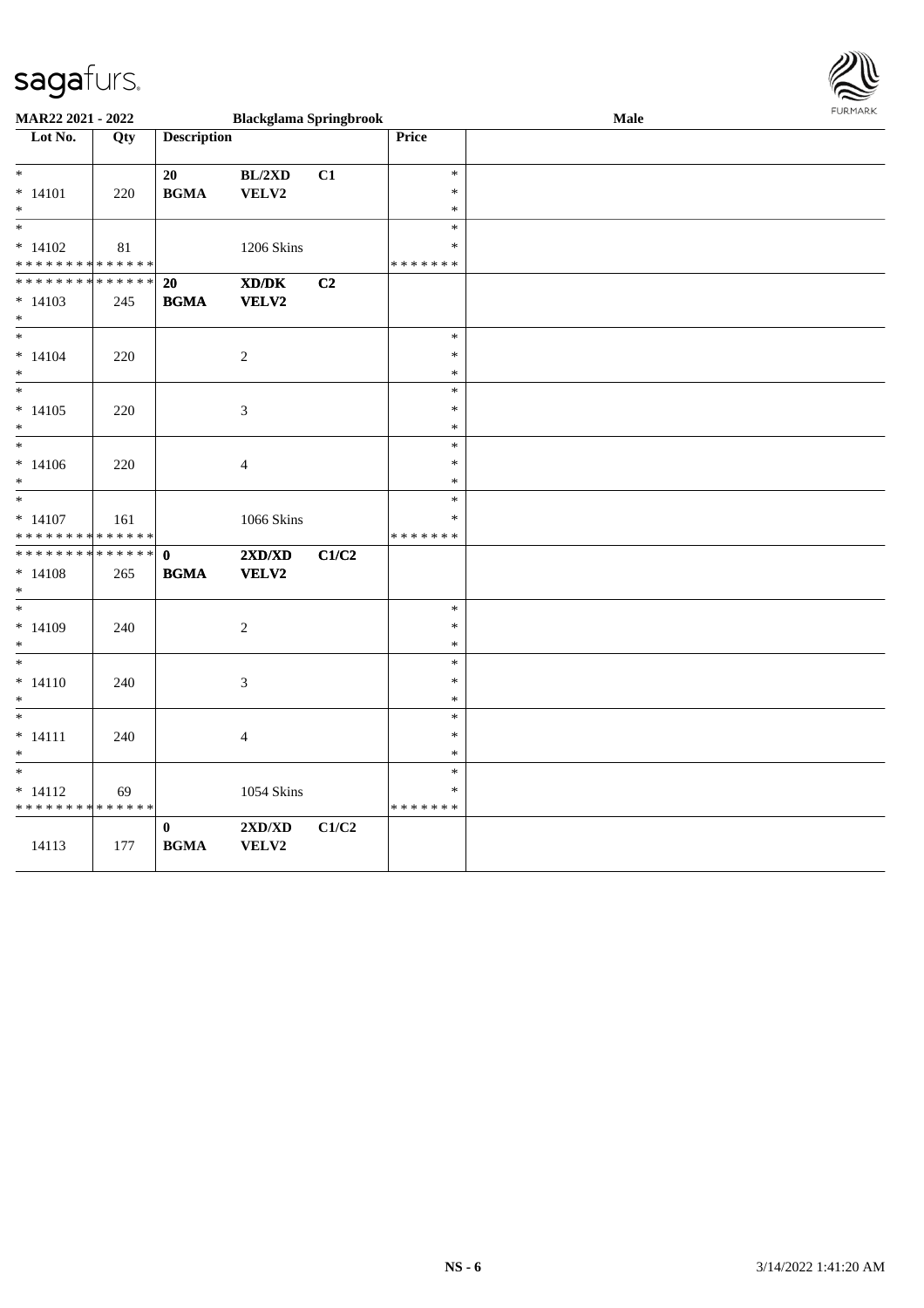

| <b>MAR22 2021 - 2022</b>      |                                     |                                            | <b>Blackglama Zimbal Mink</b> |    |               | <b>Male</b> |
|-------------------------------|-------------------------------------|--------------------------------------------|-------------------------------|----|---------------|-------------|
| Lot No.                       | Qty                                 | <b>Description</b>                         |                               |    | Price         |             |
|                               |                                     |                                            |                               |    |               |             |
| * * * * * * * * * * * * * * * |                                     | 50                                         | BL/2XD                        | C1 |               |             |
|                               |                                     |                                            |                               |    |               |             |
| $* 14121$                     | 180                                 | <b>BGMA</b>                                | <b>VELV2</b>                  |    |               |             |
| $*$                           |                                     |                                            |                               |    |               |             |
|                               |                                     |                                            |                               |    | $\ast$        |             |
| $* 14122$                     | 93                                  |                                            | 273 Skins                     |    | $\ast$        |             |
| * * * * * * * * * * * * * * * |                                     |                                            |                               |    | *******       |             |
|                               |                                     |                                            |                               |    |               |             |
|                               |                                     | 50                                         | $\mathbf{X}\mathbf{D}$        | C2 |               |             |
| 14123                         | 89                                  | <b>BGMA</b>                                | VELV2                         |    |               |             |
|                               |                                     |                                            |                               |    |               |             |
| ******** <mark>******</mark>  |                                     | 40                                         | <b>Black</b>                  | C1 |               |             |
| $* 14124$                     | 200                                 | $\mathbf{B}\mathbf{G}\mathbf{M}\mathbf{A}$ | <b>VELV2</b>                  |    |               |             |
| $*$                           |                                     |                                            |                               |    |               |             |
| $\overline{\ast}$             |                                     |                                            |                               |    | $\ast$        |             |
|                               |                                     |                                            |                               |    |               |             |
| $* 14125$                     | 180                                 |                                            | $\sqrt{2}$                    |    | $\ast$        |             |
| $*$                           |                                     |                                            |                               |    | $\ast$        |             |
| $\frac{1}{1}$                 |                                     |                                            |                               |    | $\ast$        |             |
| $* 14126$                     | 180                                 |                                            | $\mathfrak{Z}$                |    | $\ast$        |             |
| $\ast$                        |                                     |                                            |                               |    | $\ast$        |             |
| $\overline{\phantom{0}}$      |                                     |                                            |                               |    | $\ast$        |             |
|                               |                                     |                                            |                               |    |               |             |
| $* 14127$                     | 180                                 |                                            | $\overline{4}$                |    | $\ast$        |             |
| $*$                           |                                     |                                            |                               |    | $\ast$        |             |
|                               |                                     |                                            |                               |    | $\ast$        |             |
| $* 14128$                     | 180                                 |                                            | $\sqrt{5}$                    |    | $\ast$        |             |
| $*$                           |                                     |                                            |                               |    | $\ast$        |             |
|                               |                                     |                                            |                               |    |               |             |
|                               |                                     |                                            |                               |    | $\ast$        |             |
| $* 14129$                     | 180                                 |                                            | 6                             |    | $\ast$        |             |
| $\ast$                        |                                     |                                            |                               |    | $\ast$        |             |
| $\overline{\phantom{0}}$      |                                     |                                            |                               |    | $\ast$        |             |
| $* 14130$                     | 180                                 |                                            | $\boldsymbol{7}$              |    | $\ast$        |             |
| $\ast$                        |                                     |                                            |                               |    | $\ast$        |             |
|                               |                                     |                                            |                               |    |               |             |
| $*$                           |                                     |                                            |                               |    | $\ast$        |             |
| $* 14131$                     | 180                                 |                                            | $\,8\,$                       |    | $\ast$        |             |
| $*$                           |                                     |                                            |                               |    | $\ast$        |             |
| $\ast$                        |                                     |                                            |                               |    | $\ast$        |             |
| $* 14132$                     | 180                                 |                                            | $\overline{9}$                |    | $\ast$        |             |
| $*$                           |                                     |                                            |                               |    | $\ast$        |             |
| $*$                           |                                     |                                            |                               |    | $\ast$        |             |
|                               |                                     |                                            |                               |    |               |             |
| $* 14133$                     | $\begin{array}{ccc} \end{array}$ 63 |                                            | 1703 Skins                    |    | $\ast$        |             |
| * * * * * * * * * * * * * * * |                                     |                                            |                               |    | * * * * * * * |             |
| * * * * * * * * * * * * * * * |                                     | 40                                         | $2\mathbf{X}\mathbf{D}$       | C1 |               |             |
| $* 14134$                     | 200                                 | <b>BGMA</b>                                | <b>VELV2</b>                  |    |               |             |
| $*$                           |                                     |                                            |                               |    |               |             |
| $*$                           |                                     |                                            |                               |    | $\ast$        |             |
|                               |                                     |                                            |                               |    |               |             |
| $* 14135$                     | 180                                 |                                            | $\overline{2}$                |    | $\ast$        |             |
| $*$                           |                                     |                                            |                               |    | $\ast$        |             |
|                               |                                     |                                            |                               |    | $\ast$        |             |
| $* 14136$                     | 180                                 |                                            | $\mathfrak{Z}$                |    | $\ast$        |             |
| $*$                           |                                     |                                            |                               |    | $\ast$        |             |
| $*$ $*$                       |                                     |                                            |                               |    | $\ast$        |             |
|                               |                                     |                                            |                               |    |               |             |
| $* 14137$                     | 180                                 |                                            | $\overline{4}$                |    | $\ast$        |             |
| $*$                           |                                     |                                            |                               |    | $\ast$        |             |
| $*$                           |                                     |                                            |                               |    | $\ast$        |             |
| $* 14138$                     | 180                                 |                                            | $\mathfrak{S}$                |    | $\ast$        |             |
| $*$                           |                                     |                                            |                               |    | $*$           |             |
| $*$ $-$                       |                                     |                                            |                               |    | $\ast$        |             |
|                               |                                     |                                            |                               |    |               |             |
| $* 14139$                     | 180                                 |                                            | 6                             |    | $\ast$        |             |
| $*$                           |                                     |                                            |                               |    | $\ast$        |             |
| $*$                           |                                     |                                            |                               |    | $\ast$        |             |
| $* 14140$                     | 180                                 |                                            | $\tau$                        |    | $\ast$        |             |
| $*$                           |                                     |                                            |                               |    | $\ast$        |             |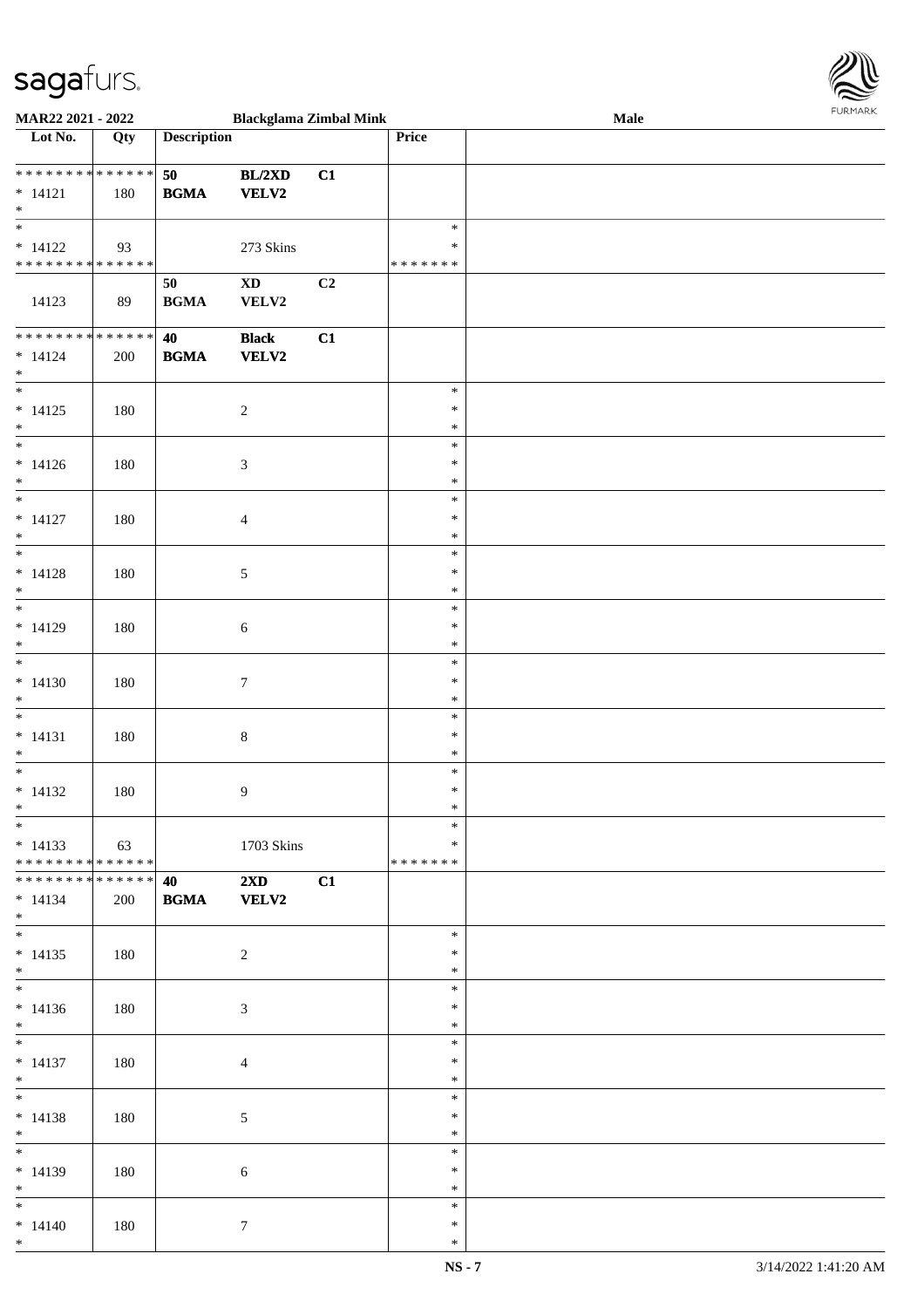

| <b>MAR22 2021 - 2022</b>                   |     |                                            | <b>Blackglama Zimbal Mink</b> |    |               | <b>Male</b> |
|--------------------------------------------|-----|--------------------------------------------|-------------------------------|----|---------------|-------------|
| Lot No.                                    | Qty | <b>Description</b>                         |                               |    | Price         |             |
|                                            |     |                                            |                               |    |               |             |
| $*$                                        |     | 40                                         | 2XD                           | C1 | $\ast$        |             |
| $* 14141$                                  | 180 | $\mathbf{B}\mathbf{G}\mathbf{M}\mathbf{A}$ | VELV2                         |    | $\ast$        |             |
| $*$                                        |     |                                            |                               |    | $\ast$        |             |
|                                            |     |                                            |                               |    |               |             |
|                                            |     |                                            |                               |    | $\ast$        |             |
| $* 14142$                                  | 180 |                                            | 9                             |    | $\ast$        |             |
| $*$                                        |     |                                            |                               |    | $\ast$        |             |
|                                            |     |                                            |                               |    | $\ast$        |             |
| $* 14143$                                  | 180 |                                            | 10                            |    | $\ast$        |             |
| $*$                                        |     |                                            |                               |    | $\ast$        |             |
|                                            |     |                                            |                               |    | $\ast$        |             |
|                                            |     |                                            |                               |    | $\ast$        |             |
| $* 14144$                                  | 180 |                                            | 11                            |    |               |             |
| $*$                                        |     |                                            |                               |    | $\ast$        |             |
| $\overline{\ast}$                          |     |                                            |                               |    | $\ast$        |             |
| $* 14145$                                  | 180 |                                            | 12                            |    | $\ast$        |             |
| $*$                                        |     |                                            |                               |    | $\ast$        |             |
| $\overline{\phantom{0}}$                   |     |                                            |                               |    | $\ast$        |             |
| $* 14146$                                  | 180 |                                            | 13                            |    | $\ast$        |             |
| $*$                                        |     |                                            |                               |    | $\ast$        |             |
| $\overline{\ast}$                          |     |                                            |                               |    | $\ast$        |             |
|                                            |     |                                            |                               |    | $\ast$        |             |
| $* 14147$                                  | 22  |                                            | 2382 Skins                    |    |               |             |
| * * * * * * * * <mark>* * * * * * *</mark> |     |                                            |                               |    | * * * * * * * |             |
| ******** <mark>******</mark>               |     | 40                                         | $\boldsymbol{\mathrm{XD}}$    | C2 |               |             |
| $* 14148$                                  | 200 | <b>BGMA</b>                                | <b>VELV2</b>                  |    |               |             |
| $*$                                        |     |                                            |                               |    |               |             |
| $\overline{\phantom{0}}$                   |     |                                            |                               |    | $\ast$        |             |
| $* 14149$                                  | 180 |                                            | $\sqrt{2}$                    |    | $\ast$        |             |
| $*$                                        |     |                                            |                               |    | $\ast$        |             |
|                                            |     |                                            |                               |    | $\ast$        |             |
|                                            |     |                                            |                               |    | $\ast$        |             |
| $* 14150$                                  | 180 |                                            | $\mathfrak{Z}$                |    |               |             |
| $*$                                        |     |                                            |                               |    | $\ast$        |             |
| $*$                                        |     |                                            |                               |    | $\ast$        |             |
| $* 14151$                                  | 180 |                                            | $\overline{4}$                |    | $\ast$        |             |
| $*$                                        |     |                                            |                               |    | $\ast$        |             |
|                                            |     |                                            |                               |    | $\ast$        |             |
| $* 14152$                                  | 31  |                                            | 771 Skins                     |    | $\ast$        |             |
| * * * * * * * * <mark>* * * * * * *</mark> |     |                                            |                               |    | * * * * * * * |             |
| **************                             |     | 30 Black                                   |                               | C1 |               |             |
|                                            |     |                                            |                               |    |               |             |
| $* 14153$                                  | 200 | <b>BGMA</b>                                | <b>VELV2</b>                  |    |               |             |
| $*$                                        |     |                                            |                               |    |               |             |
|                                            |     |                                            |                               |    | $\ast$        |             |
| $* 14154$                                  | 180 |                                            | $\overline{2}$                |    | $\ast$        |             |
| $*$                                        |     |                                            |                               |    | $\ast$        |             |
| $*$                                        |     |                                            |                               |    | $\ast$        |             |
| $* 14155$                                  | 180 |                                            | $\mathfrak{Z}$                |    | $\ast$        |             |
| $*$                                        |     |                                            |                               |    | $\ast$        |             |
|                                            |     |                                            |                               |    | $\ast$        |             |
| $* 14156$                                  |     |                                            |                               |    | $\ast$        |             |
|                                            | 180 |                                            | $\overline{4}$                |    |               |             |
| $*$                                        |     |                                            |                               |    | $\ast$        |             |
| $*$                                        |     |                                            |                               |    | $\ast$        |             |
| $* 14157$                                  | 180 |                                            | $\sqrt{5}$                    |    | $\ast$        |             |
| $*$                                        |     |                                            |                               |    | $\ast$        |             |
| $*$                                        |     |                                            |                               |    | $\ast$        |             |
| $* 14158$                                  | 180 |                                            | $\sqrt{6}$                    |    | $\ast$        |             |
| $*$                                        |     |                                            |                               |    | $\ast$        |             |
| $\overline{\ast}$                          |     |                                            |                               |    | $\ast$        |             |
|                                            |     |                                            |                               |    | $\ast$        |             |
| $* 14159$                                  | 180 |                                            | $\tau$                        |    |               |             |
| $*$                                        |     |                                            |                               |    | $\ast$        |             |
| $*$                                        |     |                                            |                               |    | $\ast$        |             |
| $* 14160$                                  | 180 |                                            | $\,8\,$                       |    | $\ast$        |             |
| $*$                                        |     |                                            |                               |    | $\ast$        |             |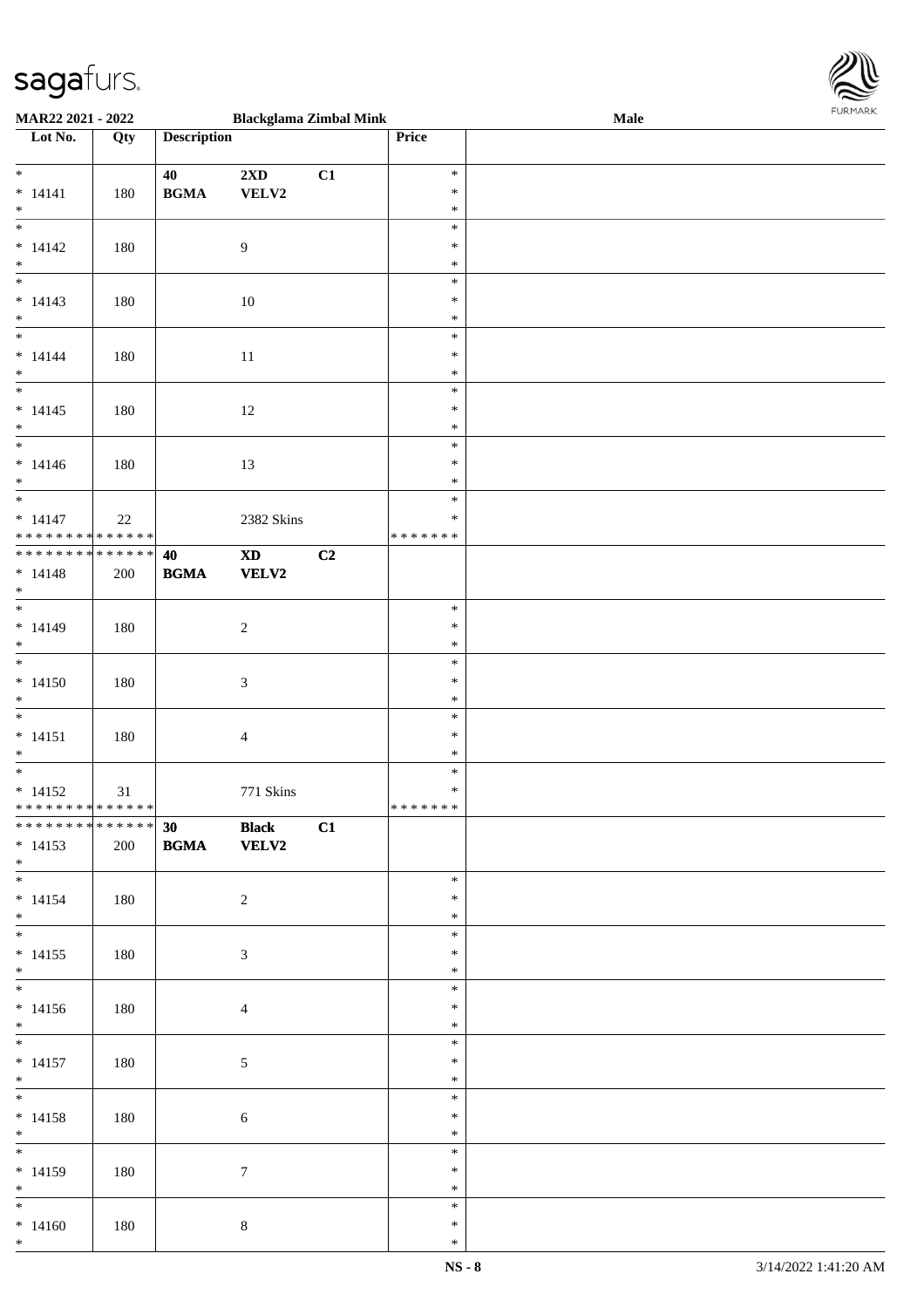

| <b>MAR22 2021 - 2022</b>        |     |                                            |              | <b>Blackglama Zimbal Mink</b> |                  | <b>Male</b> |
|---------------------------------|-----|--------------------------------------------|--------------|-------------------------------|------------------|-------------|
| Lot No.                         | Qty | <b>Description</b>                         |              |                               | Price            |             |
|                                 |     |                                            |              |                               |                  |             |
| $*$                             |     | 30                                         | <b>Black</b> | C1                            | $\ast$           |             |
| $* 14161$                       | 180 | $\mathbf{B}\mathbf{G}\mathbf{M}\mathbf{A}$ | VELV2        |                               | $\ast$           |             |
| $*$                             |     |                                            |              |                               | $\ast$           |             |
|                                 |     |                                            |              |                               | $\ast$           |             |
| $* 14162$                       | 180 |                                            | 10           |                               | $\ast$           |             |
| $*$                             |     |                                            |              |                               | $\ast$           |             |
|                                 |     |                                            |              |                               | $\ast$           |             |
| $* 14163$                       | 180 |                                            | $11\,$       |                               | $\ast$           |             |
| $*$                             |     |                                            |              |                               | $\ast$           |             |
|                                 |     |                                            |              |                               | $\ast$           |             |
| $* 14164$                       | 180 |                                            | 12           |                               | $\ast$           |             |
| $*$                             |     |                                            |              |                               | $\ast$           |             |
| $\overline{\ }$                 |     |                                            |              |                               | $\ast$           |             |
|                                 |     |                                            |              |                               | $\ast$           |             |
| $* 14165$                       | 180 |                                            | 13           |                               |                  |             |
| $*$<br>$\overline{\phantom{0}}$ |     |                                            |              |                               | $\ast$           |             |
|                                 |     |                                            |              |                               | $\ast$           |             |
| $* 14166$                       | 180 |                                            | 14           |                               | $\ast$           |             |
| $*$                             |     |                                            |              |                               | $\ast$           |             |
|                                 |     |                                            |              |                               | $\ast$           |             |
| $* 14167$                       | 180 |                                            | 15           |                               | $\ast$           |             |
| $*$                             |     |                                            |              |                               | $\ast$           |             |
|                                 |     |                                            |              |                               | $\ast$           |             |
| $* 14168$                       | 180 |                                            | 16           |                               | $\ast$           |             |
| $\ast$                          |     |                                            |              |                               | $\ast$           |             |
|                                 |     |                                            |              |                               | $\ast$           |             |
| $* 14169$                       | 180 |                                            | 17           |                               | $\ast$           |             |
| $*$                             |     |                                            |              |                               | $\ast$           |             |
|                                 |     |                                            |              |                               | $\ast$           |             |
| $* 14170$                       | 180 |                                            | $18\,$       |                               | $\ast$           |             |
| $*$                             |     |                                            |              |                               | $\ast$           |             |
|                                 |     |                                            |              |                               | $\ast$           |             |
| $* 14171$                       | 180 |                                            | 19           |                               | $\ast$           |             |
| $*$                             |     |                                            |              |                               | $\ast$           |             |
|                                 |     |                                            |              |                               | $\ast$           |             |
| $* 14172$                       | 180 |                                            | $20\,$       |                               | $\ast$           |             |
| $*$                             |     |                                            |              |                               | $\ast$           |             |
| $\overline{\ast}$               |     |                                            |              |                               | $\ast$           |             |
| $* 14173$                       | 180 |                                            | 21           |                               | $\ast$           |             |
| $*$                             |     |                                            |              |                               | $\ast$           |             |
|                                 |     |                                            |              |                               | $\ast$           |             |
| $* 14174$                       | 180 |                                            | 22           |                               | $\ast$           |             |
| $*$                             |     |                                            |              |                               | $\ast$           |             |
| $*$                             |     |                                            |              |                               | $\ast$           |             |
| $* 14175$                       | 180 |                                            | 23           |                               | $\ast$           |             |
| $*$                             |     |                                            |              |                               | $\ast$           |             |
|                                 |     |                                            |              |                               | $\ast$           |             |
|                                 |     |                                            |              |                               | $\ast$           |             |
| $* 14176$                       | 180 |                                            | 24           |                               |                  |             |
| $*$                             |     |                                            |              |                               | $\ast$<br>$\ast$ |             |
|                                 |     |                                            |              |                               |                  |             |
| $* 14177$                       | 180 |                                            | 25           |                               | $\ast$           |             |
| $*$<br>$*$                      |     |                                            |              |                               | $\ast$           |             |
|                                 |     |                                            |              |                               | $\ast$           |             |
| $* 14178$                       | 180 |                                            | 26           |                               | $\ast$           |             |
| $*$                             |     |                                            |              |                               | $\ast$           |             |
|                                 |     |                                            |              |                               | $\ast$           |             |
| $* 14179$                       | 180 |                                            | 27           |                               | $\ast$           |             |
| $*$                             |     |                                            |              |                               | $\ast$           |             |
|                                 |     |                                            |              |                               | $\ast$           |             |
| $* 14180$                       | 180 |                                            | $28\,$       |                               | $\ast$           |             |
| $*$                             |     |                                            |              |                               | $\ast$           |             |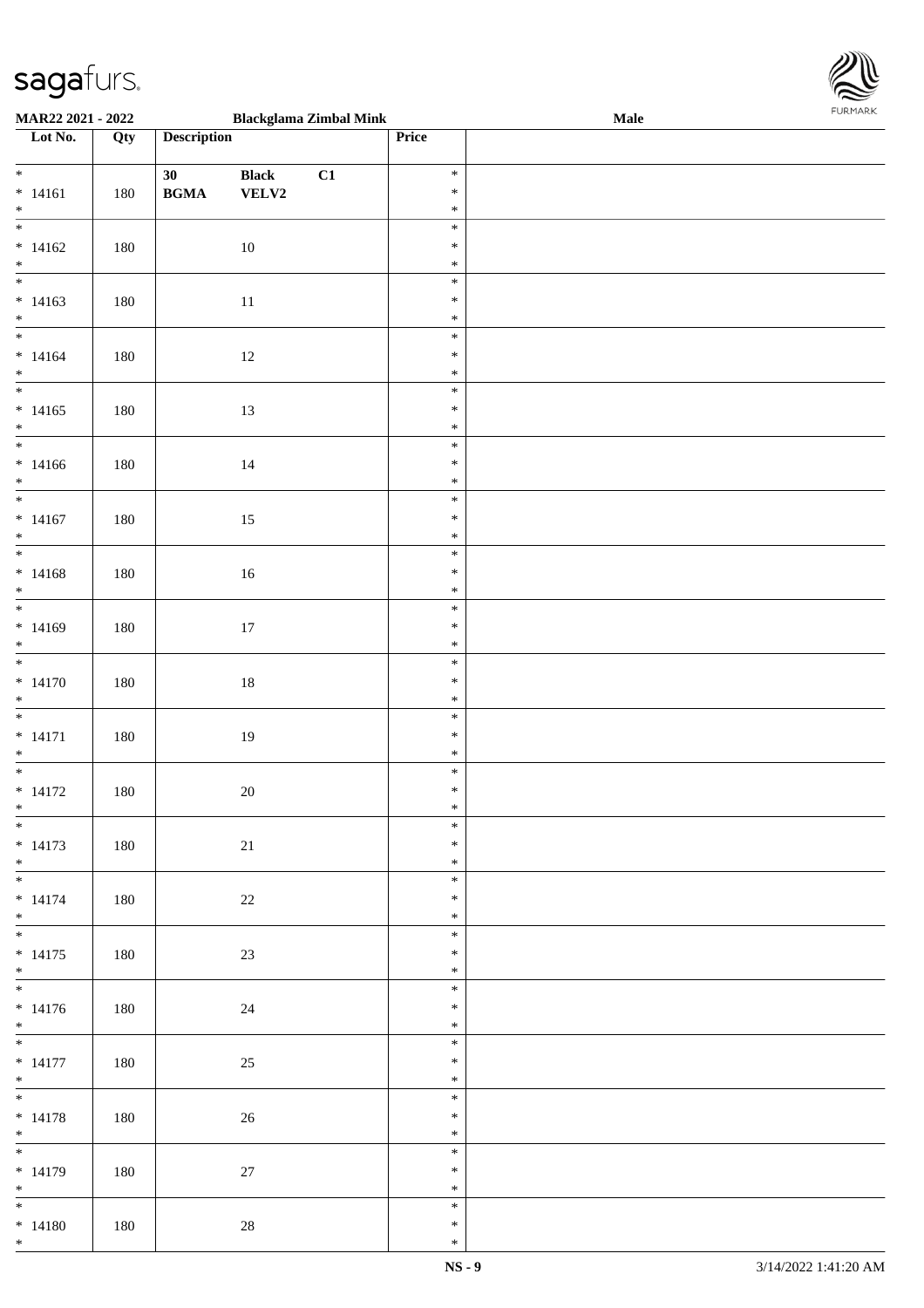

| MAR22 2021 - 2022           |     |                    | <b>Blackglama Zimbal Mink</b> |    |               | <b>Male</b> |  |
|-----------------------------|-----|--------------------|-------------------------------|----|---------------|-------------|--|
| Lot No.                     | Qty | <b>Description</b> |                               |    | Price         |             |  |
|                             |     |                    |                               |    |               |             |  |
| $*$                         |     | 30                 | <b>Black</b>                  | C1 | $\ast$        |             |  |
|                             |     |                    |                               |    |               |             |  |
| $* 14181$                   | 180 | <b>BGMA</b>        | VELV2                         |    | $\ast$        |             |  |
| $\ast$                      |     |                    |                               |    | $\ast$        |             |  |
| $\overline{\phantom{0}}$    |     |                    |                               |    | $\ast$        |             |  |
| $* 14182$                   | 180 |                    | $30\,$                        |    | $\ast$        |             |  |
| $\ast$                      |     |                    |                               |    | $\ast$        |             |  |
| $\overline{\phantom{0}}$    |     |                    |                               |    | $\ast$        |             |  |
|                             |     |                    |                               |    |               |             |  |
| $* 14183$                   | 180 |                    | $31\,$                        |    | $\ast$        |             |  |
| $*$                         |     |                    |                               |    | $\ast$        |             |  |
| $\overline{\phantom{0}}$    |     |                    |                               |    | $\ast$        |             |  |
| $* 14184$                   | 173 |                    | 5773 Skins                    |    | $\ast$        |             |  |
| * * * * * * * * * * * * * * |     |                    |                               |    | * * * * * * * |             |  |
| * * * * * * * * * * * * * * |     | 30                 | $2\mathbf{X}\mathbf{D}$       | C1 |               |             |  |
|                             |     |                    |                               |    |               |             |  |
| $* 14185$                   | 200 | <b>BGMA</b>        | VELV2                         |    |               |             |  |
| $*$                         |     |                    |                               |    |               |             |  |
| $\overline{\phantom{0}}$    |     |                    |                               |    | $\ast$        |             |  |
| $* 14186$                   | 180 |                    | $\boldsymbol{2}$              |    | $\ast$        |             |  |
| $*$                         |     |                    |                               |    | $\ast$        |             |  |
| $\overline{\phantom{0}}$    |     |                    |                               |    | $\ast$        |             |  |
|                             |     |                    |                               |    |               |             |  |
| $* 14187$                   | 179 |                    | $\mathfrak{Z}$                |    | $\ast$        |             |  |
| $*$                         |     |                    |                               |    | $\ast$        |             |  |
| $\overline{\ast}$           |     |                    |                               |    | $\ast$        |             |  |
| $* 14188$                   | 180 |                    | $\overline{4}$                |    | $\ast$        |             |  |
| $\ast$                      |     |                    |                               |    | $\ast$        |             |  |
| $\overline{\ast}$           |     |                    |                               |    | $\ast$        |             |  |
|                             |     |                    |                               |    |               |             |  |
| $* 14189$                   | 180 |                    | 5                             |    | $\ast$        |             |  |
| $*$                         |     |                    |                               |    | $\ast$        |             |  |
| $\overline{\phantom{0}}$    |     |                    |                               |    | $\ast$        |             |  |
| $* 14190$                   | 180 |                    | $\sqrt{6}$                    |    | $\ast$        |             |  |
| $*$                         |     |                    |                               |    | $\ast$        |             |  |
| $*$                         |     |                    |                               |    | $\ast$        |             |  |
|                             |     |                    |                               |    |               |             |  |
| $* 14191$                   | 180 |                    | $\boldsymbol{7}$              |    | $\ast$        |             |  |
| $*$                         |     |                    |                               |    | $\ast$        |             |  |
| $*$                         |     |                    |                               |    | $\ast$        |             |  |
| $* 14192$                   | 180 |                    | $\,8\,$                       |    | $\ast$        |             |  |
| $*$                         |     |                    |                               |    | $\ast$        |             |  |
| $\ast$                      |     |                    |                               |    | $\ast$        |             |  |
| $* 14193$                   | 180 |                    | $\overline{9}$                |    | $\ast$        |             |  |
|                             |     |                    |                               |    |               |             |  |
| $*$                         |     |                    |                               |    | $\ast$        |             |  |
|                             |     |                    |                               |    | $\ast$        |             |  |
| $* 14194$                   | 180 |                    | 10                            |    | $\ast$        |             |  |
| $*$                         |     |                    |                               |    | $\ast$        |             |  |
|                             |     |                    |                               |    | $\ast$        |             |  |
| $* 14195$                   | 180 |                    | 11                            |    | $\ast$        |             |  |
| $*$                         |     |                    |                               |    | $\ast$        |             |  |
|                             |     |                    |                               |    |               |             |  |
|                             |     |                    |                               |    | $\ast$        |             |  |
| $* 14196$                   | 181 |                    | 12                            |    | $\ast$        |             |  |
| $*$                         |     |                    |                               |    | $\ast$        |             |  |
|                             |     |                    |                               |    | $\ast$        |             |  |
| $* 14197$                   | 180 |                    | 13                            |    | $\ast$        |             |  |
|                             |     |                    |                               |    |               |             |  |
| $*$ $*$<br>$*$              |     |                    |                               |    | $\ast$        |             |  |
|                             |     |                    |                               |    | $\ast$        |             |  |
| $* 14198$                   | 180 |                    | 14                            |    | $\ast$        |             |  |
| $*$                         |     |                    |                               |    | $\ast$        |             |  |
|                             |     |                    |                               |    | $\ast$        |             |  |
| $* 14199$                   | 180 |                    | 15                            |    | $\ast$        |             |  |
| $*$                         |     |                    |                               |    | $\ast$        |             |  |
|                             |     |                    |                               |    |               |             |  |
|                             |     |                    |                               |    | $\ast$        |             |  |
| $*14200$                    | 180 |                    | 16                            |    | $\ast$        |             |  |
| $*$                         |     |                    |                               |    | $\ast$        |             |  |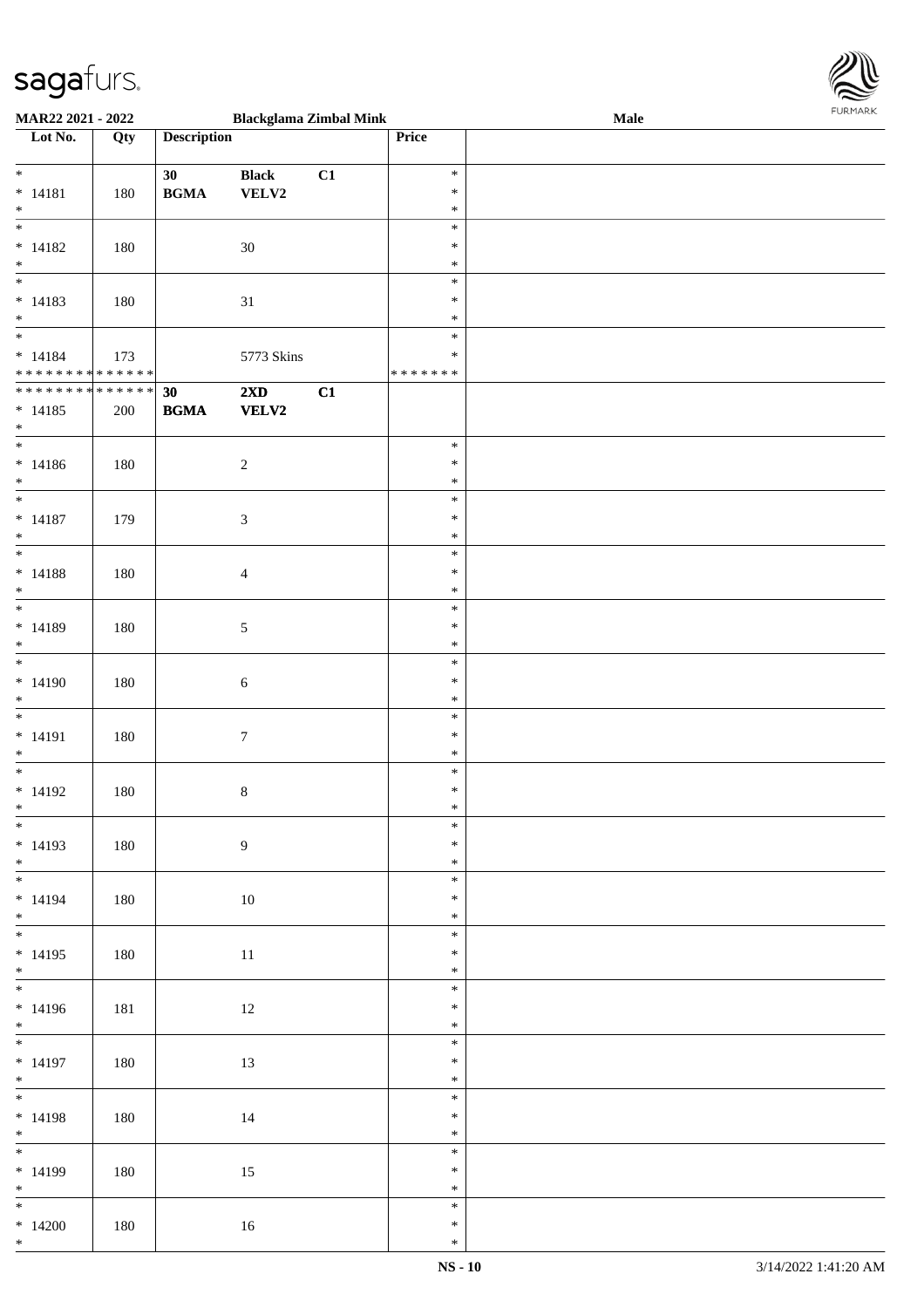

| <b>MAR22 2021 - 2022</b> |     |                                            |                         | <b>Blackglama Zimbal Mink</b> |        | <b>Male</b> |
|--------------------------|-----|--------------------------------------------|-------------------------|-------------------------------|--------|-------------|
| Lot No.                  | Qty | <b>Description</b>                         |                         |                               | Price  |             |
|                          |     |                                            |                         |                               |        |             |
| $*$                      |     | 30                                         | $2\mathbf{X}\mathbf{D}$ | C1                            | $\ast$ |             |
| $* 14201$                | 180 | $\mathbf{B}\mathbf{G}\mathbf{M}\mathbf{A}$ | VELV2                   |                               | $\ast$ |             |
| $*$                      |     |                                            |                         |                               | $\ast$ |             |
|                          |     |                                            |                         |                               | $\ast$ |             |
| $*14202$                 | 180 |                                            | 18                      |                               | $\ast$ |             |
| $*$                      |     |                                            |                         |                               | $\ast$ |             |
|                          |     |                                            |                         |                               | $\ast$ |             |
| $*14203$                 | 180 |                                            | 19                      |                               | $\ast$ |             |
| $*$                      |     |                                            |                         |                               | $\ast$ |             |
|                          |     |                                            |                         |                               | $\ast$ |             |
|                          |     |                                            |                         |                               |        |             |
| $*14204$                 | 180 |                                            | 20                      |                               | $\ast$ |             |
| $*$                      |     |                                            |                         |                               | $\ast$ |             |
|                          |     |                                            |                         |                               | $\ast$ |             |
| $*14205$                 | 180 |                                            | 21                      |                               | $\ast$ |             |
| $*$                      |     |                                            |                         |                               | $\ast$ |             |
| $\overline{\phantom{0}}$ |     |                                            |                         |                               | $\ast$ |             |
| $*14206$                 | 180 |                                            | $22\,$                  |                               | $\ast$ |             |
| $*$                      |     |                                            |                         |                               | $\ast$ |             |
|                          |     |                                            |                         |                               | $\ast$ |             |
| $*14207$                 | 180 |                                            | $23\,$                  |                               | $\ast$ |             |
| $*$                      |     |                                            |                         |                               | $\ast$ |             |
|                          |     |                                            |                         |                               | $\ast$ |             |
| $*14208$                 | 180 |                                            | $24\,$                  |                               | $\ast$ |             |
| $*$                      |     |                                            |                         |                               | $\ast$ |             |
|                          |     |                                            |                         |                               | $\ast$ |             |
| $*14209$                 | 180 |                                            | $25\,$                  |                               | $\ast$ |             |
| $*$                      |     |                                            |                         |                               | $\ast$ |             |
|                          |     |                                            |                         |                               | $\ast$ |             |
|                          |     |                                            |                         |                               | $\ast$ |             |
| $* 14210$                | 180 |                                            | $26\,$                  |                               |        |             |
| $*$                      |     |                                            |                         |                               | $\ast$ |             |
| $*$                      |     |                                            |                         |                               | $\ast$ |             |
| $* 14211$                | 180 |                                            | $27\,$                  |                               | $\ast$ |             |
| $*$                      |     |                                            |                         |                               | $\ast$ |             |
|                          |     |                                            |                         |                               | $\ast$ |             |
| $* 14212$                | 180 |                                            | $28\,$                  |                               | $\ast$ |             |
| $*$                      |     |                                            |                         |                               | $\ast$ |             |
| $\overline{\ast}$        |     |                                            |                         |                               | $\ast$ |             |
| $* 14213$                | 180 |                                            | 29                      |                               | $\ast$ |             |
| $*$                      |     |                                            |                         |                               | $\ast$ |             |
|                          |     |                                            |                         |                               | $\ast$ |             |
| $* 14214$                | 180 |                                            | 30                      |                               | $\ast$ |             |
| $*$                      |     |                                            |                         |                               | $\ast$ |             |
| $*$                      |     |                                            |                         |                               | $\ast$ |             |
| $* 14215$                | 180 |                                            | 31                      |                               | $\ast$ |             |
| $*$                      |     |                                            |                         |                               | $\ast$ |             |
|                          |     |                                            |                         |                               | $\ast$ |             |
| $* 14216$                | 180 |                                            |                         |                               | $\ast$ |             |
| $*$ $\qquad$             |     |                                            | 32                      |                               | $\ast$ |             |
| $*$                      |     |                                            |                         |                               |        |             |
|                          |     |                                            |                         |                               | $\ast$ |             |
| $* 14217$                | 180 |                                            | 33                      |                               | $\ast$ |             |
| $*$                      |     |                                            |                         |                               | $\ast$ |             |
| $*$                      |     |                                            |                         |                               | $\ast$ |             |
| $* 14218$                | 180 |                                            | 34                      |                               | $\ast$ |             |
| $*$                      |     |                                            |                         |                               | $\ast$ |             |
|                          |     |                                            |                         |                               | $\ast$ |             |
| $* 14219$                | 180 |                                            | 35                      |                               | $\ast$ |             |
| $*$                      |     |                                            |                         |                               | $\ast$ |             |
|                          |     |                                            |                         |                               | $\ast$ |             |
| $*14220$                 | 180 |                                            | 36                      |                               | $\ast$ |             |
| $*$                      |     |                                            |                         |                               | $\ast$ |             |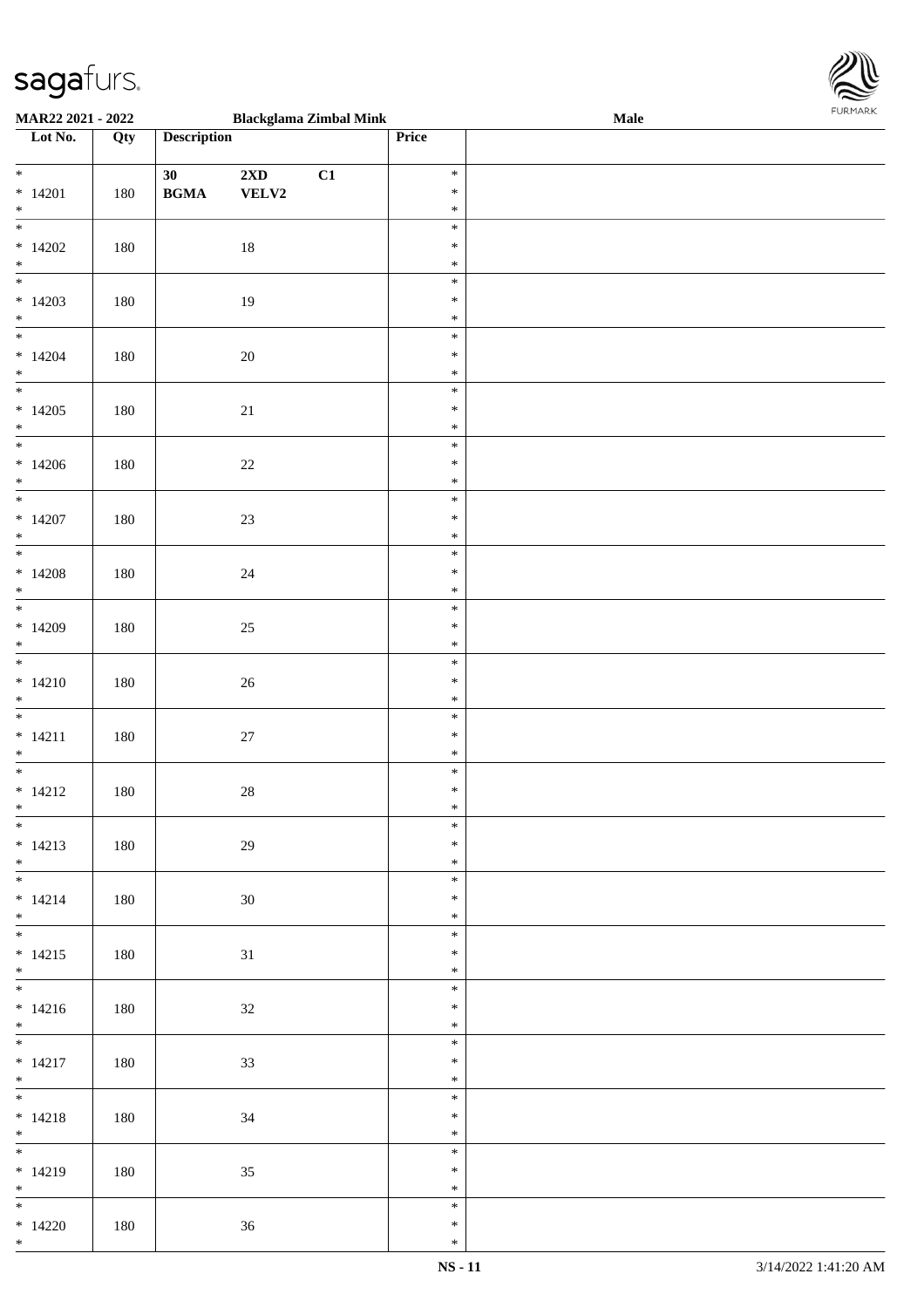

| <b>MAR22 2021 - 2022</b>                   |     |                                            | <b>Blackglama Zimbal Mink</b> |    |         | Male |
|--------------------------------------------|-----|--------------------------------------------|-------------------------------|----|---------|------|
| Lot No.                                    | Qty | <b>Description</b>                         |                               |    | Price   |      |
|                                            |     |                                            |                               |    |         |      |
| $*$                                        |     | 30                                         | $2{\bf X}{\bf D}$             | C1 | $\ast$  |      |
| $* 14221$                                  | 180 | <b>BGMA</b>                                | VELV2                         |    | $\ast$  |      |
| $*$                                        |     |                                            |                               |    | $\ast$  |      |
|                                            |     |                                            |                               |    | $\ast$  |      |
|                                            |     |                                            |                               |    |         |      |
| $* 14222$                                  | 180 |                                            | $38\,$                        |    | $\ast$  |      |
| $*$                                        |     |                                            |                               |    | $\ast$  |      |
|                                            |     |                                            |                               |    | $\ast$  |      |
| $*14223$                                   | 180 |                                            | 39                            |    | $\ast$  |      |
| $*$                                        |     |                                            |                               |    | $\ast$  |      |
|                                            |     |                                            |                               |    | $\ast$  |      |
| $* 14224$                                  | 180 |                                            | 40                            |    | $\ast$  |      |
| $*$                                        |     |                                            |                               |    | $\ast$  |      |
| $\overline{\ast}$                          |     |                                            |                               |    | $\ast$  |      |
| $* 14225$                                  | 180 |                                            |                               |    | $\ast$  |      |
|                                            |     |                                            | 41                            |    | $\ast$  |      |
| $*$<br>$\overline{\phantom{0}}$            |     |                                            |                               |    |         |      |
|                                            |     |                                            |                               |    | $\ast$  |      |
| $*14226$                                   | 180 |                                            | 42                            |    | $\ast$  |      |
| $\ast$                                     |     |                                            |                               |    | $\ast$  |      |
| $\overline{\phantom{0}}$                   |     |                                            |                               |    | $\ast$  |      |
| $* 14227$                                  | 180 |                                            | 43                            |    | $\ast$  |      |
| $*$                                        |     |                                            |                               |    | $\ast$  |      |
|                                            |     |                                            |                               |    | $\ast$  |      |
| $* 14228$                                  | 180 |                                            | 44                            |    | $\ast$  |      |
| $*$                                        |     |                                            |                               |    | $\ast$  |      |
|                                            |     |                                            |                               |    | $\ast$  |      |
|                                            |     |                                            |                               |    | $\ast$  |      |
| $*14229$                                   | 180 |                                            | 45                            |    |         |      |
| $*$                                        |     |                                            |                               |    | $\ast$  |      |
|                                            |     |                                            |                               |    | $\ast$  |      |
| $*14230$                                   | 139 |                                            | 8259 Skins                    |    | $\ast$  |      |
| * * * * * * * * * * * * * *                |     |                                            |                               |    | ******* |      |
| * * * * * * * * <mark>* * * * * * *</mark> |     | 30                                         | $\boldsymbol{\mathrm{XD}}$    | C2 |         |      |
| $* 14231$                                  | 200 | $\mathbf{B}\mathbf{G}\mathbf{M}\mathbf{A}$ | <b>VELV2</b>                  |    |         |      |
| $*$                                        |     |                                            |                               |    |         |      |
| $*$                                        |     |                                            |                               |    | $\ast$  |      |
| $*14232$                                   | 180 |                                            | $\sqrt{2}$                    |    | $\ast$  |      |
| $*$                                        |     |                                            |                               |    | $\ast$  |      |
| $*$                                        |     |                                            |                               |    | $\ast$  |      |
| $*14233$                                   | 180 |                                            | $\mathfrak{Z}$                |    | $\ast$  |      |
| $*$                                        |     |                                            |                               |    | $\ast$  |      |
|                                            |     |                                            |                               |    | $\ast$  |      |
|                                            |     |                                            |                               |    | $\ast$  |      |
| $*14234$<br>$*$                            | 180 |                                            | $\overline{4}$                |    | $\ast$  |      |
|                                            |     |                                            |                               |    |         |      |
|                                            |     |                                            |                               |    | $\ast$  |      |
| $*14235$                                   | 180 |                                            | $\mathfrak{S}$                |    | $\ast$  |      |
| $*$                                        |     |                                            |                               |    | $\ast$  |      |
|                                            |     |                                            |                               |    | $\ast$  |      |
| $*14236$                                   | 180 |                                            | 6                             |    | $\ast$  |      |
| $*$                                        |     |                                            |                               |    | $\ast$  |      |
|                                            |     |                                            |                               |    | $\ast$  |      |
| $* 14237$                                  | 180 |                                            | $\tau$                        |    | $\ast$  |      |
| $*$                                        |     |                                            |                               |    | $\ast$  |      |
| $*$                                        |     |                                            |                               |    | $\ast$  |      |
|                                            | 180 |                                            |                               |    | $\ast$  |      |
| $* 14238$                                  |     |                                            | $\,8\,$                       |    | $\ast$  |      |
| $*$ $*$                                    |     |                                            |                               |    |         |      |
|                                            |     |                                            |                               |    | $\ast$  |      |
| $*14239$                                   | 180 |                                            | $\overline{9}$                |    | $\ast$  |      |
| $*$                                        |     |                                            |                               |    | $\ast$  |      |
| $*$ $*$                                    |     |                                            |                               |    | $\ast$  |      |
| $*14240$                                   | 180 |                                            | $10\,$                        |    | $\ast$  |      |
| $*$                                        |     |                                            |                               |    | $\ast$  |      |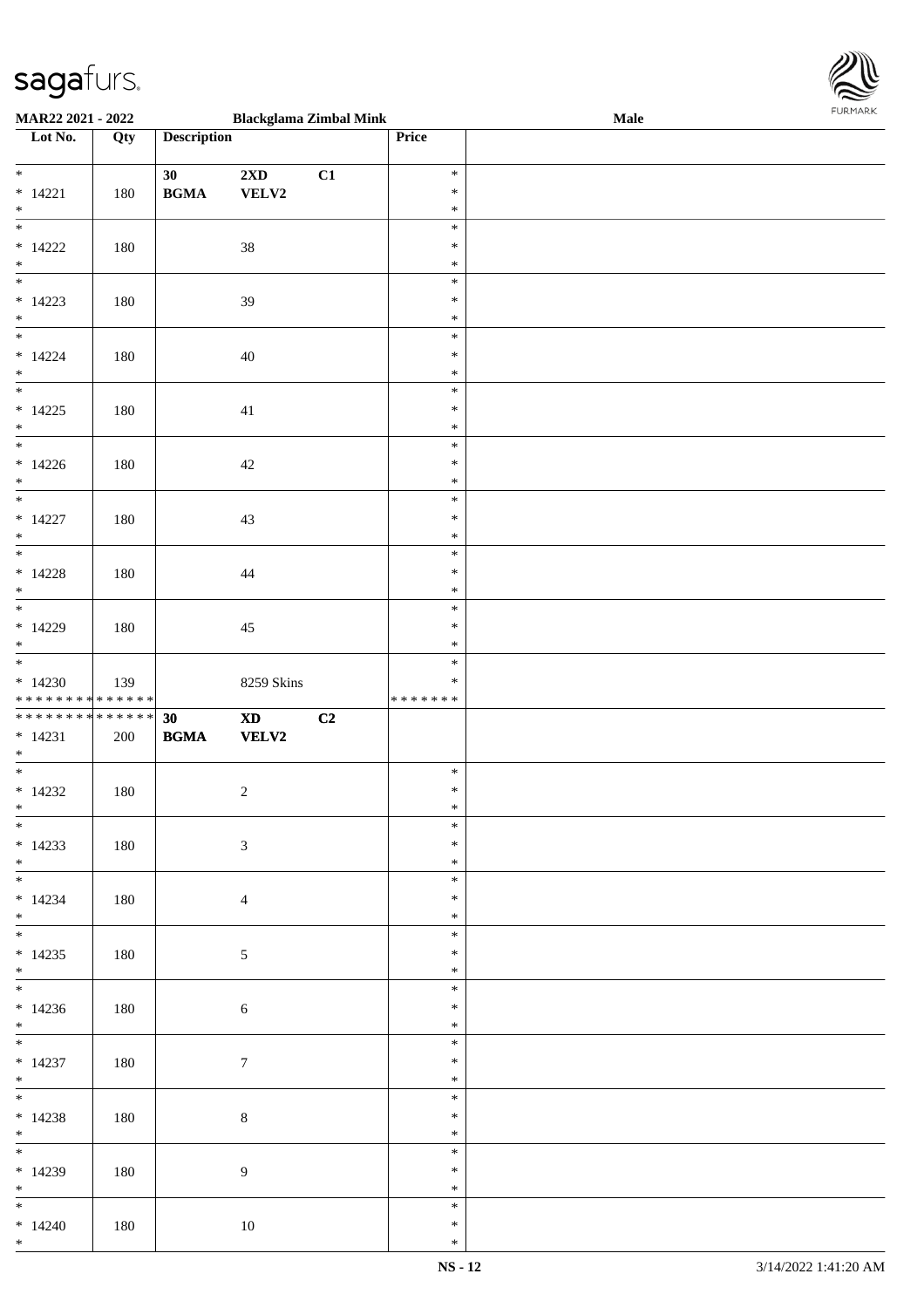

| MAR22 2021 - 2022                               |        |                    | <b>Blackglama Zimbal Mink</b> |    |         | .<br>Male |  |
|-------------------------------------------------|--------|--------------------|-------------------------------|----|---------|-----------|--|
| Lot No.                                         | Qty    | <b>Description</b> |                               |    | Price   |           |  |
|                                                 |        |                    |                               |    |         |           |  |
| $*$                                             |        | 30                 | $\boldsymbol{\mathrm{XD}}$    | C2 | $\ast$  |           |  |
|                                                 |        |                    |                               |    |         |           |  |
| $* 14241$                                       | 180    | <b>BGMA</b>        | VELV2                         |    | $\ast$  |           |  |
| $*$                                             |        |                    |                               |    | $\ast$  |           |  |
| $\overline{\phantom{0}}$                        |        |                    |                               |    | $\ast$  |           |  |
| $* 14242$                                       | 180    |                    | 12                            |    | $\ast$  |           |  |
|                                                 |        |                    |                               |    |         |           |  |
| $*$ $*$                                         |        |                    |                               |    | $\ast$  |           |  |
|                                                 |        |                    |                               |    | $\ast$  |           |  |
| $* 14243$                                       | 134    |                    | 2314 Skins                    |    | $\ast$  |           |  |
| * * * * * * * * * * * * * *                     |        |                    |                               |    | ******* |           |  |
|                                                 |        |                    |                               |    |         |           |  |
| ******** <mark>******</mark>                    |        | 20                 | <b>Black</b>                  | C1 |         |           |  |
| $* 14244$                                       | 240    | <b>BGMA</b>        | <b>VELV2</b>                  |    |         |           |  |
| $*$                                             |        |                    |                               |    |         |           |  |
|                                                 |        |                    |                               |    | $\ast$  |           |  |
|                                                 |        |                    |                               |    |         |           |  |
| $* 14245$                                       | 220    |                    | $\overline{2}$                |    | $\ast$  |           |  |
|                                                 |        |                    |                               |    | $\ast$  |           |  |
| $\begin{array}{c c}\n* & \\ * & \\ \end{array}$ |        |                    |                               |    | $\ast$  |           |  |
|                                                 |        |                    |                               |    | $\ast$  |           |  |
| $* 14246$                                       | 220    |                    | $\mathfrak{Z}$                |    |         |           |  |
| $\ast$                                          |        |                    |                               |    | $\ast$  |           |  |
| $\overline{\phantom{0}}$                        |        |                    |                               |    | $\ast$  |           |  |
| $* 14247$                                       | 220    |                    | $\overline{4}$                |    | $\ast$  |           |  |
|                                                 |        |                    |                               |    |         |           |  |
| $*$                                             |        |                    |                               |    | $\ast$  |           |  |
|                                                 |        |                    |                               |    | $\ast$  |           |  |
| $* 14248$                                       | 220    |                    | $\mathfrak{S}$                |    | $\ast$  |           |  |
| $*$                                             |        |                    |                               |    | $\ast$  |           |  |
|                                                 |        |                    |                               |    |         |           |  |
|                                                 |        |                    |                               |    | $\ast$  |           |  |
| $* 14249$                                       | 220    |                    | $\boldsymbol{6}$              |    | $\ast$  |           |  |
| $*$                                             |        |                    |                               |    | $\ast$  |           |  |
|                                                 |        |                    |                               |    | $\ast$  |           |  |
|                                                 |        |                    |                               |    |         |           |  |
| $*14250$                                        | 220    |                    | $\boldsymbol{7}$              |    | $\ast$  |           |  |
| $*$                                             |        |                    |                               |    | $\ast$  |           |  |
| $*$                                             |        |                    |                               |    | $\ast$  |           |  |
| $* 14251$                                       | 220    |                    | $\,8\,$                       |    | $\ast$  |           |  |
|                                                 |        |                    |                               |    |         |           |  |
| $*$                                             |        |                    |                               |    | $\ast$  |           |  |
| $*$                                             |        |                    |                               |    | $\ast$  |           |  |
| $*14252$                                        | 220    |                    | $\overline{9}$                |    | $\ast$  |           |  |
| $*$                                             |        |                    |                               |    | $\ast$  |           |  |
| $*$                                             |        |                    |                               |    | $\ast$  |           |  |
|                                                 |        |                    |                               |    |         |           |  |
| $*14253$                                        | 220    |                    | $10\,$                        |    | $\ast$  |           |  |
| $*$                                             |        |                    |                               |    | $\ast$  |           |  |
| $*$                                             |        |                    |                               |    | $\ast$  |           |  |
|                                                 |        |                    |                               |    | $\ast$  |           |  |
| $*14254$                                        | 220    |                    | 11                            |    |         |           |  |
| $*$                                             |        |                    |                               |    | $\ast$  |           |  |
|                                                 |        |                    |                               |    | $\ast$  |           |  |
| $*14255$                                        | 220    |                    | 12                            |    | $\ast$  |           |  |
| $*$                                             |        |                    |                               |    | $\ast$  |           |  |
|                                                 |        |                    |                               |    |         |           |  |
|                                                 |        |                    |                               |    | $\ast$  |           |  |
| $*14256$                                        | 220    |                    | 13                            |    | $\ast$  |           |  |
| $*$                                             |        |                    |                               |    | $\ast$  |           |  |
| $*$                                             |        |                    |                               |    | $\ast$  |           |  |
|                                                 |        |                    |                               |    |         |           |  |
| $* 14257$                                       | 220    |                    | 14                            |    | $\ast$  |           |  |
| $*$ $-$                                         |        |                    |                               |    | $\ast$  |           |  |
| $*$ and $*$                                     |        |                    |                               |    | $\ast$  |           |  |
| $* 14258$                                       | 122    |                    | 3222 Skins                    |    | $\ast$  |           |  |
| * * * * * * * * <mark>* * * * * * *</mark>      |        |                    |                               |    | ******* |           |  |
|                                                 |        |                    |                               |    |         |           |  |
| * * * * * * * *                                 | ****** | 20                 | $2\mathbf{X}\mathbf{D}$       | C1 |         |           |  |
| $*14259$                                        | 240    | <b>BGMA</b>        | <b>VELV2</b>                  |    |         |           |  |
| $*$                                             |        |                    |                               |    |         |           |  |
| $*$                                             |        |                    |                               |    | $\ast$  |           |  |
|                                                 |        |                    |                               |    |         |           |  |
| $*14260$                                        | 220    |                    | 2                             |    | $\ast$  |           |  |
| $*$                                             |        |                    |                               |    | $\ast$  |           |  |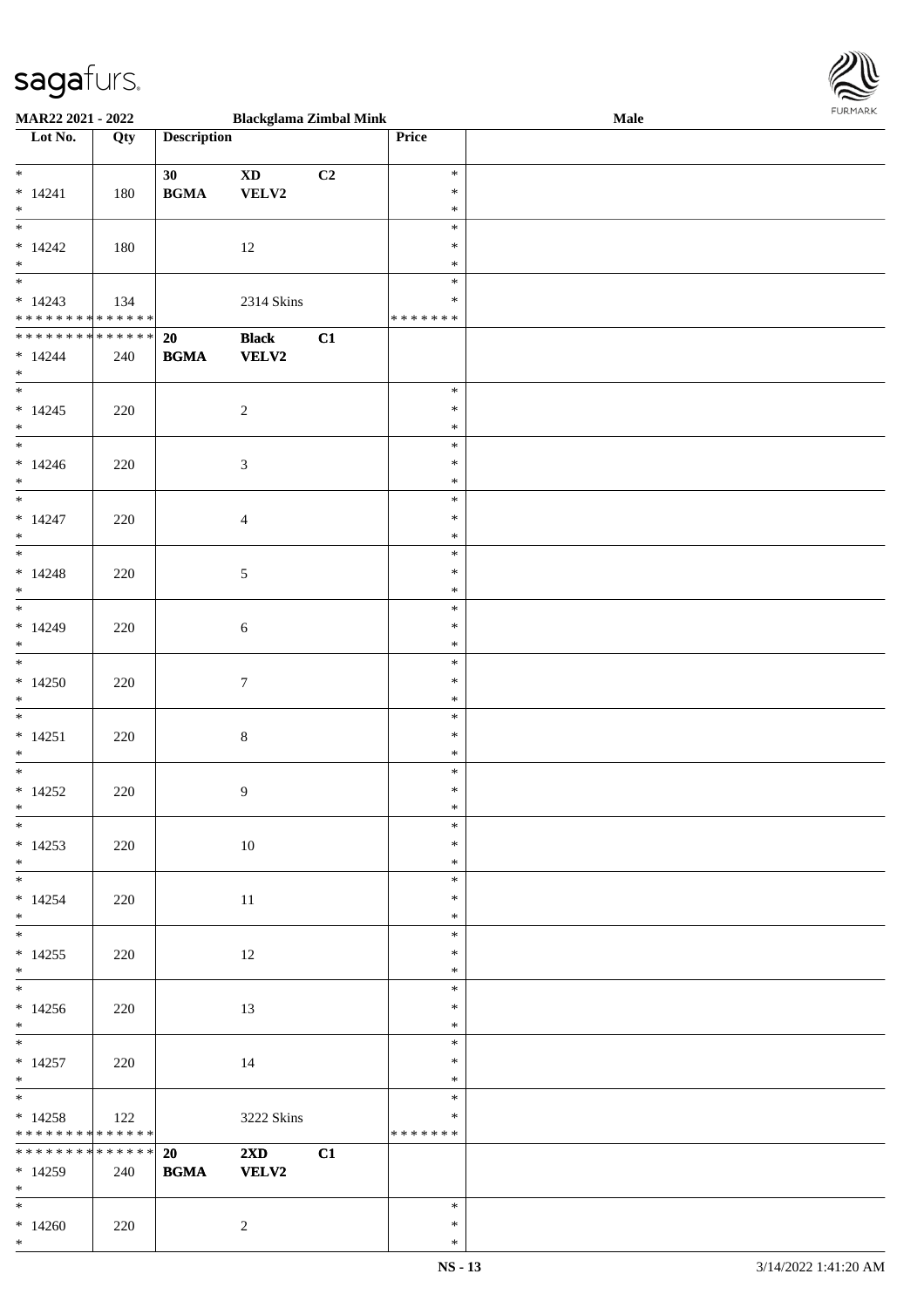

| <b>MAR22 2021 - 2022</b>                   |     |                                            | <b>Blackglama Zimbal Mink</b>                                                                                                                                                                                                  |    |         | <b>Male</b> |
|--------------------------------------------|-----|--------------------------------------------|--------------------------------------------------------------------------------------------------------------------------------------------------------------------------------------------------------------------------------|----|---------|-------------|
| Lot No.                                    | Qty | <b>Description</b>                         |                                                                                                                                                                                                                                |    | Price   |             |
|                                            |     |                                            |                                                                                                                                                                                                                                |    |         |             |
| $*$                                        |     | 20                                         | $2\mathbf{X}\mathbf{D}$                                                                                                                                                                                                        | C1 | $\ast$  |             |
| $* 14261$                                  | 220 | $\mathbf{B}\mathbf{G}\mathbf{M}\mathbf{A}$ | VELV2                                                                                                                                                                                                                          |    | $\ast$  |             |
| $*$                                        |     |                                            |                                                                                                                                                                                                                                |    | $\ast$  |             |
|                                            |     |                                            |                                                                                                                                                                                                                                |    | $\ast$  |             |
| $*14262$                                   |     |                                            |                                                                                                                                                                                                                                |    | $\ast$  |             |
|                                            | 220 |                                            | $\overline{4}$                                                                                                                                                                                                                 |    |         |             |
| $*$                                        |     |                                            |                                                                                                                                                                                                                                |    | $\ast$  |             |
|                                            |     |                                            |                                                                                                                                                                                                                                |    | $\ast$  |             |
| $*14263$                                   | 220 |                                            | $\mathfrak{S}$                                                                                                                                                                                                                 |    | $\ast$  |             |
| $*$                                        |     |                                            |                                                                                                                                                                                                                                |    | $\ast$  |             |
| $*$                                        |     |                                            |                                                                                                                                                                                                                                |    | $\ast$  |             |
| $*14264$                                   | 220 |                                            | $\sqrt{6}$                                                                                                                                                                                                                     |    | $\ast$  |             |
| $*$                                        |     |                                            |                                                                                                                                                                                                                                |    | $\ast$  |             |
| $\overline{\ast}$                          |     |                                            |                                                                                                                                                                                                                                |    | $\ast$  |             |
| $*14265$                                   | 220 |                                            | $\boldsymbol{7}$                                                                                                                                                                                                               |    | $\ast$  |             |
| $*$                                        |     |                                            |                                                                                                                                                                                                                                |    | $\ast$  |             |
| $\overline{\phantom{0}}$                   |     |                                            |                                                                                                                                                                                                                                |    | $\ast$  |             |
| $*14266$                                   |     |                                            |                                                                                                                                                                                                                                |    | $\ast$  |             |
| $*$                                        | 220 |                                            | $\,8\,$                                                                                                                                                                                                                        |    | $\ast$  |             |
| $\overline{\ast}$                          |     |                                            |                                                                                                                                                                                                                                |    |         |             |
|                                            |     |                                            |                                                                                                                                                                                                                                |    | $\ast$  |             |
| $*14267$                                   | 220 |                                            | $\overline{9}$                                                                                                                                                                                                                 |    | $\ast$  |             |
| $*$                                        |     |                                            |                                                                                                                                                                                                                                |    | $\ast$  |             |
|                                            |     |                                            |                                                                                                                                                                                                                                |    | $\ast$  |             |
| $*14268$                                   | 220 |                                            | 10                                                                                                                                                                                                                             |    | $\ast$  |             |
| $\ast$                                     |     |                                            |                                                                                                                                                                                                                                |    | $\ast$  |             |
| $\overline{\phantom{0}}$                   |     |                                            |                                                                                                                                                                                                                                |    | $\ast$  |             |
| $*14269$                                   | 220 |                                            | 11                                                                                                                                                                                                                             |    | $\ast$  |             |
| $*$                                        |     |                                            |                                                                                                                                                                                                                                |    | $\ast$  |             |
|                                            |     |                                            |                                                                                                                                                                                                                                |    | $\ast$  |             |
| $*14270$                                   | 220 |                                            | 12                                                                                                                                                                                                                             |    | $\ast$  |             |
| $*$                                        |     |                                            |                                                                                                                                                                                                                                |    | $\ast$  |             |
| $*$                                        |     |                                            |                                                                                                                                                                                                                                |    | $\ast$  |             |
|                                            |     |                                            |                                                                                                                                                                                                                                |    | $\ast$  |             |
| $* 14271$                                  | 220 |                                            | 13                                                                                                                                                                                                                             |    |         |             |
| $*$<br>$\overline{\phantom{0}}$            |     |                                            |                                                                                                                                                                                                                                |    | $\ast$  |             |
|                                            |     |                                            |                                                                                                                                                                                                                                |    | $\ast$  |             |
| $* 14272$                                  | 220 |                                            | 14                                                                                                                                                                                                                             |    | $\ast$  |             |
| $*$                                        |     |                                            |                                                                                                                                                                                                                                |    | $\ast$  |             |
| $*$                                        |     |                                            |                                                                                                                                                                                                                                |    | $\ast$  |             |
| $*14273$                                   | 220 |                                            | 15                                                                                                                                                                                                                             |    | $\ast$  |             |
| $*$                                        |     |                                            |                                                                                                                                                                                                                                |    | $\ast$  |             |
| $*$                                        |     |                                            |                                                                                                                                                                                                                                |    | $\ast$  |             |
| $*14274$                                   | 92  |                                            | 3412 Skins                                                                                                                                                                                                                     |    | ∗       |             |
| * * * * * * * * <mark>* * * * * * *</mark> |     |                                            |                                                                                                                                                                                                                                |    | ******* |             |
| * * * * * * * * * * * * * * <mark>*</mark> |     | <b>20</b>                                  | XD and the set of the set of the set of the set of the set of the set of the set of the set of the set of the set of the set of the set of the set of the set of the set of the set of the set of the set of the set of the se | C2 |         |             |
| $* 14275$                                  | 240 | <b>BGMA</b>                                | <b>VELV2</b>                                                                                                                                                                                                                   |    |         |             |
| $*$                                        |     |                                            |                                                                                                                                                                                                                                |    |         |             |
| $*$                                        |     |                                            |                                                                                                                                                                                                                                |    | $\ast$  |             |
| $* 14276$                                  | 240 |                                            | 2                                                                                                                                                                                                                              |    | $\ast$  |             |
| $*$                                        |     |                                            |                                                                                                                                                                                                                                |    | $\ast$  |             |
| $*$ $-$                                    |     |                                            |                                                                                                                                                                                                                                |    | $\ast$  |             |
| $* 14277$                                  | 220 |                                            | 3                                                                                                                                                                                                                              |    | $\ast$  |             |
| $*$                                        |     |                                            |                                                                                                                                                                                                                                |    | $\ast$  |             |
| $*$ and $*$                                |     |                                            |                                                                                                                                                                                                                                |    | $\ast$  |             |
| $* 14278$                                  |     |                                            |                                                                                                                                                                                                                                |    | $\ast$  |             |
| $*$                                        | 220 |                                            | $\overline{4}$                                                                                                                                                                                                                 |    | $\ast$  |             |
|                                            |     |                                            |                                                                                                                                                                                                                                |    | $\ast$  |             |
|                                            |     |                                            |                                                                                                                                                                                                                                |    |         |             |
| $*14279$                                   | 41  |                                            | 961 Skins                                                                                                                                                                                                                      |    | ∗       |             |
| * * * * * * * * * * * * * * <mark>*</mark> |     |                                            |                                                                                                                                                                                                                                |    | ******* |             |
|                                            |     |                                            | <b>Black</b>                                                                                                                                                                                                                   | C1 |         |             |
| $*14280$                                   | 260 | <b>BGMA</b>                                | <b>VELV2</b>                                                                                                                                                                                                                   |    |         |             |
| $*$                                        |     |                                            |                                                                                                                                                                                                                                |    |         |             |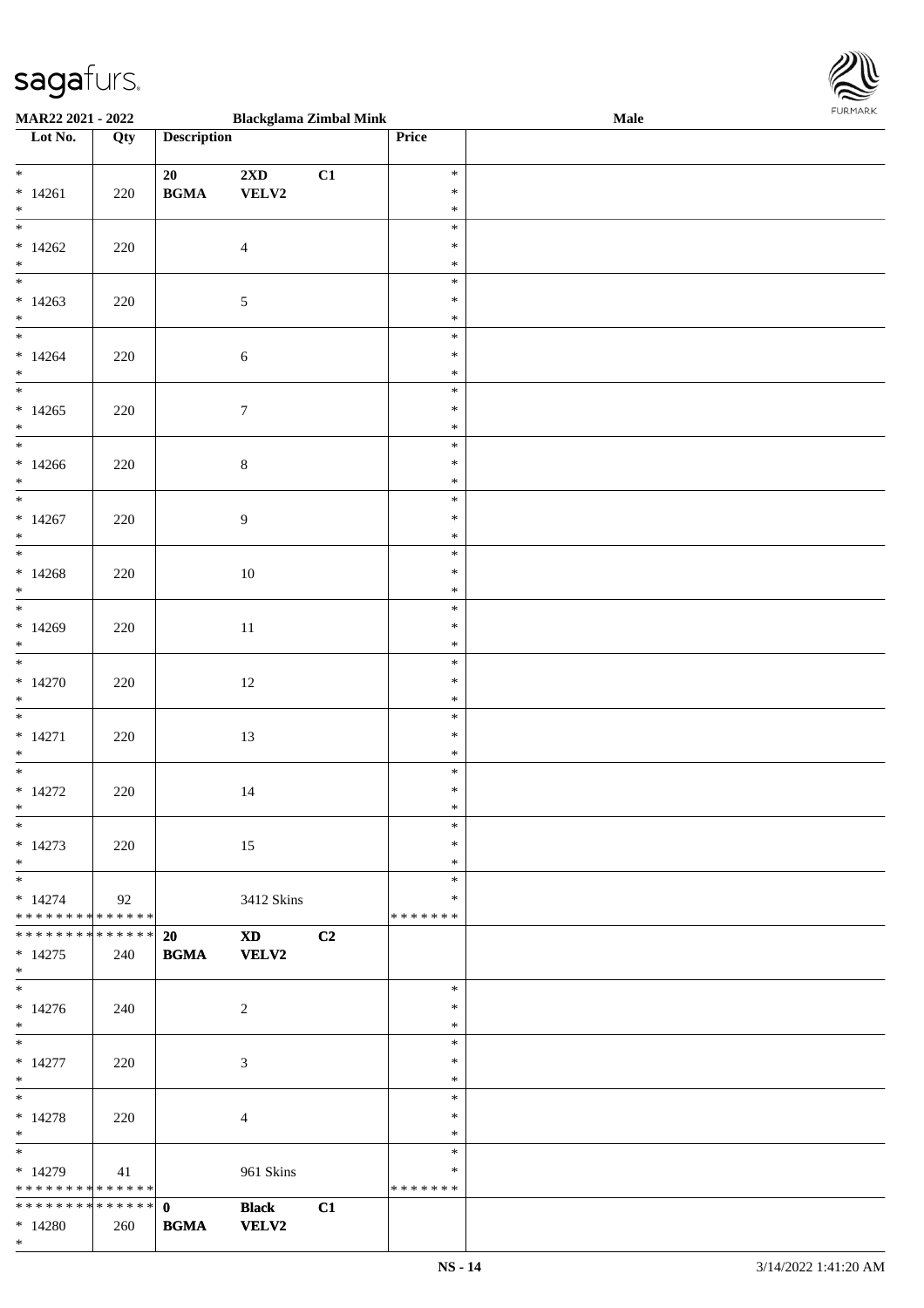

| MAR22 2021 - 2022           |     |                             | <b>Blackglama Zimbal Mink</b> |                |               | Male | FURMARK |
|-----------------------------|-----|-----------------------------|-------------------------------|----------------|---------------|------|---------|
| Lot No.                     | Qty | <b>Description</b>          |                               |                | <b>Price</b>  |      |         |
| $*$                         |     | $\mathbf{0}$                | <b>Black</b>                  | C1             | $\ast$        |      |         |
| $* 14281$                   | 55  | <b>BGMA</b>                 | <b>VELV2</b>                  |                | $\ast$        |      |         |
| * * * * * * * * * * * * * * |     |                             |                               |                | * * * * * * * |      |         |
|                             |     |                             | 2XD                           | C1             |               |      |         |
| $*14282$                    | 260 | <b>BGMA</b>                 | <b>VELV2</b>                  |                |               |      |         |
| $\ast$                      |     |                             |                               |                |               |      |         |
| $\ast$                      |     |                             |                               |                | $\ast$        |      |         |
| $*14283$                    | 194 |                             | 454 Skins                     |                | $\ast$        |      |         |
| * * * * * * * * * * * * * * |     |                             |                               |                | *******       |      |         |
| 14284                       | 175 | $\mathbf{0}$<br><b>BGMA</b> | <b>XD</b><br><b>VELV2</b>     | C <sub>2</sub> |               |      |         |
| 14285                       | 99  | <b>BGMA</b>                 | 2XD/XD<br><b>VELV2</b>        | C1/C2          |               |      |         |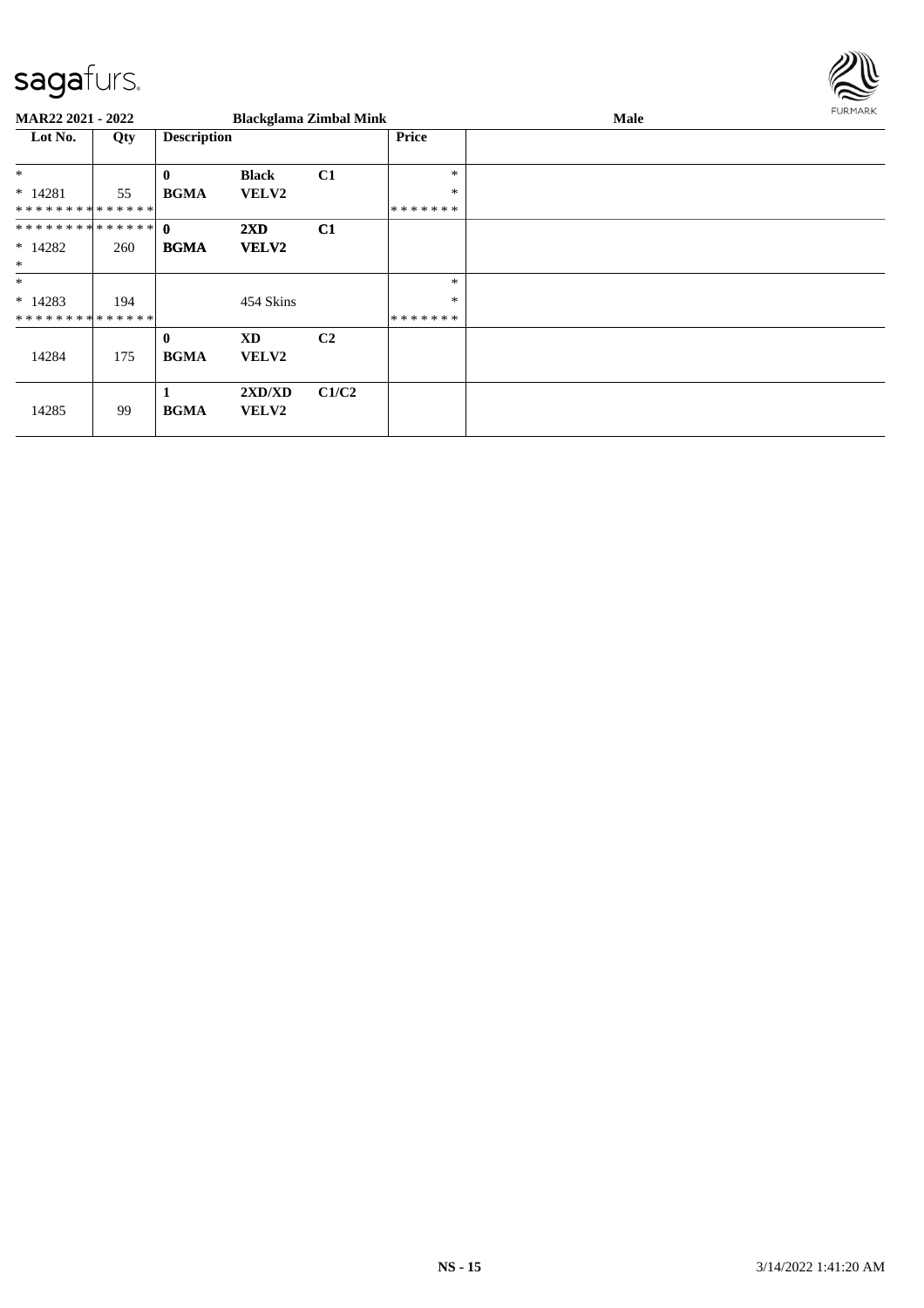| MAR22 2021 - 2022                                                                 |             |                    | <b>Blackglama David Dittrich</b>                    |                |                                      | $\bf Male$ | <b>FURMARK</b> |
|-----------------------------------------------------------------------------------|-------------|--------------------|-----------------------------------------------------|----------------|--------------------------------------|------------|----------------|
| Lot No.                                                                           | Qty         | <b>Description</b> |                                                     |                | Price                                |            |                |
| **************<br>$* 14301$<br>$\ast$                                             | 205         | 40<br><b>BGMA</b>  | BL/2XD<br><b>VELV2</b>                              | C1             |                                      |            |                |
| $\overline{\ast}$<br>$*14302$<br>* * * * * * * * * * * * * *                      | 207         |                    | 412 Skins                                           |                | $\ast$<br>$\ast$<br>* * * * * * *    |            |                |
| 14303                                                                             | 147         | 40<br><b>BGMA</b>  | 2XD/XD<br>VELV2                                     | C1/C2          |                                      |            |                |
| **************<br>$* 14304$<br>$\ast$<br>$\ast$                                   | 205         | 40<br><b>BGMA</b>  | $\bold{X}\bold{D}/\bold{D}\bold{K}$<br><b>VELV2</b> | C <sub>2</sub> | $\ast$                               |            |                |
| $*14305$<br>* * * * * * * * * * * * * *                                           | 145         |                    | 350 Skins                                           |                | $\ast$<br>* * * * * * *              |            |                |
| * * * * * * * * * * * * * * *<br>$*14306$<br>$\ast$<br>$\overline{\phantom{a}^*}$ | 205         | 30<br><b>BGMA</b>  | BL/2XD<br>VELV2                                     | C1             |                                      |            |                |
| $* 14307$<br>$\ast$<br>$_{\ast}^{-}$                                              | 180         |                    | $\boldsymbol{2}$                                    |                | $\ast$<br>$\ast$<br>$\ast$           |            |                |
| $* 14308$<br>$\ast$<br>$\overline{\phantom{a}^*}$                                 | 180         |                    | $\mathfrak{Z}$                                      |                | $\ast$<br>$\ast$<br>$\ast$<br>$\ast$ |            |                |
| $*14309$<br>$\ast$<br>$_{\ast}$                                                   | 180         |                    | $\overline{4}$                                      |                | $\ast$<br>$\ast$<br>$\ast$           |            |                |
| $* 14310$<br>$\ast$<br>$\ast$                                                     | 180         |                    | $5\,$                                               |                | $\ast$<br>$\ast$<br>$\ast$           |            |                |
| $* 14311$<br>$\ast$<br>$\ast$                                                     | 180         |                    | 6                                                   |                | $\ast$<br>$\ast$<br>$\ast$           |            |                |
| $* 14312$<br>$*$<br>$\overline{\phantom{0}}$                                      | 180         |                    | 7                                                   |                | $\ast$<br>∗<br>$\ast$                |            |                |
| $* 14313$<br>* * * * * * * * * * * * * *                                          | $\vert$ 121 |                    | 1406 Skins                                          |                | *<br>* * * * * * *                   |            |                |
| **************<br>$* 14314$<br>$*$<br>$\overline{\phantom{0}}$                    | 205         | 30<br><b>BGMA</b>  | XD/DK<br><b>VELV2</b>                               | C <sub>2</sub> |                                      |            |                |
| $* 14315$<br>$*$<br>$\overline{\phantom{0}}$                                      | 180         |                    | $\overline{2}$                                      |                | $\ast$<br>$\ast$<br>$\ast$           |            |                |
| $* 14316$<br>$*$                                                                  | 180         |                    | $\mathfrak{Z}$                                      |                | $\ast$<br>$\ast$<br>$\ast$           |            |                |
| $\ast$<br>$* 14317$<br>$\ast$<br>$\overline{\phantom{a}^*}$                       | 180         |                    | $\overline{4}$                                      |                | $\ast$<br>$\ast$<br>$\ast$           |            |                |
| $* 14318$<br>$\ast$<br>$_{\ast}^{-}$                                              | 180         |                    | 5                                                   |                | $\ast$<br>$\ast$<br>$\ast$           |            |                |
| $* 14319$<br>$*$                                                                  | 180         |                    | 6                                                   |                | $\ast$<br>$\ast$<br>$\ast$           |            |                |
| $\ast$<br>$*14320$<br>* * * * * * * * * * * * * * *                               | 97          |                    | 1202 Skins                                          |                | $\ast$<br>$\ast$<br>* * * * * * *    |            |                |

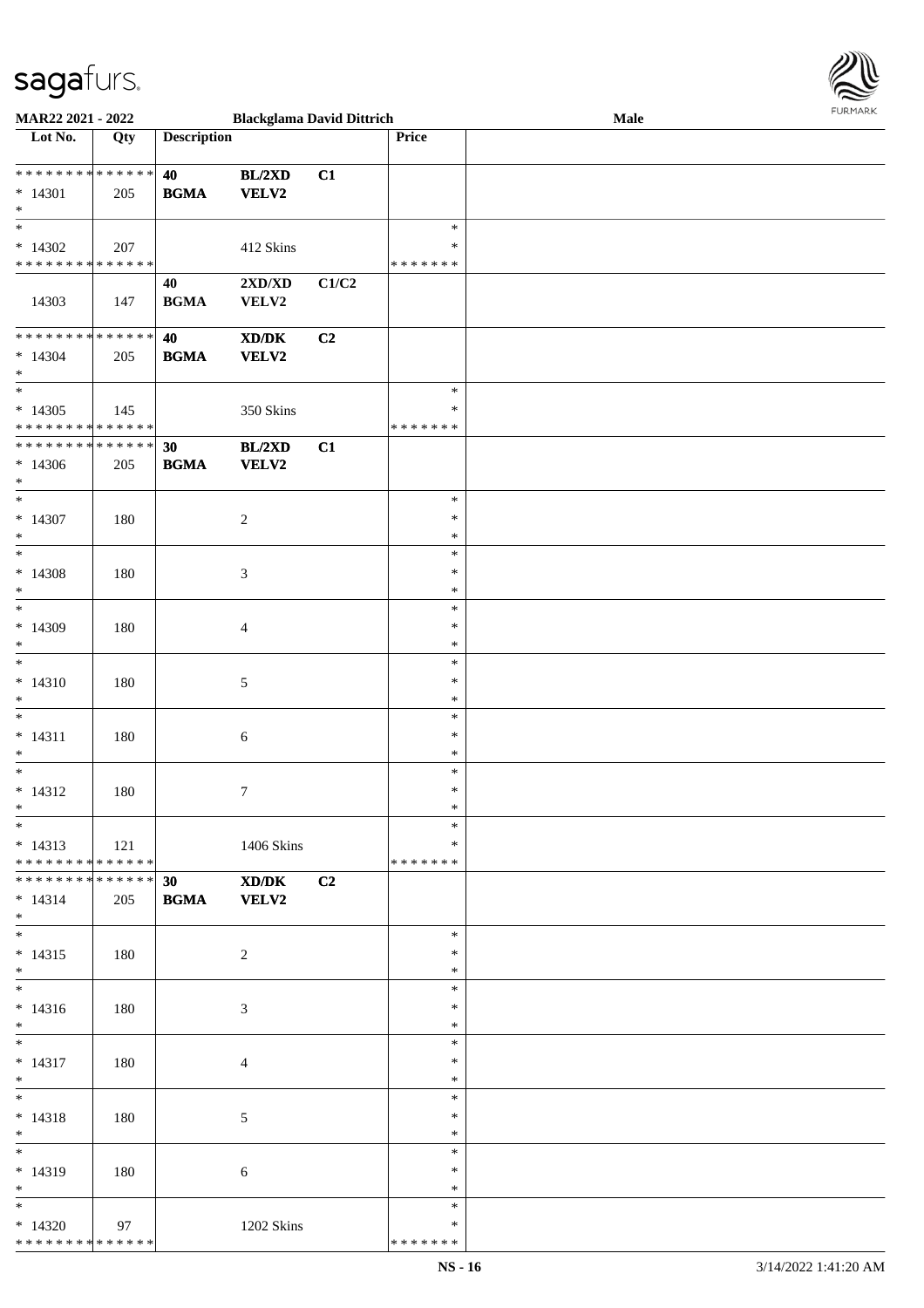

| MAR22 2021 - 2022                          |     |                    | <b>Blackglama David Dittrich</b>                                                                     |                |         | Male |
|--------------------------------------------|-----|--------------------|------------------------------------------------------------------------------------------------------|----------------|---------|------|
| Lot No.                                    | Qty | <b>Description</b> |                                                                                                      |                | Price   |      |
|                                            |     |                    |                                                                                                      |                |         |      |
| * * * * * * * * * * * * * *                |     | 20                 | BL/2XD                                                                                               | C1             |         |      |
|                                            |     | <b>BGMA</b>        | <b>VELV2</b>                                                                                         |                |         |      |
| $* 14321$                                  | 245 |                    |                                                                                                      |                |         |      |
| $\ast$                                     |     |                    |                                                                                                      |                |         |      |
| $\overline{\phantom{0}}$                   |     |                    |                                                                                                      |                | $\ast$  |      |
| $*14322$                                   | 220 |                    | $\overline{2}$                                                                                       |                | $\ast$  |      |
| $\ast$                                     |     |                    |                                                                                                      |                | $\ast$  |      |
| $\overline{\phantom{0}}$                   |     |                    |                                                                                                      |                | $\ast$  |      |
| $* 14323$                                  | 220 |                    | $\sqrt{3}$                                                                                           |                | $\ast$  |      |
| $*$                                        |     |                    |                                                                                                      |                | $\ast$  |      |
| $*$                                        |     |                    |                                                                                                      |                |         |      |
|                                            |     |                    |                                                                                                      |                | $\ast$  |      |
| $* 14324$                                  | 220 |                    | $\overline{4}$                                                                                       |                | $\ast$  |      |
| $\ast$                                     |     |                    |                                                                                                      |                | $\ast$  |      |
| $\overline{\ast}$                          |     |                    |                                                                                                      |                | $\ast$  |      |
| $* 14325$                                  | 220 |                    | $\sqrt{5}$                                                                                           |                | $\ast$  |      |
| $\ast$                                     |     |                    |                                                                                                      |                | $\ast$  |      |
| $\ast$                                     |     |                    |                                                                                                      |                | $\ast$  |      |
|                                            |     |                    |                                                                                                      |                |         |      |
| $*14326$                                   | 220 |                    | $\sqrt{6}$                                                                                           |                | $\ast$  |      |
| $*$                                        |     |                    |                                                                                                      |                | $\ast$  |      |
| $\ast$                                     |     |                    |                                                                                                      |                | $\ast$  |      |
| $* 14327$                                  | 220 |                    | $\boldsymbol{7}$                                                                                     |                | $\ast$  |      |
| $\ast$                                     |     |                    |                                                                                                      |                | $\ast$  |      |
| $\ast$                                     |     |                    |                                                                                                      |                | $\ast$  |      |
|                                            |     |                    |                                                                                                      |                | $\ast$  |      |
| $* 14328$                                  | 220 |                    | $8\,$                                                                                                |                |         |      |
| $*$                                        |     |                    |                                                                                                      |                | $\ast$  |      |
| $*$                                        |     |                    |                                                                                                      |                | $\ast$  |      |
| * 14329                                    | 183 |                    | 1968 Skins                                                                                           |                | $\ast$  |      |
| * * * * * * * * * * * * * *                |     |                    |                                                                                                      |                | ******* |      |
| * * * * * * * * * * * * * * *              |     | 20                 | $\boldsymbol{\text{X}}\boldsymbol{\text{D}}\boldsymbol{/}\boldsymbol{\text{D}}\boldsymbol{\text{K}}$ | C <sub>2</sub> |         |      |
| $*14330$                                   | 245 | <b>BGMA</b>        | VELV2                                                                                                |                |         |      |
| $*$                                        |     |                    |                                                                                                      |                |         |      |
| $*$                                        |     |                    |                                                                                                      |                | $\ast$  |      |
|                                            |     |                    |                                                                                                      |                |         |      |
| $* 14331$                                  | 220 |                    | $\sqrt{2}$                                                                                           |                | $\ast$  |      |
| $*$                                        |     |                    |                                                                                                      |                | $\ast$  |      |
| $*$                                        |     |                    |                                                                                                      |                | $\ast$  |      |
| $*14332$                                   | 220 |                    | $\mathfrak{Z}$                                                                                       |                | $\ast$  |      |
| $*$                                        |     |                    |                                                                                                      |                | $\ast$  |      |
| $*$                                        |     |                    |                                                                                                      |                | $\ast$  |      |
| $* 14333$                                  |     |                    |                                                                                                      |                | $\ast$  |      |
|                                            | 220 |                    | $\overline{4}$                                                                                       |                |         |      |
| $*$                                        |     |                    |                                                                                                      |                | $\ast$  |      |
| $*$                                        |     |                    |                                                                                                      |                | $\ast$  |      |
| $* 14334$                                  | 220 |                    | 5                                                                                                    |                | $\ast$  |      |
| $*$                                        |     |                    |                                                                                                      |                | $\ast$  |      |
| $*$                                        |     |                    |                                                                                                      |                | $\ast$  |      |
| $* 14335$                                  | 220 |                    | $6\phantom{1}6$                                                                                      |                | $\ast$  |      |
| $*$                                        |     |                    |                                                                                                      |                | $\ast$  |      |
| $\overline{\phantom{0}}$                   |     |                    |                                                                                                      |                | $\ast$  |      |
|                                            |     |                    |                                                                                                      |                |         |      |
| $*14336$                                   | 193 |                    | 1538 Skins                                                                                           |                | $\ast$  |      |
| * * * * * * * * * * * * * *                |     |                    |                                                                                                      |                | ******* |      |
| * * * * * * * * <mark>* * * * * * *</mark> |     | $\mathbf{0}$       | BL/2XD                                                                                               | C1             |         |      |
| $* 14337$                                  | 265 | <b>BGMA</b>        | <b>VELV2</b>                                                                                         |                |         |      |
| $*$                                        |     |                    |                                                                                                      |                |         |      |
| $*$                                        |     |                    |                                                                                                      |                | $\ast$  |      |
| $* 14338$                                  |     |                    | $\overline{2}$                                                                                       |                | $\ast$  |      |
|                                            | 240 |                    |                                                                                                      |                | $\ast$  |      |
| $*$                                        |     |                    |                                                                                                      |                |         |      |
| $*$                                        |     |                    |                                                                                                      |                | $\ast$  |      |
| * 14339                                    | 240 |                    | 3                                                                                                    |                | $\ast$  |      |
| $*$                                        |     |                    |                                                                                                      |                | $\ast$  |      |
| $*$                                        |     |                    |                                                                                                      |                | $\ast$  |      |
| $* 14340$                                  | 240 |                    | $\overline{4}$                                                                                       |                | $\ast$  |      |
| $*$                                        |     |                    |                                                                                                      |                | $\ast$  |      |
|                                            |     |                    |                                                                                                      |                |         |      |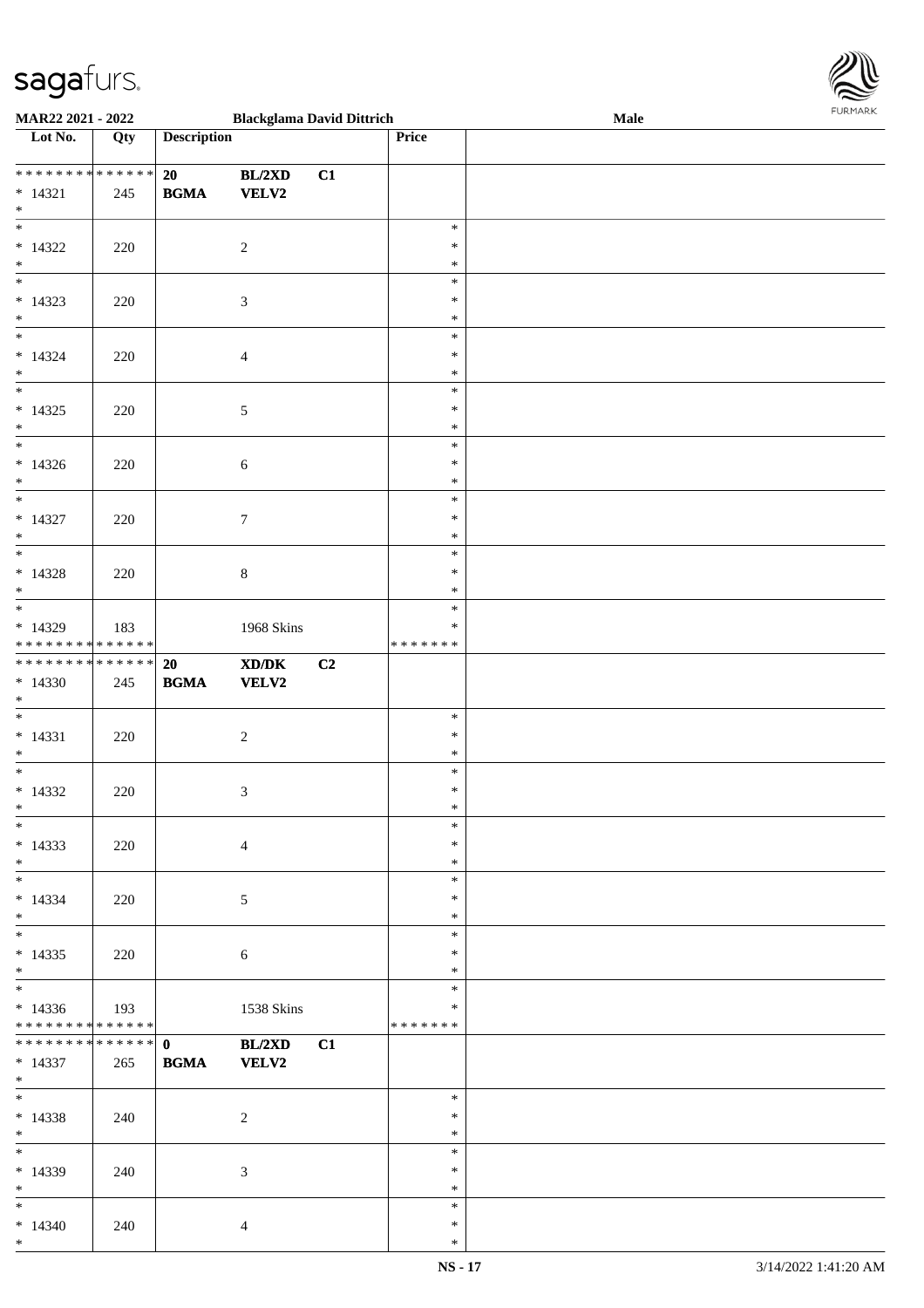

| MAR22 2021 - 2022                        |     |                             |                       | <b>Blackglama David Dittrich</b> |                            | Male | FURMARK |
|------------------------------------------|-----|-----------------------------|-----------------------|----------------------------------|----------------------------|------|---------|
| Lot No.                                  | Qty | <b>Description</b>          |                       |                                  | Price                      |      |         |
| $*$                                      |     | $\mathbf{0}$                | BL/2XD                | C1                               | $\ast$                     |      |         |
| $* 14341$<br>* * * * * * * * * * * * * * | 136 | <b>BGMA</b>                 | VELV2                 |                                  | $\ast$<br>* * * * * * *    |      |         |
| 14342                                    | 288 | $\mathbf{0}$<br><b>BGMA</b> | 2XD/XD<br>VELV2       | C1/C2                            |                            |      |         |
| ************** 0<br>$* 14343$<br>$\ast$  | 265 | <b>BGMA</b>                 | XD/DK<br><b>VELV2</b> | C <sub>2</sub>                   |                            |      |         |
| $\ast$<br>$* 14344$<br>$\ast$            | 240 |                             | 2                     |                                  | $\ast$<br>$\ast$<br>$\ast$ |      |         |
| $\ast$<br>$* 14345$<br>$\ast$            | 240 |                             | 3                     |                                  | $\ast$<br>$\ast$<br>$\ast$ |      |         |
| $\ast$<br>$* 14346$<br>$\ast$            | 240 |                             | $\overline{4}$        |                                  | $\ast$<br>$\ast$<br>$\ast$ |      |         |
| $\ast$<br>$* 14347$<br>**************    | 37  |                             | 1022 Skins            |                                  | $\ast$<br>∗<br>*******     |      |         |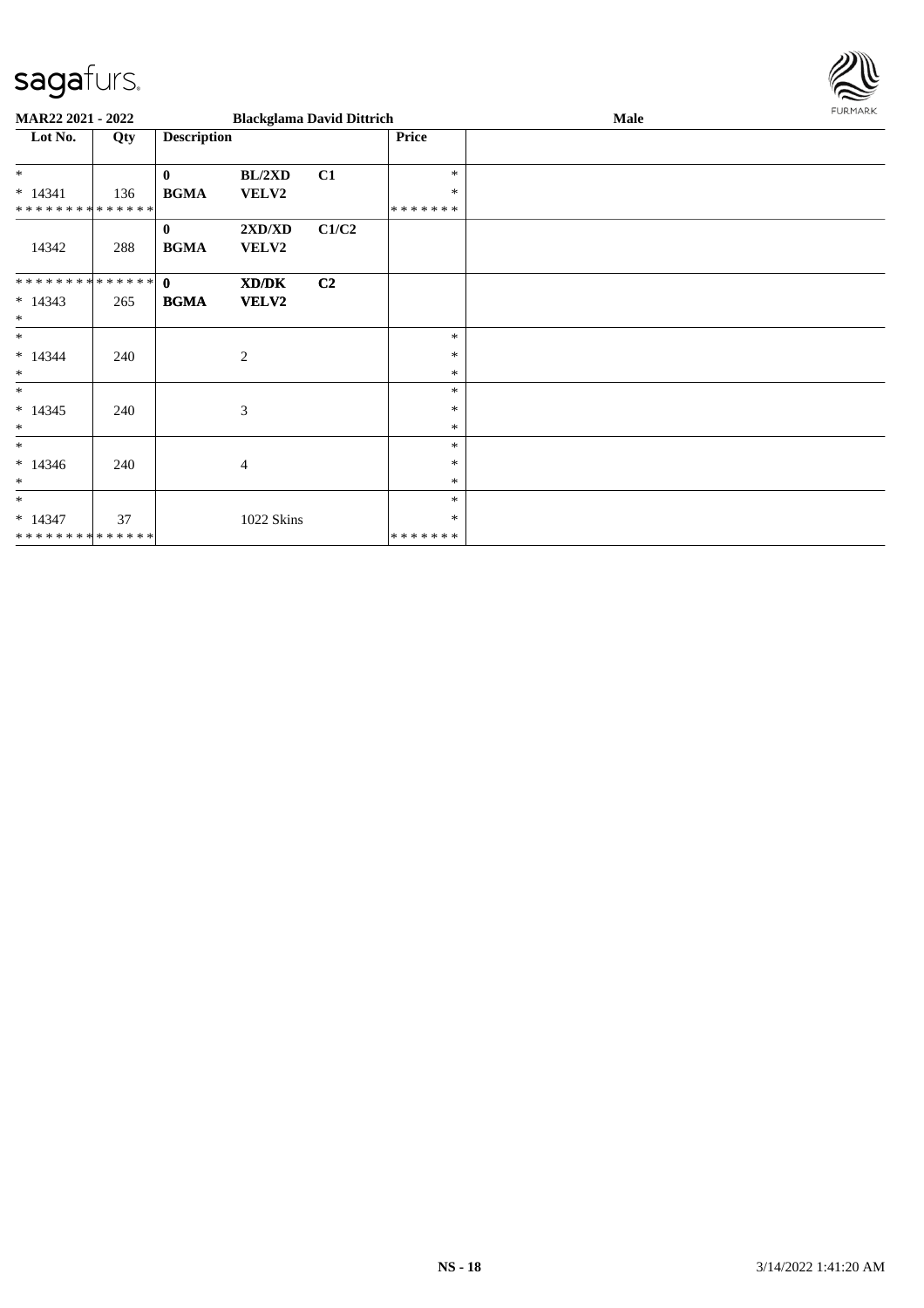| MAR22 2021 - 2022                          |     |                                            |                  | <b>Blackglama E&amp;M Dittrich</b> |                  | Male |  |
|--------------------------------------------|-----|--------------------------------------------|------------------|------------------------------------|------------------|------|--|
| $\overline{\phantom{a}}$ Lot No.           | Qty | <b>Description</b>                         |                  |                                    | Price            |      |  |
|                                            |     |                                            |                  |                                    |                  |      |  |
| * * * * * * * * <mark>* * * * * * *</mark> |     | 50                                         | 2XD/XD           | C1/C2                              |                  |      |  |
| $* 14361$                                  | 185 | <b>BGMA</b>                                | <b>VELV2</b>     |                                    |                  |      |  |
| $*$                                        |     |                                            |                  |                                    |                  |      |  |
| $*$                                        |     |                                            |                  |                                    | $\ast$           |      |  |
| $*14362$                                   | 86  |                                            | 271 Skins        |                                    | $\ast$           |      |  |
| * * * * * * * * * * * * * *                |     |                                            |                  |                                    | * * * * * * *    |      |  |
| * * * * * * * * * * * * * * *              |     | 40                                         | <b>Black</b>     | C1                                 |                  |      |  |
| $*14363$                                   | 205 | <b>BGMA</b>                                | <b>VELV2</b>     |                                    |                  |      |  |
| $*$<br>$*$                                 |     |                                            |                  |                                    |                  |      |  |
|                                            |     |                                            |                  |                                    | $\ast$           |      |  |
| $*14364$                                   | 180 |                                            | $\boldsymbol{2}$ |                                    | $\ast$           |      |  |
| $\ast$                                     |     |                                            |                  |                                    | $\ast$           |      |  |
|                                            |     |                                            |                  |                                    | $\ast$           |      |  |
| $*14365$                                   | 180 |                                            | $\mathfrak{Z}$   |                                    | $\ast$           |      |  |
| $*$<br>$*$                                 |     |                                            |                  |                                    | $\ast$<br>$\ast$ |      |  |
|                                            |     |                                            |                  |                                    | ∗                |      |  |
| $*14366$<br>* * * * * * * * * * * * * *    | 193 |                                            | 758 Skins        |                                    | * * * * * * *    |      |  |
| * * * * * * * * * * * * * *                |     | 40                                         | 2XD              | C1                                 |                  |      |  |
| $*14367$                                   | 205 |                                            | <b>VELV2</b>     |                                    |                  |      |  |
| $*$                                        |     | <b>BGMA</b>                                |                  |                                    |                  |      |  |
| $*$                                        |     |                                            |                  |                                    | $\ast$           |      |  |
| $*14368$                                   | 180 |                                            | $\boldsymbol{2}$ |                                    | $\ast$           |      |  |
| $\ast$                                     |     |                                            |                  |                                    | $\ast$           |      |  |
|                                            |     |                                            |                  |                                    | $\ast$           |      |  |
| $*14369$                                   | 180 |                                            | 3                |                                    | $\ast$           |      |  |
| $*$                                        |     |                                            |                  |                                    | $\ast$           |      |  |
| $*$                                        |     |                                            |                  |                                    | $\ast$           |      |  |
| $*14370$                                   | 181 |                                            | 746 Skins        |                                    | ∗                |      |  |
| * * * * * * * * * * * * * *                |     |                                            |                  |                                    | * * * * * * *    |      |  |
| * * * * * * * * * * * * * *                |     | 40                                         | XD/DK            | C <sub>2</sub>                     |                  |      |  |
| $* 14371$                                  | 205 | $\mathbf{B}\mathbf{G}\mathbf{M}\mathbf{A}$ | VELV2            |                                    |                  |      |  |
| $*$                                        |     |                                            |                  |                                    |                  |      |  |
| $*$                                        |     |                                            |                  |                                    | $\ast$           |      |  |
| $* 14372$                                  | 180 |                                            | $\boldsymbol{2}$ |                                    | $\ast$           |      |  |
| $*$                                        |     |                                            |                  |                                    | $\ast$           |      |  |
| $*$                                        |     |                                            |                  |                                    | $\ast$           |      |  |
| $* 14373$                                  | 180 |                                            | 3                |                                    | $\ast$           |      |  |
| $*$                                        |     |                                            |                  |                                    | $\ast$           |      |  |
| $\ast$                                     |     |                                            |                  |                                    | $\ast$           |      |  |
| $* 14374$                                  | 84  |                                            | 649 Skins        |                                    | $\ast$           |      |  |
| * * * * * * * * * * * * * *                |     |                                            |                  |                                    | * * * * * * *    |      |  |
| * * * * * * * * * * * * * * *              |     | 30                                         | <b>Black</b>     | C1                                 |                  |      |  |
| $* 14375$                                  | 205 | <b>BGMA</b>                                | <b>VELV2</b>     |                                    |                  |      |  |
| $*$                                        |     |                                            |                  |                                    |                  |      |  |
|                                            |     |                                            |                  |                                    | $\ast$           |      |  |
| $* 14376$                                  | 180 |                                            | $\sqrt{2}$       |                                    | $\ast$           |      |  |
| $*$                                        |     |                                            |                  |                                    | $\ast$           |      |  |
| $*$                                        |     |                                            |                  |                                    | $\ast$           |      |  |
| $* 14377$                                  | 180 |                                            | $\mathfrak{Z}$   |                                    | $\ast$           |      |  |
| $*$                                        |     |                                            |                  |                                    | $\ast$           |      |  |
| $*$                                        |     |                                            |                  |                                    | $\ast$           |      |  |
| $* 14378$                                  | 180 |                                            | $\overline{4}$   |                                    | $\ast$           |      |  |
| $*$                                        |     |                                            |                  |                                    | $\ast$           |      |  |
| $*$                                        |     |                                            |                  |                                    | $\ast$           |      |  |
| * 14379                                    | 180 |                                            | $\mathfrak{S}$   |                                    | $\ast$           |      |  |
| $*$                                        |     |                                            |                  |                                    | $\ast$           |      |  |
| $*$                                        |     |                                            |                  |                                    | $\ast$           |      |  |
| * 14380                                    | 180 |                                            | 6                |                                    | $\ast$           |      |  |
| $*$                                        |     |                                            |                  |                                    | $\ast$           |      |  |

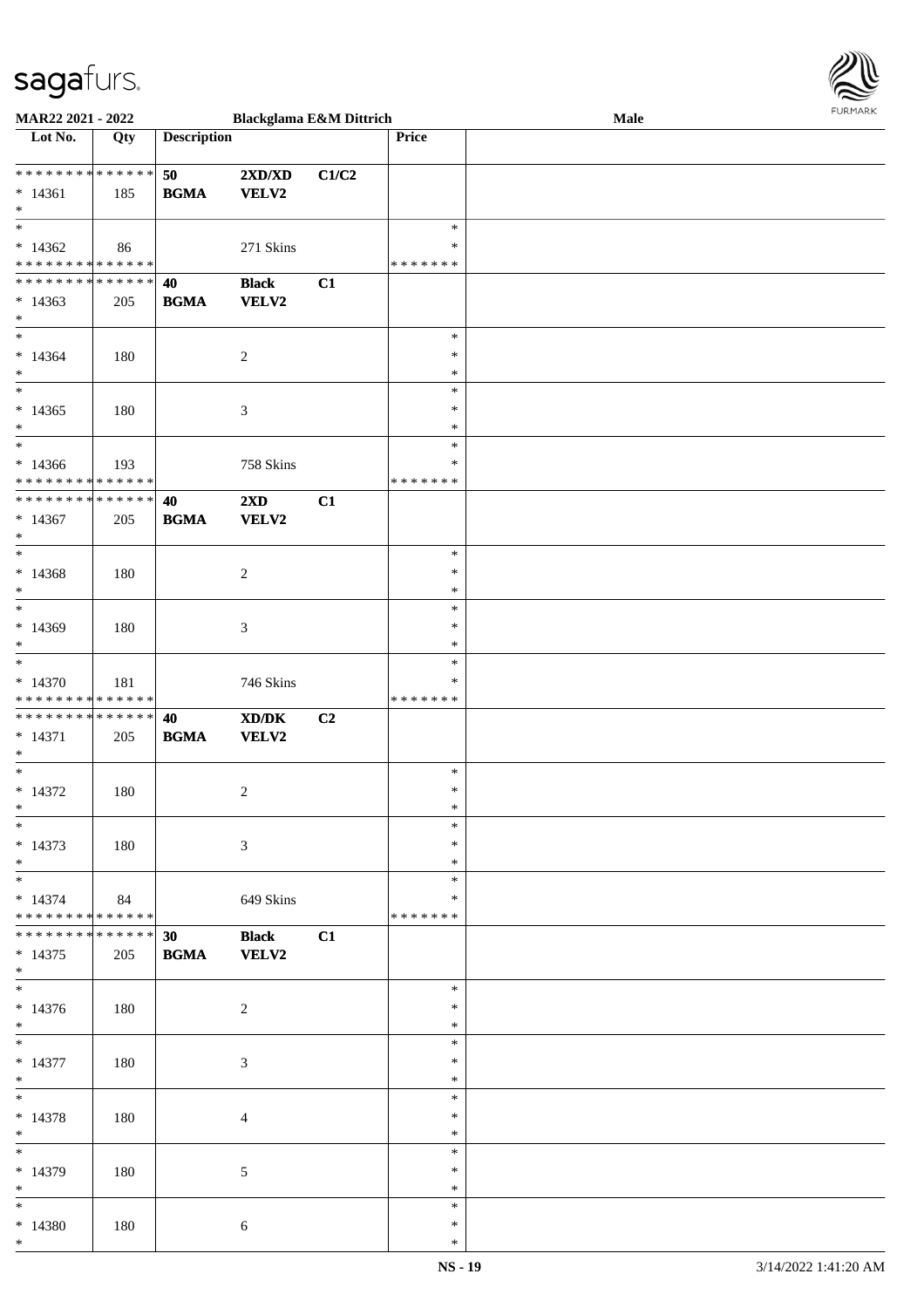

| MAR22 2021 - 2022             |             |                    | <b>Blackglama E&amp;M Dittrich</b> |    |         | Male |
|-------------------------------|-------------|--------------------|------------------------------------|----|---------|------|
| Lot No.                       | Qty         | <b>Description</b> |                                    |    | Price   |      |
|                               |             |                    |                                    |    |         |      |
| $\ast$                        |             | 30                 | <b>Black</b>                       | C1 | $\ast$  |      |
|                               |             |                    |                                    |    |         |      |
| $* 14381$                     | 180         | <b>BGMA</b>        | VELV2                              |    | $\ast$  |      |
| $\ast$                        |             |                    |                                    |    | $\ast$  |      |
| $\overline{\ast}$             |             |                    |                                    |    | $\ast$  |      |
| $*14382$                      | 180         |                    | $\,8\,$                            |    | ∗       |      |
| $\ast$                        |             |                    |                                    |    | ∗       |      |
| $\overline{\phantom{0}}$      |             |                    |                                    |    |         |      |
|                               |             |                    |                                    |    | $\ast$  |      |
| $* 14383$                     | 180         |                    | $\boldsymbol{9}$                   |    | $\ast$  |      |
| $*$                           |             |                    |                                    |    | $\ast$  |      |
| $*$                           |             |                    |                                    |    | $\ast$  |      |
|                               |             |                    |                                    |    |         |      |
| $* 14384$                     | 114         |                    | 1759 Skins                         |    | $\ast$  |      |
| * * * * * * * * * * * * * *   |             |                    |                                    |    | ******* |      |
| * * * * * * * * * * * * * *   |             | 30                 | $2\mathbf{X}\mathbf{D}$            | C1 |         |      |
| $* 14385$                     | 205         | <b>BGMA</b>        | <b>VELV2</b>                       |    |         |      |
|                               |             |                    |                                    |    |         |      |
| $*$                           |             |                    |                                    |    |         |      |
| $*$                           |             |                    |                                    |    | $\ast$  |      |
| $* 14386$                     | 180         |                    | $\sqrt{2}$                         |    | $\ast$  |      |
| $*$                           |             |                    |                                    |    | $\ast$  |      |
| $\overline{\ast}$             |             |                    |                                    |    | $\ast$  |      |
|                               |             |                    |                                    |    |         |      |
| $* 14387$                     | 180         |                    | $\ensuremath{\mathfrak{Z}}$        |    | $\ast$  |      |
| $\ast$                        |             |                    |                                    |    | $\ast$  |      |
| $\overline{\ast}$             |             |                    |                                    |    | $\ast$  |      |
| $* 14388$                     |             |                    |                                    |    | ∗       |      |
|                               | 180         |                    | $\overline{4}$                     |    |         |      |
| $\ast$                        |             |                    |                                    |    | ∗       |      |
| $\overline{\ast}$             |             |                    |                                    |    | $\ast$  |      |
| $*14389$                      | 180         |                    | $\mathfrak{S}$                     |    | ∗       |      |
| $*$                           |             |                    |                                    |    | $\ast$  |      |
|                               |             |                    |                                    |    |         |      |
| $\ast$                        |             |                    |                                    |    | $\ast$  |      |
| $*14390$                      | 180         |                    | 6                                  |    | $\ast$  |      |
| $*$                           |             |                    |                                    |    | $\ast$  |      |
| $\ast$                        |             |                    |                                    |    | $\ast$  |      |
|                               |             |                    |                                    |    |         |      |
| $* 14391$                     | 180         |                    | $\boldsymbol{7}$                   |    | $\ast$  |      |
| $*$                           |             |                    |                                    |    | $\ast$  |      |
| $*$                           |             |                    |                                    |    | $\ast$  |      |
| $*14392$                      | 180         |                    | $\,8\,$                            |    | $\ast$  |      |
|                               |             |                    |                                    |    |         |      |
| $*$                           |             |                    |                                    |    | $\ast$  |      |
| $*$                           |             |                    |                                    |    | $\ast$  |      |
| $*14393$                      | 129         |                    | 1594 Skins                         |    | $\ast$  |      |
| * * * * * * * * * * * * * * * |             |                    |                                    |    | ******* |      |
| * * * * * * * * * * * * * * * |             |                    |                                    |    |         |      |
|                               |             | 30                 | XD/DK                              | C2 |         |      |
| * 14394                       | 205         | <b>BGMA VELV2</b>  |                                    |    |         |      |
| $*$                           |             |                    |                                    |    |         |      |
| $*$                           |             |                    |                                    |    | $\ast$  |      |
| $*14395$                      | 180         |                    | $\overline{c}$                     |    | ∗       |      |
| $*$                           |             |                    |                                    |    | $\ast$  |      |
| $\overline{\ast}$             |             |                    |                                    |    |         |      |
|                               |             |                    |                                    |    | $\ast$  |      |
| $*14396$                      | 180         |                    | $\mathfrak{Z}$                     |    | ∗       |      |
| $*$                           |             |                    |                                    |    | $\ast$  |      |
| $*$ $-$                       |             |                    |                                    |    | $\ast$  |      |
|                               |             |                    |                                    |    |         |      |
| $*14397$                      | 180         |                    | $\overline{4}$                     |    | $\ast$  |      |
| $*$                           |             |                    |                                    |    | $\ast$  |      |
| $*$                           |             |                    |                                    |    | $\ast$  |      |
| * 14398                       |             |                    |                                    |    | $\ast$  |      |
|                               | 180         |                    | $\mathfrak{S}$                     |    |         |      |
| $*$                           |             |                    |                                    |    | $\ast$  |      |
| $*$ $*$                       |             |                    |                                    |    | $\ast$  |      |
| * 14399                       | 180         |                    | $\sqrt{6}$                         |    | $\ast$  |      |
| $*$                           |             |                    |                                    |    | $\ast$  |      |
|                               |             |                    |                                    |    |         |      |
| $*$                           |             |                    |                                    |    | $\ast$  |      |
| $*14400$                      | $\vert$ 159 |                    | 1264 Skins                         |    | ∗       |      |
| * * * * * * * * * * * * * *   |             |                    |                                    |    | ******* |      |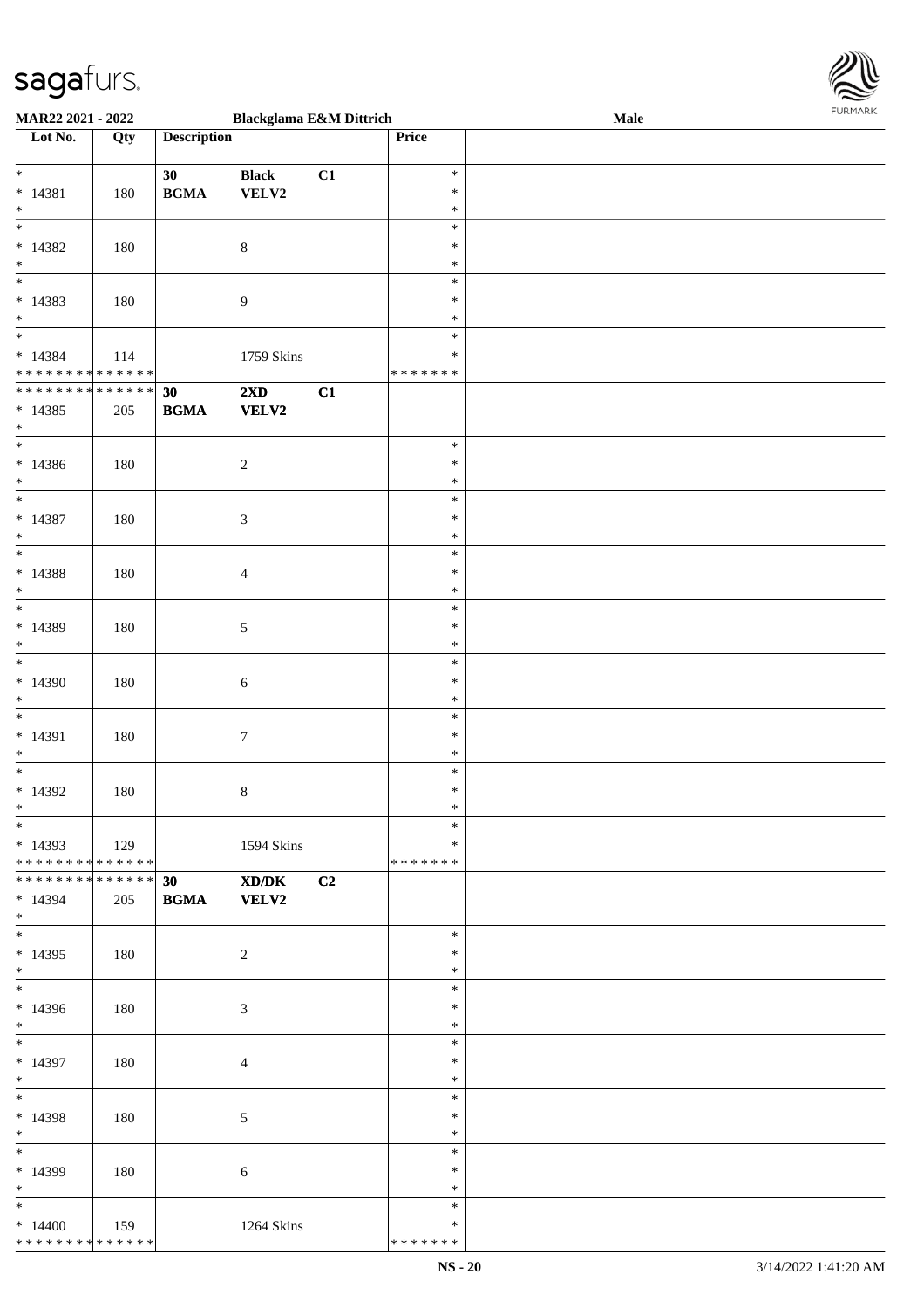

| MAR22 2021 - 2022             |     |                    | <b>Blackglama E&amp;M Dittrich</b> |       |               | Male | <b>FURMARK</b> |
|-------------------------------|-----|--------------------|------------------------------------|-------|---------------|------|----------------|
| Lot No.                       | Qty | <b>Description</b> |                                    |       | Price         |      |                |
| ******** <mark>******</mark>  |     | 20                 | BL/2XD                             | C1    |               |      |                |
| $* 14401$                     | 245 | <b>BGMA</b>        | VELV2                              |       |               |      |                |
| $*$                           |     |                    |                                    |       |               |      |                |
| $*$                           |     |                    |                                    |       | $\ast$        |      |                |
| $*14402$                      | 220 |                    | 2                                  |       | $\ast$        |      |                |
| $\ast$                        |     |                    |                                    |       | $\ast$        |      |                |
| $*$                           |     |                    |                                    |       | $\ast$        |      |                |
| $*14403$                      | 220 |                    | 3                                  |       | $\ast$        |      |                |
| $*$                           |     |                    |                                    |       | $\ast$        |      |                |
| $\overline{\phantom{0}}$      |     |                    |                                    |       | $\ast$        |      |                |
| $* 14404$                     | 220 |                    | 4                                  |       | $\ast$        |      |                |
| $*$                           |     |                    |                                    |       | $\ast$        |      |                |
| $*$                           |     |                    |                                    |       | $\ast$        |      |                |
| $*14405$                      | 220 |                    | 5                                  |       | ∗             |      |                |
| $*$                           |     |                    |                                    |       | $\ast$        |      |                |
| $*$                           |     |                    |                                    |       | $\ast$        |      |                |
| $*14406$                      | 76  |                    | 1201 Skins                         |       | $\ast$        |      |                |
| * * * * * * * * * * * * * *   |     |                    |                                    |       | * * * * * * * |      |                |
| ******** <mark>******</mark>  |     | 20                 | XD/DK                              | C2    |               |      |                |
| $*14407$                      | 245 | <b>BGMA</b>        | VELV2                              |       |               |      |                |
| $*$                           |     |                    |                                    |       |               |      |                |
| $*$                           |     |                    |                                    |       | $\ast$        |      |                |
| $* 14408$                     | 220 |                    | 2                                  |       | $\ast$        |      |                |
| $*$                           |     |                    |                                    |       | $\ast$        |      |                |
| $*$                           |     |                    |                                    |       | $\ast$        |      |                |
| $*14409$                      | 244 |                    | 709 Skins                          |       | $\ast$        |      |                |
| * * * * * * * * * * * * * * * |     |                    |                                    |       | * * * * * * * |      |                |
| * * * * * * * * * * * * * * * |     | $\mathbf{0}$       | $2{\bf X}{\bf D}/{\bf X}{\bf D}$   | C1/C2 |               |      |                |
| $*14410$                      | 265 | <b>BGMA</b>        | VELV2                              |       |               |      |                |
| $*$                           |     |                    |                                    |       |               |      |                |
| $*$                           |     |                    |                                    |       | $\ast$        |      |                |
| $* 14411$                     | 37  |                    | 302 Skins                          |       | $\ast$        |      |                |
| * * * * * * * * * * * * * * * |     |                    |                                    |       | *******       |      |                |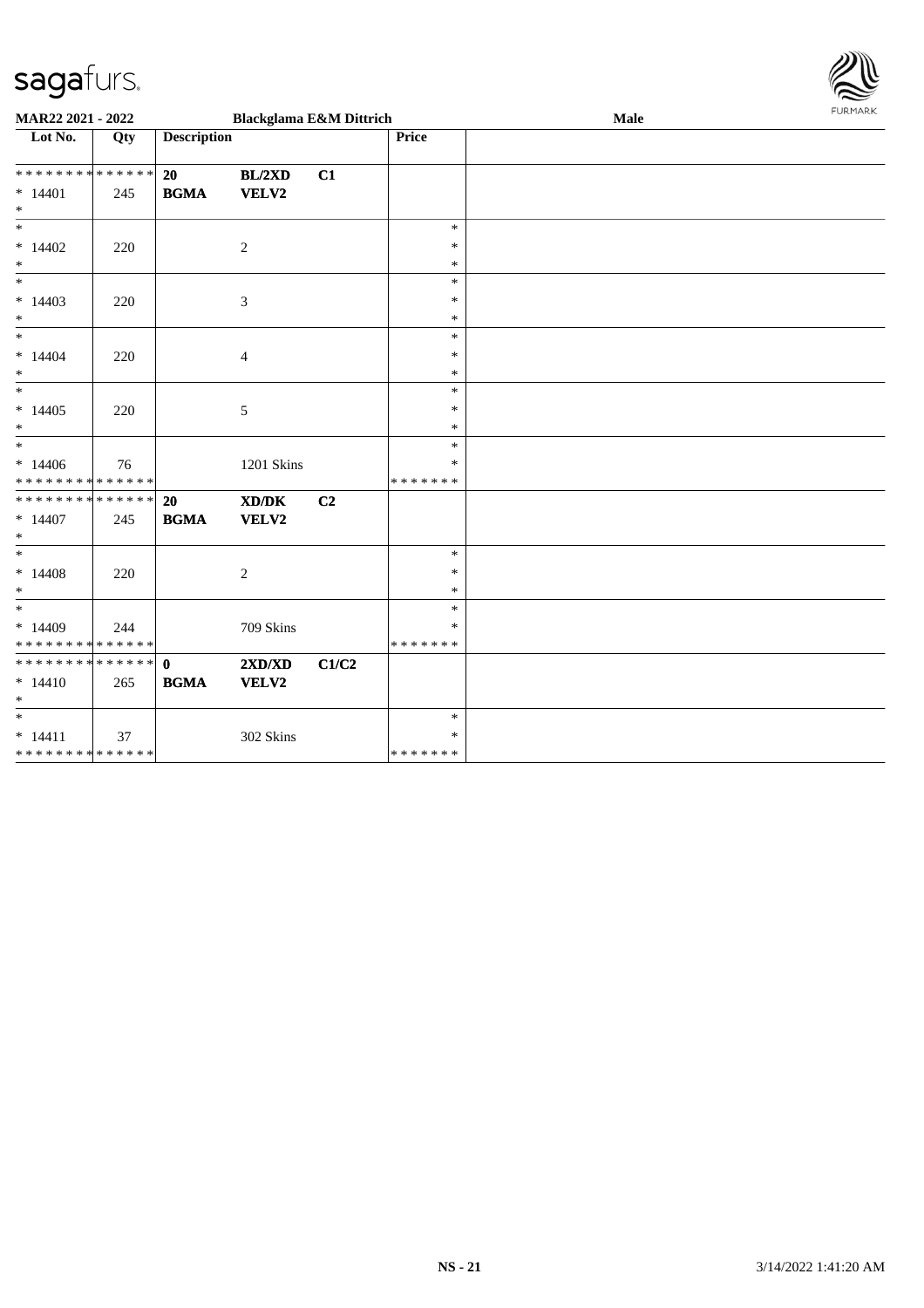| **************<br>$* 14421$<br>$*$               | 245 | 20<br><b>BGMA</b> VELV2 | <b>Black</b>     | C1 |                            |  |
|--------------------------------------------------|-----|-------------------------|------------------|----|----------------------------|--|
| $\overline{\phantom{0}}$<br>$*14422$<br>$*$      | 220 |                         | $\overline{2}$   |    | $\ast$<br>$\ast$<br>$\ast$ |  |
| $*14423$<br>$*$ $-$                              | 220 |                         | $\mathfrak{Z}$   |    | $\ast$<br>$\ast$<br>$\ast$ |  |
| $*14424$<br>$*$                                  | 220 |                         | $\overline{4}$   |    | $\ast$<br>$\ast$<br>$\ast$ |  |
| $\overline{\phantom{0}}$<br>$*14425$<br>$*$      | 220 |                         | $5\overline{)}$  |    | $\ast$<br>$\ast$<br>$\ast$ |  |
| $*14426$<br>$*$                                  | 220 |                         | 6                |    | $\ast$<br>$\ast$<br>$\ast$ |  |
| $* 14427$<br>$*$ $*$                             | 220 |                         | $\mathcal{I}$    |    | $\ast$<br>$\ast$<br>$\ast$ |  |
| $\overline{\phantom{0}}$<br>$*14428$<br>$*$ $*$  | 220 |                         | $8\,$            |    | $\ast$<br>$\ast$<br>$\ast$ |  |
| $*$<br>$*14429$<br>$*$                           | 220 |                         | $\boldsymbol{9}$ |    | $\ast$<br>$\ast$<br>$\ast$ |  |
| $*$<br>$*14430$<br>$*$                           | 220 |                         | $10\,$           |    | $\ast$<br>$\ast$<br>$\ast$ |  |
| $\overline{\phantom{0}}$<br>$* 14431$<br>$*$     | 220 |                         | $11\,$           |    | $\ast$<br>$\ast$<br>$\ast$ |  |
| $*14432$<br>$*$<br>$\overline{\phantom{0}}$      | 220 |                         | 12               |    | $\ast$<br>$\ast$<br>$\ast$ |  |
| $*14433$<br>$\ast$<br>$\overline{\phantom{a}^*}$ | 220 |                         | 13               |    | $\ast$<br>$\ast$<br>$\ast$ |  |
| $* 14434$<br>$*$<br>$\overline{\phantom{0}}$     | 220 |                         | $14\,$           |    | $\ast$<br>$\ast$<br>$\ast$ |  |
| $*14435$<br>$*$<br>$\overline{\phantom{0}}$      | 220 |                         | 15               |    | $\ast$<br>$\ast$<br>$\ast$ |  |
| $*14436$<br>$*$<br>$\overline{\phantom{0}}$      | 220 |                         | 16               |    | $\ast$<br>$\ast$<br>$\ast$ |  |
| $* 14437$<br>$*$<br>$\overline{\phantom{0}}$     | 220 |                         | 17               |    | $\ast$<br>$\ast$<br>$\ast$ |  |
| $* 14438$<br>$*$<br>$\overline{\phantom{0}}$     | 220 |                         | 18               |    | $\ast$<br>$\ast$<br>$\ast$ |  |
| $*14439$<br>$*$<br>$\overline{\phantom{a}^*}$    | 220 |                         | 19               |    | $\ast$<br>$\ast$<br>$\ast$ |  |
| $*14440$<br>$*$                                  | 220 |                         | $20\,$           |    | $\ast$<br>$\ast$<br>$\ast$ |  |

 $\overline{\phantom{a}}$ 

**MAR22 2021 - 2022 Blackglama Patrick Male**

**Lot No. Qty Description Price**

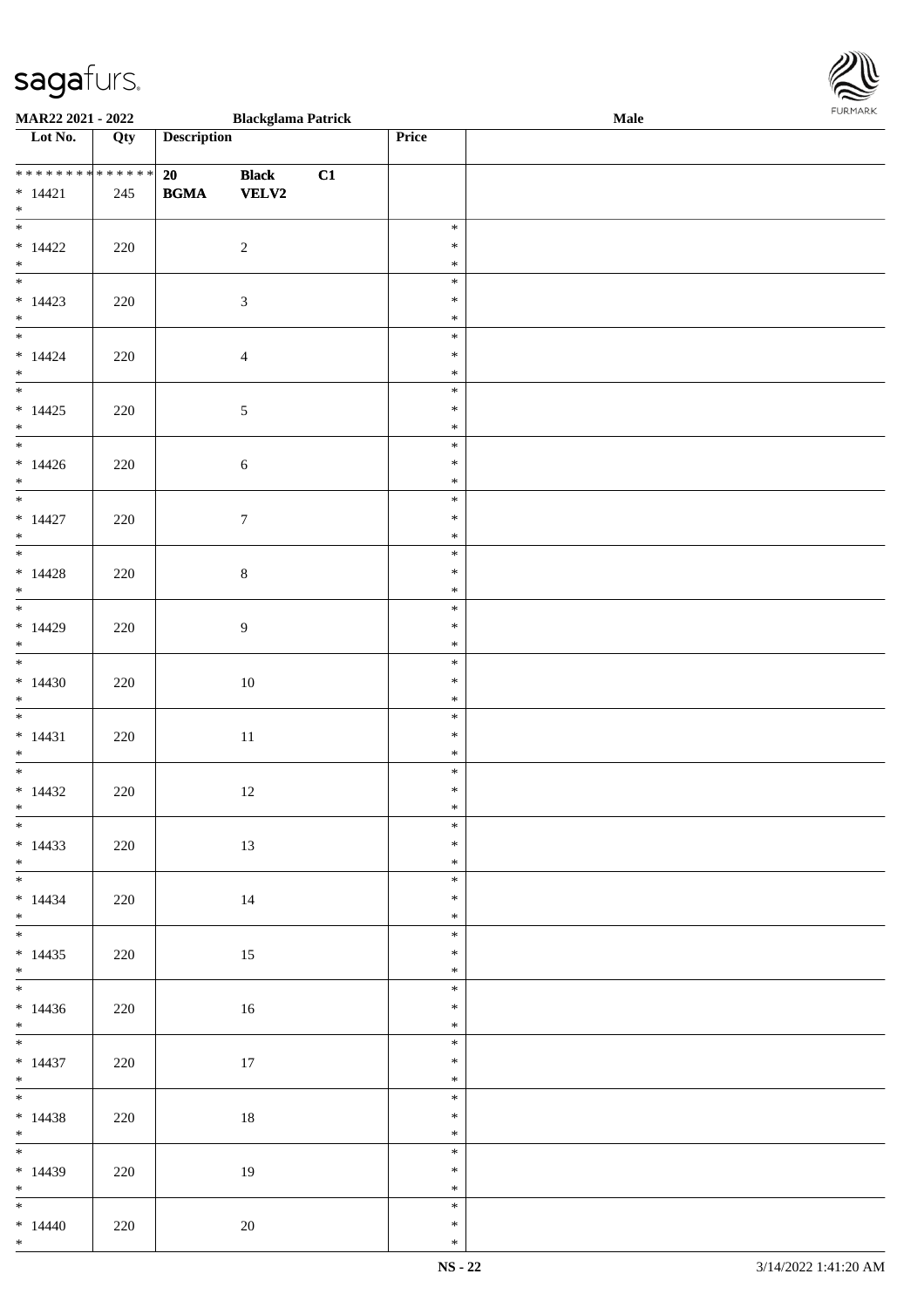| <b>MAR22 2021 - 2022</b>                   |     |                                            | <b>Blackglama Patrick</b> |    |                  | Male |  |
|--------------------------------------------|-----|--------------------------------------------|---------------------------|----|------------------|------|--|
| Lot No.                                    | Qty | <b>Description</b>                         |                           |    | Price            |      |  |
|                                            |     |                                            |                           |    |                  |      |  |
| $\ddot{x}$                                 |     | 20                                         | <b>Black</b>              | C1 | $\ast$           |      |  |
| $* 14441$                                  | 220 | $\mathbf{B}\mathbf{G}\mathbf{M}\mathbf{A}$ | <b>VELV2</b>              |    | $\ast$           |      |  |
| $*$                                        |     |                                            |                           |    | $\ast$           |      |  |
| $\ddot{x}$                                 |     |                                            |                           |    | $\ast$           |      |  |
| $*14442$                                   | 220 |                                            | 22                        |    | $\ast$           |      |  |
| $*$                                        |     |                                            |                           |    | $\ast$           |      |  |
|                                            |     |                                            |                           |    | $\ast$           |      |  |
| $*14443$                                   | 220 |                                            | 23                        |    | $\ast$           |      |  |
| $*$                                        |     |                                            |                           |    | $\ast$           |      |  |
| $\overline{\phantom{0}}$                   |     |                                            |                           |    | $\ast$           |      |  |
| $* 14444$                                  | 220 |                                            | 24                        |    | $\ast$           |      |  |
| $*$                                        |     |                                            |                           |    | $\ast$           |      |  |
| $\overline{\mathbf{r}}$                    |     |                                            |                           |    | $\ast$           |      |  |
| $*14445$                                   | 220 |                                            | 25                        |    | $\ast$           |      |  |
| $\ast$                                     |     |                                            |                           |    | $\ast$           |      |  |
| $\overline{\phantom{0}}$                   |     |                                            |                           |    | $\ast$           |      |  |
| $*14446$                                   | 220 |                                            | 26                        |    | $\ast$           |      |  |
| $*$                                        |     |                                            |                           |    | $\ast$           |      |  |
| $\overline{\phantom{0}}$                   |     |                                            |                           |    | $\ast$           |      |  |
| $*14447$                                   | 220 |                                            | 27                        |    | $\ast$           |      |  |
| $*$                                        |     |                                            |                           |    | $\ast$           |      |  |
| $\overline{\ast}$                          |     |                                            |                           |    | $\ast$           |      |  |
| $*14448$                                   | 220 |                                            | 28                        |    | $\ast$           |      |  |
| $*$                                        |     |                                            |                           |    | $\ast$           |      |  |
|                                            |     |                                            |                           |    | $\ast$           |      |  |
| $* 14449$                                  | 220 |                                            | 29                        |    | $\ast$           |      |  |
| $\ast$                                     |     |                                            |                           |    | $\ast$           |      |  |
| $*$                                        |     |                                            |                           |    | $\ast$           |      |  |
| $*14450$                                   | 220 |                                            | 30                        |    | $\ast$           |      |  |
| $*$                                        |     |                                            |                           |    | $\ast$           |      |  |
|                                            |     |                                            |                           |    | $\ast$           |      |  |
| $* 14451$                                  | 220 |                                            | 31                        |    | $\ast$           |      |  |
| $*$                                        |     |                                            |                           |    | $\ast$           |      |  |
|                                            |     |                                            |                           |    | $\ast$           |      |  |
| $*14452$                                   | 220 |                                            | 32                        |    | $\ast$           |      |  |
| $*$                                        |     |                                            |                           |    | $\ast$           |      |  |
| $\ast$                                     |     |                                            |                           |    | $\ast$           |      |  |
| $*14453$                                   | 220 |                                            | 33                        |    | $\ast$           |      |  |
| $*$                                        |     |                                            |                           |    | $\ast$           |      |  |
| $\ast$                                     |     |                                            |                           |    | $\ast$           |      |  |
| $*14454$                                   | 220 |                                            | 34                        |    | $\ast$           |      |  |
| $\ddot{x}$<br>$*$                          |     |                                            |                           |    | $\ast$           |      |  |
|                                            |     |                                            |                           |    | $\ast$           |      |  |
| $*14455$                                   | 220 |                                            | 35                        |    | $\ast$<br>$\ast$ |      |  |
| $*$<br>$\overline{\mathbf{r}^*}$           |     |                                            |                           |    | $\ast$           |      |  |
|                                            |     |                                            |                           |    | $\ast$           |      |  |
| $*14456$<br>$*$                            | 220 |                                            | 36                        |    | $\ast$           |      |  |
| $\ddot{x}$                                 |     |                                            |                           |    | $\ast$           |      |  |
| $*14457$                                   | 220 |                                            | 37                        |    | $\ast$           |      |  |
| $*$                                        |     |                                            |                           |    | $\ast$           |      |  |
| $\ddot{x}$                                 |     |                                            |                           |    | $\ast$           |      |  |
| $*14458$                                   | 206 |                                            | 8371 Skins                |    | $\ast$           |      |  |
| * * * * * * * * <mark>* * * * * * *</mark> |     |                                            |                           |    | *******          |      |  |
| * * * * * * * * <mark>* * * * * * *</mark> |     | 20                                         | <b>Black</b>              | C1 |                  |      |  |
| $*14459$                                   | 220 | <b>BGMA</b>                                | <b>VELV2</b>              |    |                  |      |  |
| $*$                                        |     |                                            |                           |    |                  |      |  |
| $*$ $-$                                    |     |                                            |                           |    | $\ast$           |      |  |
| $*14460$                                   | 220 |                                            | $\overline{2}$            |    | $\ast$           |      |  |

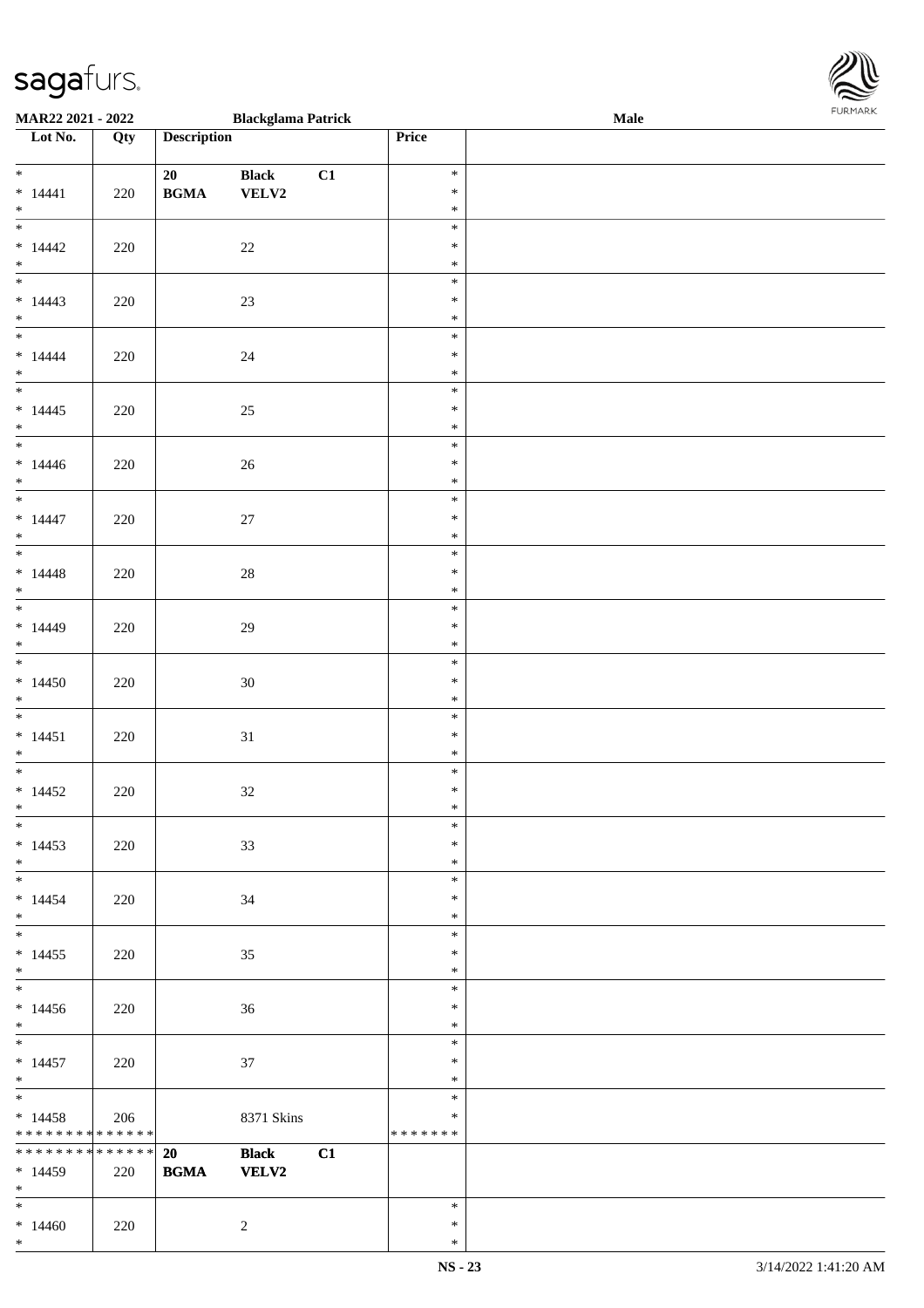

| MAR22 2021 - 2022                        |     |                    | <b>Blackglama Patrick</b> |    |                  | <b>Male</b> | <b>FURMARK</b> |
|------------------------------------------|-----|--------------------|---------------------------|----|------------------|-------------|----------------|
| Lot No.                                  | Qty | <b>Description</b> |                           |    | Price            |             |                |
| $*$                                      |     | 20                 | <b>Black</b>              | C1 | $\ast$           |             |                |
| $* 14461$<br>$\ast$                      | 220 | <b>BGMA</b>        | VELV2                     |    | $\ast$<br>$\ast$ |             |                |
| $\ast$                                   |     |                    |                           |    | $\ast$           |             |                |
| $*14462$<br>$\ast$                       | 220 |                    | $\overline{4}$            |    | $\ast$<br>$\ast$ |             |                |
| $\ast$                                   |     |                    |                           |    | $\ast$           |             |                |
| $*14463$                                 | 220 |                    | 5                         |    | $\ast$           |             |                |
| $\ast$<br>$\ast$                         |     |                    |                           |    | $\ast$<br>$\ast$ |             |                |
| $* 14464$<br>$\ast$                      | 220 |                    | 6                         |    | ∗<br>$\ast$      |             |                |
| $*$                                      |     |                    |                           |    | $\ast$           |             |                |
| $*14465$<br>$\ast$                       | 220 |                    | $\overline{7}$            |    | $\ast$<br>$\ast$ |             |                |
| $\ast$                                   |     |                    |                           |    | $\ast$           |             |                |
| $*14466$<br>$\ast$                       | 220 |                    | 8                         |    | $\ast$<br>$\ast$ |             |                |
| $\ast$                                   |     |                    |                           |    | $\ast$           |             |                |
| $*14467$<br>******** <mark>******</mark> | 220 |                    | 1980 Skins                |    | ∗<br>*******     |             |                |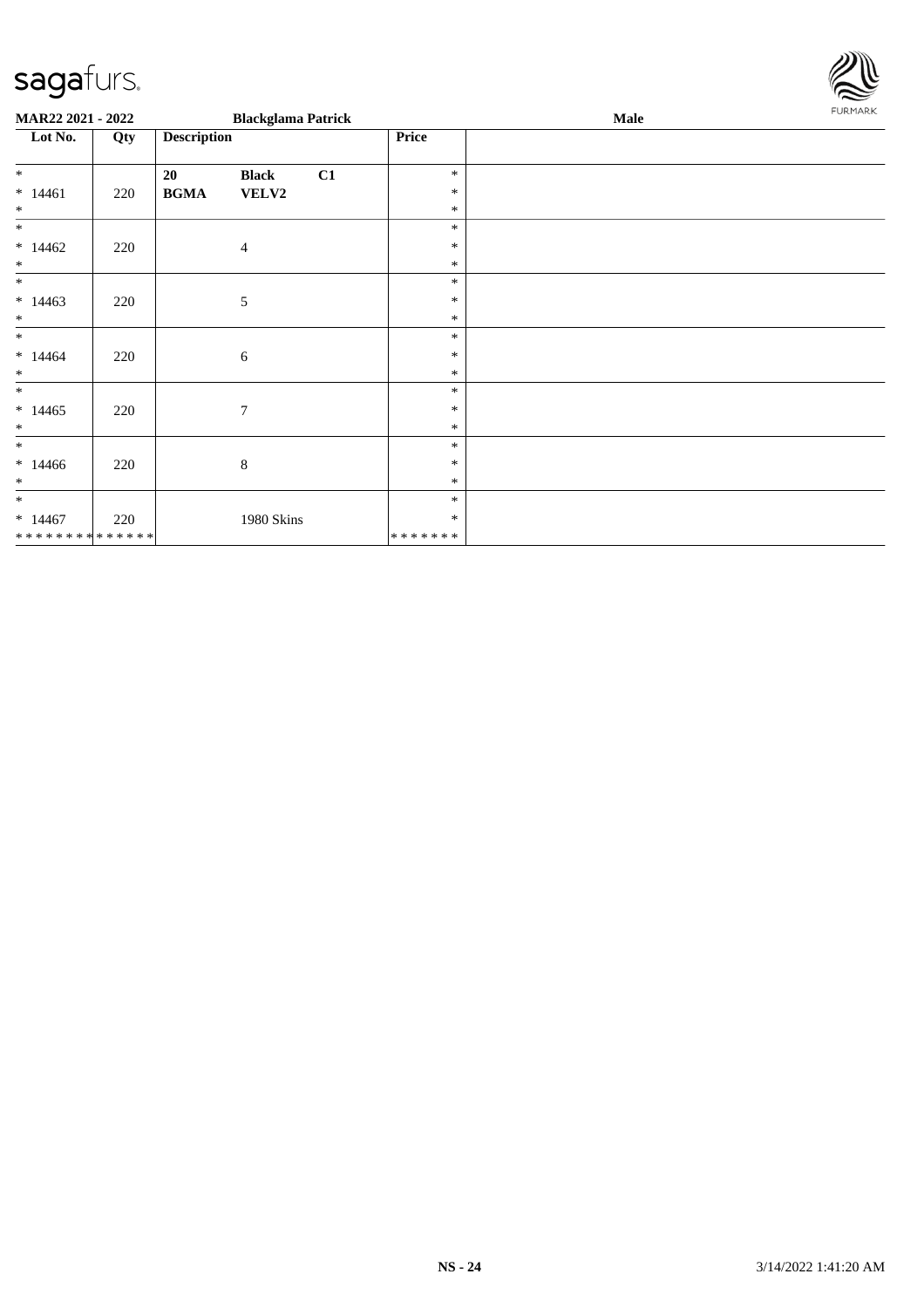

| MAR22 2021 - 2022 |     |                               |                       | <b>Blackglama Sundry owners</b> |       | Female | <b>FURMARK</b> |
|-------------------|-----|-------------------------------|-----------------------|---------------------------------|-------|--------|----------------|
| Lot No.           | Qty | <b>Description</b>            |                       |                                 | Price |        |                |
| 24001             | 32  | $\bf{0}$<br><b>BGMA</b>       | BL/2XD<br>VELV1       | C1                              |       |        |                |
| 24002             | 57  | $\bf{0}$<br><b>BGMA</b>       | <b>XD</b><br>VELV1    | C2                              |       |        |                |
| 24003             | 322 | 1<br><b>BGMA</b>              | <b>Black</b><br>VELV2 | C1                              |       |        |                |
| 24004             | 200 | 1<br><b>BGMA</b>              | <b>XD</b><br>VELV2    | C2                              |       |        |                |
| 24005             | 291 | 1<br><b>BGMA</b>              | <b>Dark</b><br>VELV2  | C3                              |       |        |                |
| 24006             | 68  | $\overline{2}$<br><b>BGMA</b> | <b>Dark</b><br>VELV1  | C3                              |       |        |                |
| 24007             | 200 | $\overline{2}$<br><b>BGMA</b> | <b>Black</b><br>VELV2 | C1                              |       |        |                |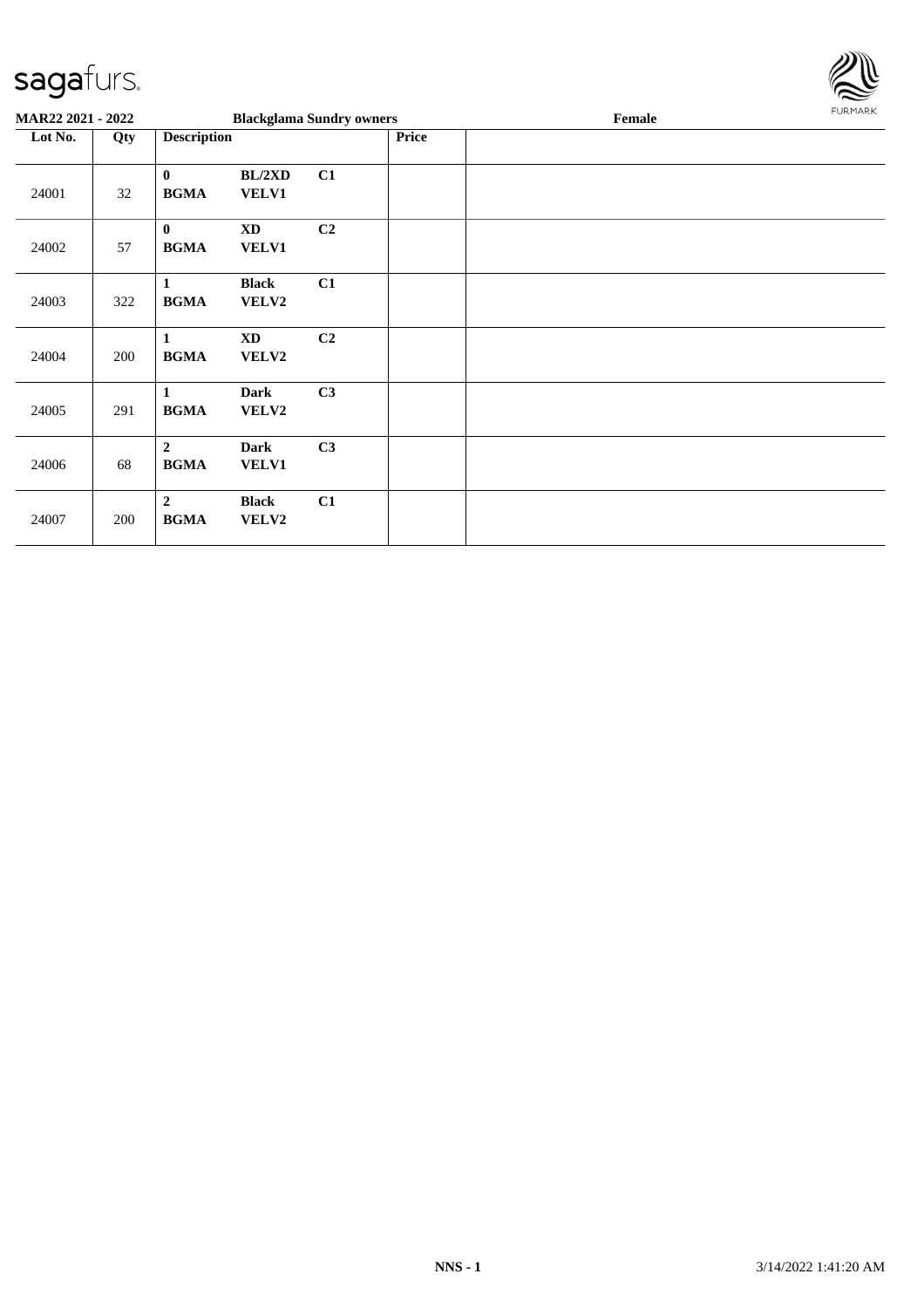

| <b>MAR22 2021 - 2022</b> |     |                    |                        | <b>Blackglama Cherry Grove</b> |       | Female | FURMARK |
|--------------------------|-----|--------------------|------------------------|--------------------------------|-------|--------|---------|
| Lot No.                  | Qty | <b>Description</b> |                        |                                | Price |        |         |
| 24021                    | 68  | 0<br><b>BGMA</b>   | 2XD/XD<br><b>VELV1</b> | C1/C2                          |       |        |         |
| 24022                    | 389 | <b>BGMA</b>        | 2XD/XD<br><b>VELV1</b> | C1/C2                          |       |        |         |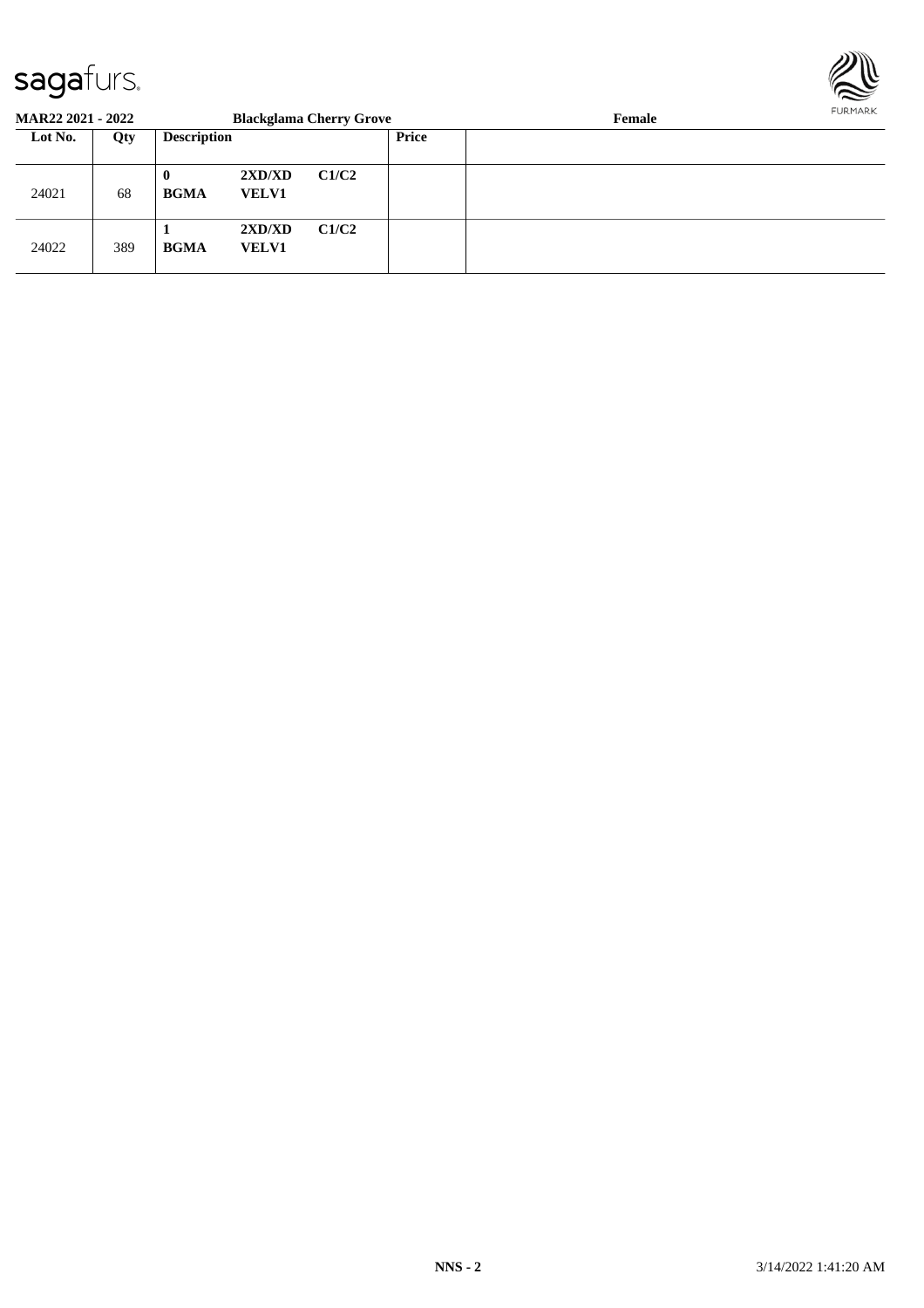

| <b>MAR22 2021 - 2022</b> |     |                             | <b>Blackglama Woodmont</b> |       |              | Female | FURMARK |  |
|--------------------------|-----|-----------------------------|----------------------------|-------|--------------|--------|---------|--|
| Lot No.                  | Qty | <b>Description</b>          |                            |       | <b>Price</b> |        |         |  |
| 24041                    | 155 | Л<br><b>BGMA</b>            | 2XD/XD<br><b>VELV3</b>     | C1/C2 |              |        |         |  |
| 24042                    | 315 | $\mathbf{2}$<br><b>BGMA</b> | 2XD/XD<br><b>VELV3</b>     | C1/C2 |              |        |         |  |
| 24043                    | 91  | 3<br><b>BGMA</b>            | 2XD/XD<br><b>VELV3</b>     | C1/C2 |              |        |         |  |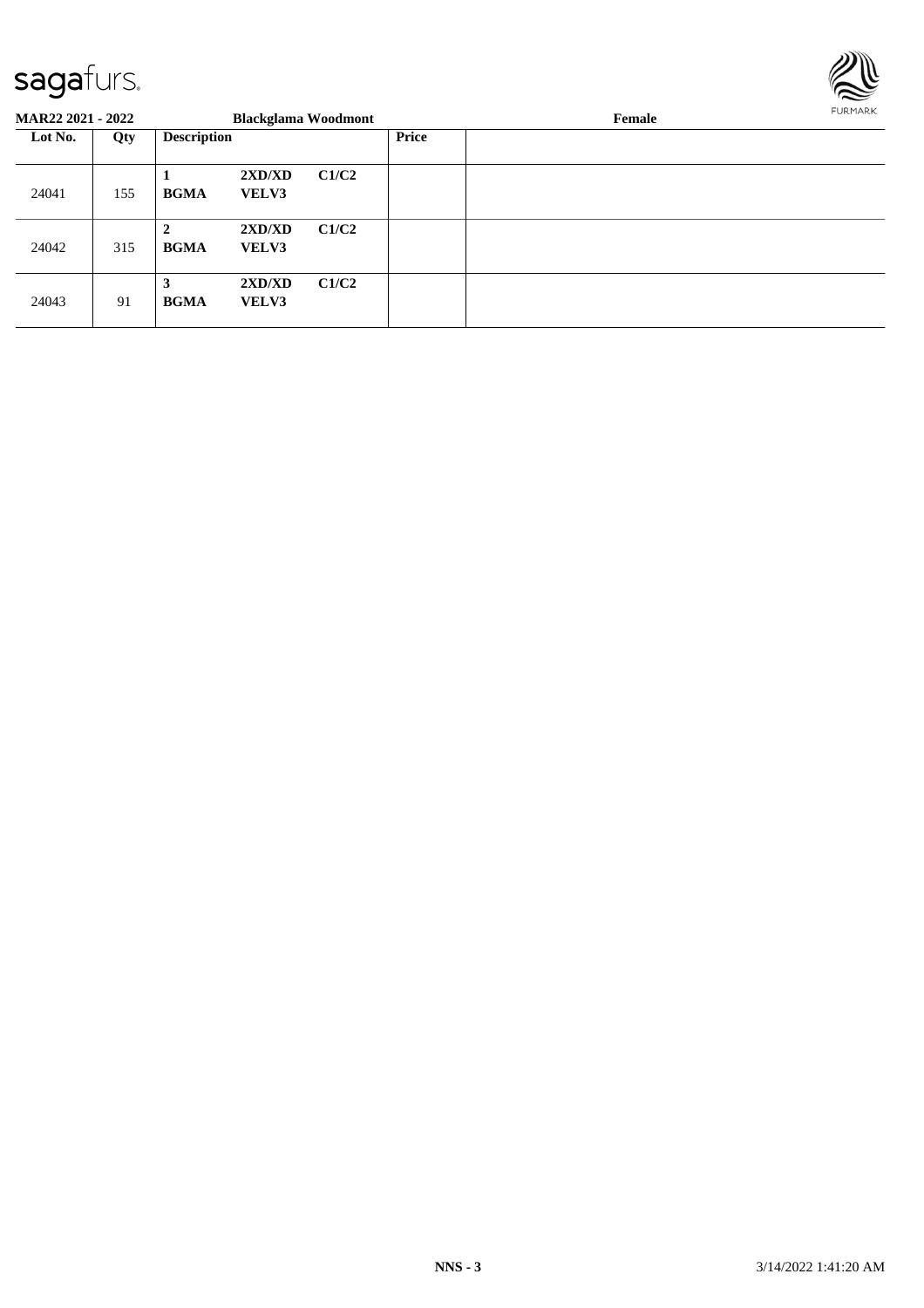

| <b>MAR22 2021 - 2022</b>                   |     |                                            | <b>Blackglama Ames Black Satin</b> |       |               | Female | 1011111111 |
|--------------------------------------------|-----|--------------------------------------------|------------------------------------|-------|---------------|--------|------------|
| Lot No.                                    | Qty | <b>Description</b>                         |                                    |       | <b>Price</b>  |        |            |
|                                            |     |                                            |                                    |       |               |        |            |
|                                            |     | $\mathbf{0}$                               | 2XD/XD                             | C1/C2 |               |        |            |
| 24061                                      | 284 | <b>BGMA</b>                                | VELV2                              |       |               |        |            |
|                                            |     |                                            |                                    |       |               |        |            |
|                                            |     |                                            |                                    |       |               |        |            |
|                                            |     |                                            | <b>BL/2XD</b>                      | C1    |               |        |            |
| $* 24062$                                  | 465 | <b>BGMA</b>                                | VELV2                              |       |               |        |            |
| $\ast$                                     |     |                                            |                                    |       |               |        |            |
| $\ast$                                     |     |                                            |                                    |       | $\ast$        |        |            |
| $* 24063$                                  | 122 |                                            | 587 Skins                          |       | ∗             |        |            |
| * * * * * * * * <mark>* * * * * *</mark> * |     |                                            |                                    |       | * * * * * * * |        |            |
|                                            |     |                                            | 2XD/XD                             | C1/C2 |               |        |            |
| $* 24064$                                  | 465 | <b>BGMA</b>                                | VELV2                              |       |               |        |            |
| $*$                                        |     |                                            |                                    |       |               |        |            |
| $\ddot{x}$                                 |     |                                            |                                    |       | $\ast$        |        |            |
|                                            |     |                                            |                                    |       |               |        |            |
| $* 24065$                                  | 79  |                                            | 544 Skins                          |       | $\ast$        |        |            |
| * * * * * * * * <mark>* * * * * *</mark>   |     |                                            |                                    |       | * * * * * * * |        |            |
|                                            |     |                                            | XD/DK                              | C2    |               |        |            |
| $* 24066$                                  | 465 | <b>BGMA</b>                                | VELV2                              |       |               |        |            |
| $\ast$                                     |     |                                            |                                    |       |               |        |            |
| $\ast$                                     |     |                                            |                                    |       | $\ast$        |        |            |
| $* 24067$                                  | 474 |                                            | 939 Skins                          |       | $\ast$        |        |            |
| * * * * * * * * <mark>* * * * * *</mark>   |     |                                            |                                    |       | * * * * * * * |        |            |
| ************** 2                           |     |                                            | BL/2XD                             | C1    |               |        |            |
|                                            |     |                                            |                                    |       |               |        |            |
| $* 24068$                                  | 465 | <b>BGMA</b>                                | VELV2                              |       |               |        |            |
| $\ast$                                     |     |                                            |                                    |       |               |        |            |
| $\ast$                                     |     |                                            |                                    |       | $\ast$        |        |            |
| $* 24069$                                  | 440 |                                            | 2                                  |       | $\ast$        |        |            |
| $\ast$                                     |     |                                            |                                    |       | $\ast$        |        |            |
| $\overline{\ast}$                          |     |                                            |                                    |       | $\ast$        |        |            |
| $* 24070$                                  | 214 |                                            | 1119 Skins                         |       | *             |        |            |
| * * * * * * * * <mark>* * * * * * *</mark> |     |                                            |                                    |       | * * * * * * * |        |            |
|                                            |     |                                            | 2XD/XD                             | C1/C2 |               |        |            |
| $* 24071$                                  | 465 | <b>BGMA</b>                                | VELV2                              |       |               |        |            |
| $*$                                        |     |                                            |                                    |       |               |        |            |
| $\ast$                                     |     |                                            |                                    |       | $\ast$        |        |            |
| $* 24072$                                  | 206 |                                            | 671 Skins                          |       | $\ast$        |        |            |
| * * * * * * * * * * * * * * *              |     |                                            |                                    |       | * * * * * * * |        |            |
|                                            |     |                                            | XD/DK                              | C2    |               |        |            |
|                                            |     |                                            |                                    |       |               |        |            |
| $* 24073$                                  | 465 | <b>BGMA</b>                                | VELV2                              |       |               |        |            |
| $\ast$                                     |     |                                            |                                    |       |               |        |            |
| $\ast$                                     |     |                                            |                                    |       | $\ast$        |        |            |
| $* 24074$                                  | 440 |                                            | 2                                  |       | $\ast$        |        |            |
| $\ast$                                     |     |                                            |                                    |       | $\ast$        |        |            |
| $\ast$                                     |     |                                            |                                    |       | $\ast$        |        |            |
| $* 24075$                                  | 440 |                                            | 3                                  |       | $\ast$        |        |            |
| $\ast$                                     |     |                                            |                                    |       | $\ast$        |        |            |
| $\ast$                                     |     |                                            |                                    |       | $\ast$        |        |            |
| $* 24076$                                  | 377 |                                            | 1722 Skins                         |       | ∗             |        |            |
| * * * * * * * * * * * * * * *              |     |                                            |                                    |       | *******       |        |            |
|                                            |     |                                            | 2XD/XD                             |       |               |        |            |
|                                            |     |                                            |                                    | C1/C2 |               |        |            |
| $* 24077$                                  | 525 | <b>BGMA</b>                                | VELV2                              |       |               |        |            |
| $*$                                        |     |                                            |                                    |       |               |        |            |
| $*$ $-$                                    |     |                                            |                                    |       | $\ast$        |        |            |
| * 24078                                    | 500 |                                            | 2                                  |       | $\ast$        |        |            |
| $\ast$                                     |     |                                            |                                    |       | $\ast$        |        |            |
| $*$                                        |     |                                            |                                    |       | $\ast$        |        |            |
| $* 24079$                                  | 128 |                                            | 1153 Skins                         |       | ∗             |        |            |
| * * * * * * * * * * * * * * *              |     |                                            |                                    |       | *******       |        |            |
|                                            |     | 3 <sup>1</sup>                             | 2XD/XD                             | C1/C2 |               |        |            |
| 24080                                      | 75  | $\mathbf{B}\mathbf{G}\mathbf{M}\mathbf{A}$ | ${\bf VELV2}$                      |       |               |        |            |
|                                            |     |                                            |                                    |       |               |        |            |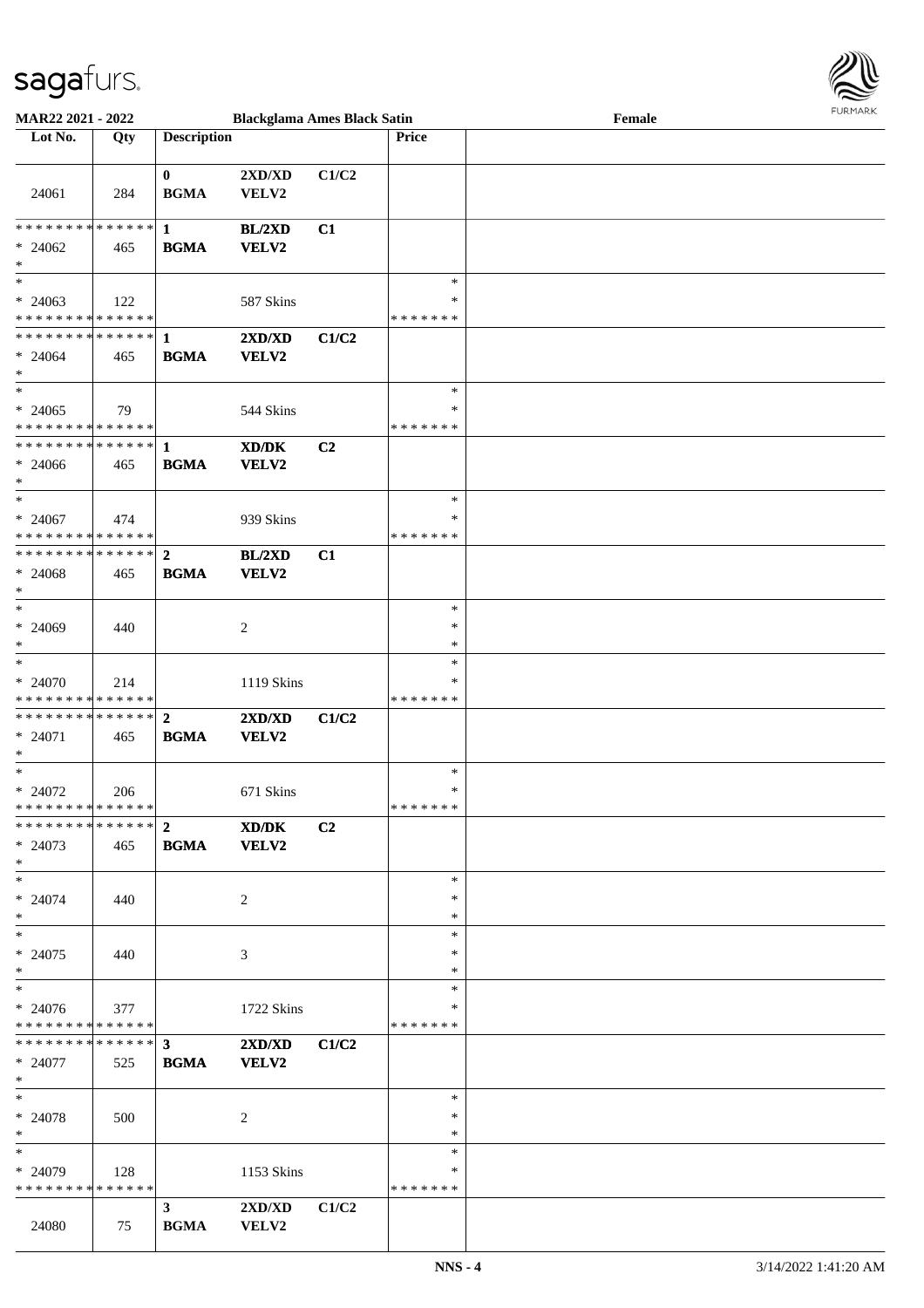

| <b>MAR22 2021 - 2022</b>                   |     |                    | <b>Blackglama Springbrook</b> |       |               | Female |  |
|--------------------------------------------|-----|--------------------|-------------------------------|-------|---------------|--------|--|
| Lot No.                                    | Qty | <b>Description</b> |                               |       | Price         |        |  |
|                                            |     |                    |                               |       |               |        |  |
|                                            |     | $\mathbf{0}$       | 2XD/XD                        | C1/C2 |               |        |  |
| $* 24081$                                  | 425 | <b>BGMA</b>        | <b>VELV2</b>                  |       |               |        |  |
| $\ast$                                     |     |                    |                               |       |               |        |  |
| $\ast$                                     |     |                    |                               |       | $\ast$        |        |  |
| $* 24082$                                  | 407 |                    | 832 Skins                     |       | ∗             |        |  |
| * * * * * * * * <mark>* * * * * *</mark>   |     |                    |                               |       | * * * * * * * |        |  |
|                                            |     |                    | <b>BL/2XD</b>                 | C1    |               |        |  |
| $* 24083$                                  | 465 | <b>BGMA</b>        | VELV2                         |       |               |        |  |
| $\ast$                                     |     |                    |                               |       |               |        |  |
| $\ddot{x}$                                 |     |                    |                               |       | $\ast$        |        |  |
| $* 24084$                                  | 440 |                    | 2                             |       | $\ast$        |        |  |
| $*$                                        |     |                    |                               |       | $\ast$        |        |  |
| $\ddot{x}$                                 |     |                    |                               |       | $\ast$        |        |  |
| $* 24085$                                  | 405 |                    | 1310 Skins                    |       | $\ast$        |        |  |
| * * * * * * * * <mark>* * * * * *</mark>   |     |                    |                               |       | *******       |        |  |
|                                            |     |                    | XD/DK                         | C2    |               |        |  |
| $* 24086$                                  | 465 | <b>BGMA</b>        | VELV2                         |       |               |        |  |
| $\ast$                                     |     |                    |                               |       |               |        |  |
| $\ast$                                     |     |                    |                               |       | $\ast$        |        |  |
| $* 24087$                                  | 440 |                    | 2                             |       | $\ast$        |        |  |
| $\ast$                                     |     |                    |                               |       | $\ast$        |        |  |
| $\ast$                                     |     |                    |                               |       | $\ast$        |        |  |
|                                            |     |                    |                               |       | ∗             |        |  |
| $* 24088$                                  | 378 |                    | 1283 Skins                    |       |               |        |  |
| * * * * * * * * <mark>* * * * * * *</mark> |     |                    |                               |       | *******       |        |  |
|                                            |     |                    | <b>Black</b>                  | C1    |               |        |  |
| * 24089                                    | 440 | <b>BGMA</b>        | VELV2                         |       |               |        |  |
| $\ast$<br>$\ast$                           |     |                    |                               |       |               |        |  |
|                                            |     |                    |                               |       | $\ast$        |        |  |
| $* 24090$                                  | 440 |                    | 2                             |       | $\ast$        |        |  |
| $\ast$                                     |     |                    |                               |       | $\ast$        |        |  |
| $\ast$                                     |     |                    |                               |       | $\ast$        |        |  |
| * 24091                                    | 371 |                    | 3                             |       | $\ast$        |        |  |
| $\ast$                                     |     |                    |                               |       | $\ast$        |        |  |
| $*$                                        |     |                    |                               |       | $\ast$        |        |  |
| $* 24092$                                  | 209 |                    | 4                             |       | $\ast$        |        |  |
| $\ast$                                     |     |                    |                               |       | $\ast$        |        |  |
| $\ast$                                     |     |                    |                               |       | $\ast$        |        |  |
| $*$ 24093                                  | 185 |                    | 1645 Skins                    |       | $\ast$        |        |  |
| * * * * * * * * <mark>* * * * * *</mark> * |     |                    |                               |       | * * * * * * * |        |  |
|                                            |     |                    | <b>BL/2XD</b>                 | C1    |               |        |  |
| $* 24094$                                  | 465 | <b>BGMA</b>        | <b>VELV2</b>                  |       |               |        |  |
| $\ast$                                     |     |                    |                               |       |               |        |  |
| $*$                                        |     |                    |                               |       | $\ast$        |        |  |
| $* 24095$                                  | 440 |                    | 2                             |       | $\ast$        |        |  |
| $\ast$                                     |     |                    |                               |       | $\ast$        |        |  |
| $*$                                        |     |                    |                               |       | $\ast$        |        |  |
| $* 24096$                                  | 495 |                    | 1400 Skins                    |       | ∗             |        |  |
| * * * * * * * * * * * * * * *              |     |                    |                               |       | *******       |        |  |
|                                            |     |                    | XD/DK                         | C2    |               |        |  |
| $* 24097$                                  | 465 | <b>BGMA</b>        | VELV2                         |       |               |        |  |
| $*$                                        |     |                    |                               |       |               |        |  |
| $*$ $-$                                    |     |                    |                               |       | $\ast$        |        |  |
| $* 24098$                                  | 440 |                    | 2                             |       | $\ast$        |        |  |
| $\ast$                                     |     |                    |                               |       | $\ast$        |        |  |
| $*$                                        |     |                    |                               |       | $\ast$        |        |  |
| $*$ 24099                                  | 103 |                    | 1008 Skins                    |       | ∗             |        |  |
| * * * * * * * * * * * * * * *              |     |                    |                               |       | *******       |        |  |
|                                            |     | 3 <sup>1</sup>     | 2XD/XD                        | C1/C2 |               |        |  |
| 24100                                      | 186 | <b>BGMA</b>        | VELV2                         |       |               |        |  |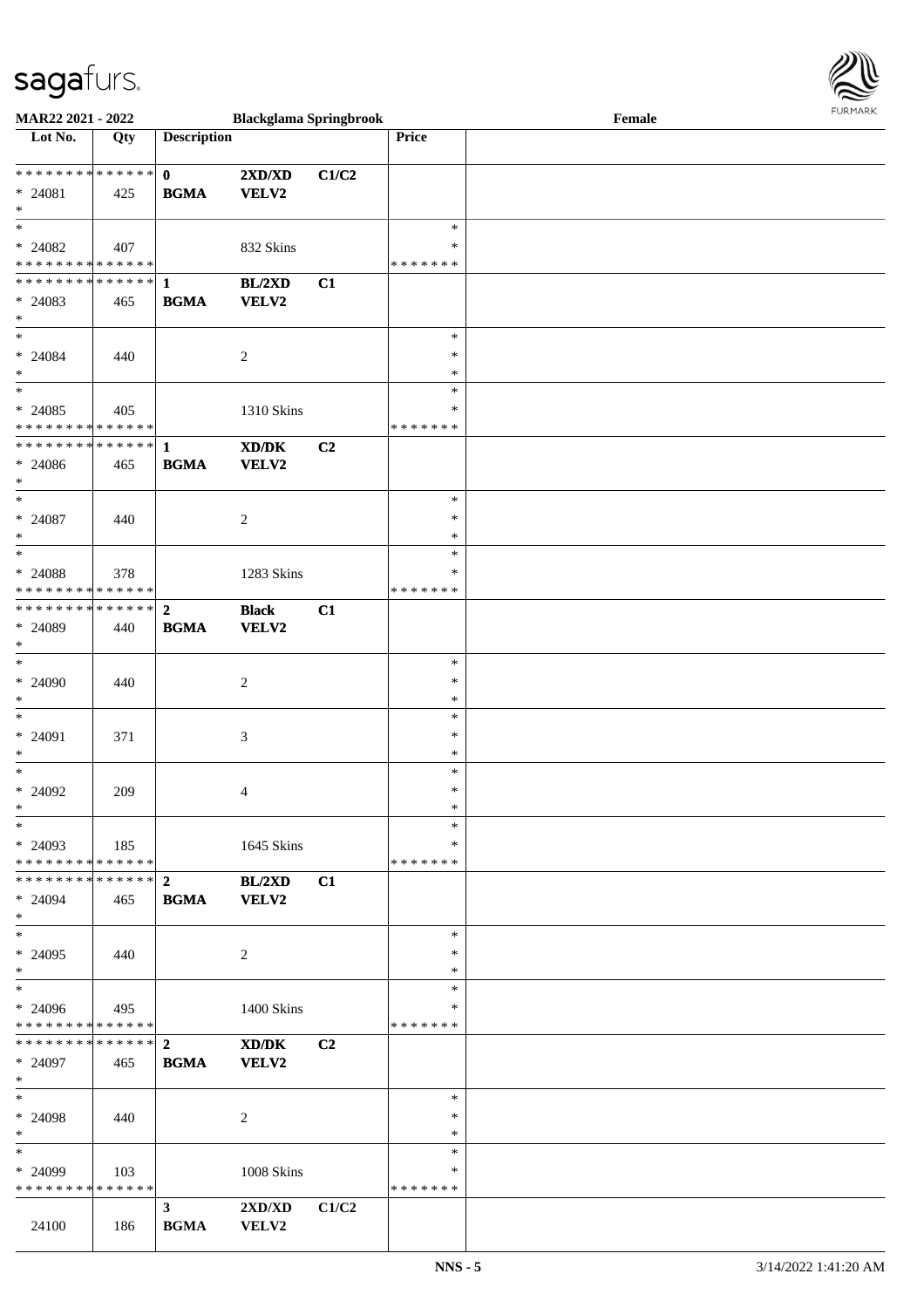

| <b>MAR22 2021 - 2022</b>                                          |     |                             | <b>Blackglama Zimbal Mink</b> |                |                         | Female |  |
|-------------------------------------------------------------------|-----|-----------------------------|-------------------------------|----------------|-------------------------|--------|--|
| Lot No.                                                           | Qty | <b>Description</b>          |                               |                | Price                   |        |  |
|                                                                   |     |                             |                               |                |                         |        |  |
| 24101                                                             | 109 | 20<br><b>BGMA</b>           | BL/2XD<br>VELV2               | C1             |                         |        |  |
|                                                                   |     |                             |                               |                |                         |        |  |
| * * * * * * * * <mark>* * * * * * *</mark><br>$* 24102$<br>$\ast$ | 420 | $\mathbf{0}$<br><b>BGMA</b> | <b>Black</b><br><b>VELV2</b>  | C1             |                         |        |  |
|                                                                   |     |                             |                               |                | $\ast$                  |        |  |
| $* 24103$<br>$\ast$                                               | 400 |                             | $\sqrt{2}$                    |                | $\ast$<br>$\ast$        |        |  |
| $*$                                                               |     |                             |                               |                | $\ast$                  |        |  |
| $* 24104$<br>* * * * * * * * <mark>* * * * * *</mark>             | 187 |                             | 1007 Skins                    |                | $\ast$<br>*******       |        |  |
|                                                                   |     |                             |                               |                |                         |        |  |
| $* 24105$<br>$\ast$                                               | 420 | <b>BGMA</b>                 | 2XD<br>VELV2                  | C1             |                         |        |  |
| $\overline{\ast}$                                                 |     |                             |                               |                | $\ast$                  |        |  |
| $* 24106$<br>$\ast$                                               | 400 |                             | $\overline{c}$                |                | $\ast$<br>$\ast$        |        |  |
| $\overline{\ast}$                                                 |     |                             |                               |                | $\ast$                  |        |  |
| $* 24107$<br>$\ast$                                               | 400 |                             | 3                             |                | $\ast$<br>$\ast$        |        |  |
| $\overline{\phantom{0}}$                                          |     |                             |                               |                | $\ast$                  |        |  |
| $* 24108$<br>$\ast$                                               | 400 |                             | $\overline{4}$                |                | $\ast$<br>$\ast$        |        |  |
| $\overline{\phantom{0}}$                                          |     |                             |                               |                | $\ast$                  |        |  |
| $* 24109$<br>* * * * * * * * * * * * * * *                        | 32  |                             | 1652 Skins                    |                | $\ast$<br>*******       |        |  |
|                                                                   |     |                             | $\mathbf{X}\mathbf{D}$        | C <sub>2</sub> |                         |        |  |
| $* 24110$<br>$*$                                                  | 420 | <b>BGMA</b>                 | VELV2                         |                |                         |        |  |
| $\ast$                                                            |     |                             |                               |                | $\ast$                  |        |  |
| $* 24111$                                                         | 143 |                             | 563 Skins                     |                | $\ast$                  |        |  |
| * * * * * * * * <mark>* * * * * *</mark>                          |     |                             |                               |                | * * * * * * *           |        |  |
|                                                                   |     |                             | <b>Black</b>                  | C1             |                         |        |  |
| $* 24112$<br>$\ast$                                               | 460 | <b>BGMA</b>                 | <b>VELV2</b>                  |                |                         |        |  |
| $*$                                                               |     |                             |                               |                | $\ast$                  |        |  |
| $* 24113$<br>$*$                                                  | 440 |                             | $\overline{2}$                |                | $\ast$<br>$*$           |        |  |
| $\ast$                                                            |     |                             |                               |                | $\ast$                  |        |  |
| $* 24114$                                                         | 440 |                             | 3                             |                | $\ast$                  |        |  |
| $\ast$                                                            |     |                             |                               |                | $\ast$                  |        |  |
| $\ddot{x}$                                                        |     |                             |                               |                | $\ast$                  |        |  |
| $* 24115$<br>$\ast$                                               | 440 |                             | $\overline{4}$                |                | $\ast$<br>$\ast$        |        |  |
| $\overline{\mathbf{r}^*}$                                         |     |                             |                               |                | $\ast$                  |        |  |
| $* 24116$<br>$*$                                                  | 440 |                             | 5 <sup>5</sup>                |                | $\ast$<br>$\ast$        |        |  |
| $*$                                                               |     |                             |                               |                | $\ast$                  |        |  |
| $* 24117$<br>$*$                                                  | 440 |                             | 6                             |                | $\ast$<br>$\ast$        |        |  |
| $*$ $*$                                                           |     |                             |                               |                | $\ast$                  |        |  |
| $* 24118$                                                         | 440 |                             | $\tau$                        |                | $\ast$                  |        |  |
| $*$ $-$                                                           |     |                             |                               |                | $\ast$                  |        |  |
| $* 24119$                                                         | 440 |                             | $8\,$                         |                | $\ast$<br>$\ast$<br>$*$ |        |  |
| $*$<br>$*$                                                        |     |                             |                               |                | $\ast$                  |        |  |
| $* 24120$                                                         | 440 |                             | 9                             |                | $\ast$                  |        |  |
| $*$                                                               |     |                             |                               |                | $\ast$                  |        |  |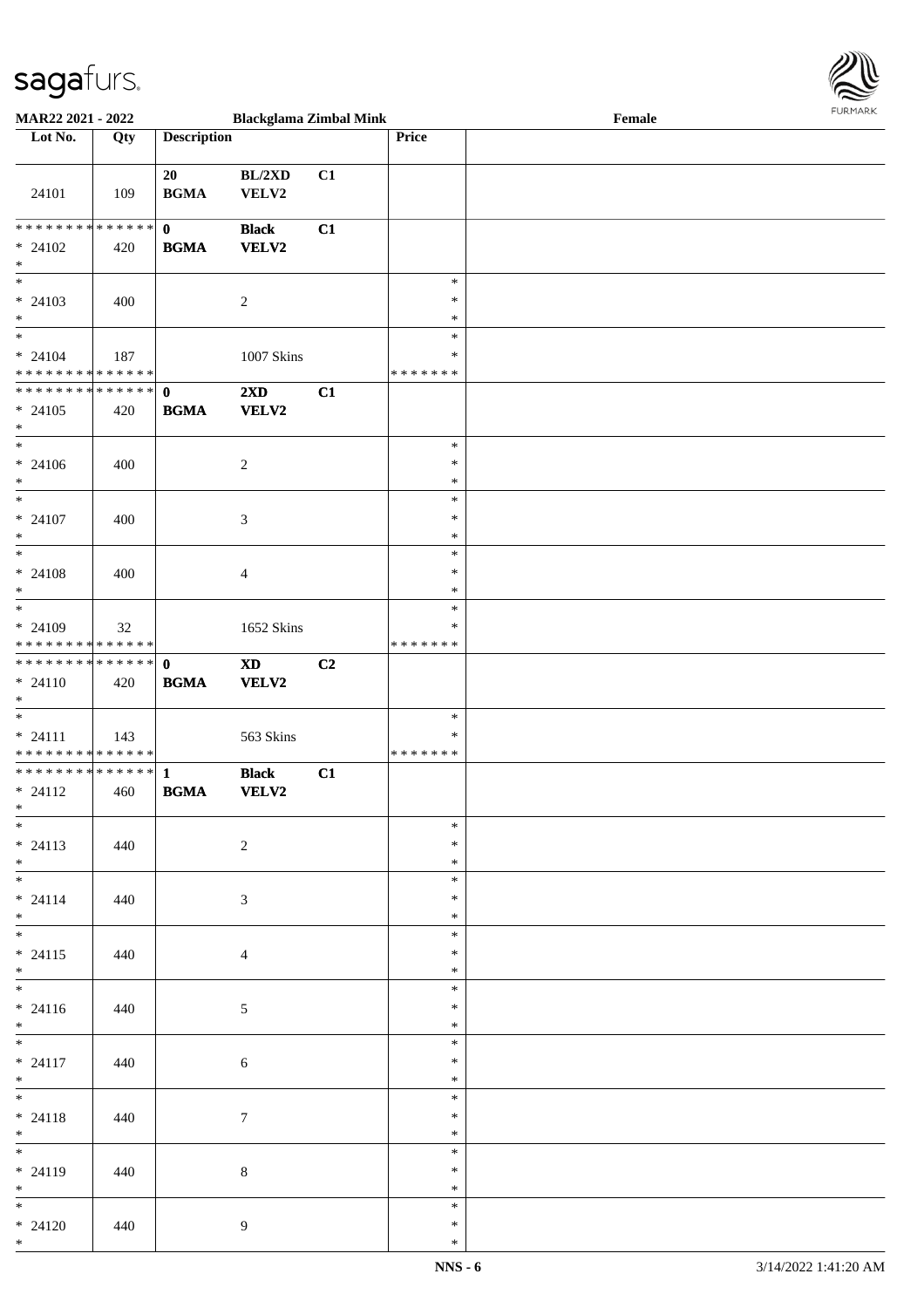

| <b>MAR22 2021 - 2022</b>                   |     |                                            | <b>Blackglama Zimbal Mink</b> |    |               | Female |  |
|--------------------------------------------|-----|--------------------------------------------|-------------------------------|----|---------------|--------|--|
| Lot No.                                    | Qty | <b>Description</b>                         |                               |    | Price         |        |  |
|                                            |     |                                            |                               |    |               |        |  |
| $\ddot{x}$                                 |     | $\mathbf{1}$                               | <b>Black</b>                  | C1 | $\ast$        |        |  |
| $* 24121$                                  | 440 | $\mathbf{B}\mathbf{G}\mathbf{M}\mathbf{A}$ |                               |    | $\ast$        |        |  |
|                                            |     |                                            | <b>VELV2</b>                  |    |               |        |  |
| $*$                                        |     |                                            |                               |    | $\ast$        |        |  |
|                                            |     |                                            |                               |    | $\ast$        |        |  |
| $* 24122$                                  | 440 |                                            | 11                            |    | $\ast$        |        |  |
| $\ddot{x}$                                 |     |                                            |                               |    | $\ast$        |        |  |
|                                            |     |                                            |                               |    | $\ast$        |        |  |
|                                            |     |                                            |                               |    |               |        |  |
| $* 24123$                                  | 423 |                                            | 5283 Skins                    |    | $\ast$        |        |  |
| * * * * * * * * <mark>* * * * * * *</mark> |     |                                            |                               |    | * * * * * * * |        |  |
| ************** 1                           |     |                                            | 2XD                           | C1 |               |        |  |
| $* 24124$                                  | 460 | <b>BGMA</b>                                | <b>VELV2</b>                  |    |               |        |  |
| $*$                                        |     |                                            |                               |    |               |        |  |
| $\overline{\ast}$                          |     |                                            |                               |    |               |        |  |
|                                            |     |                                            |                               |    | $\ast$        |        |  |
| $* 24125$                                  | 440 |                                            | $\overline{c}$                |    | $\ast$        |        |  |
| $*$                                        |     |                                            |                               |    | $\ast$        |        |  |
|                                            |     |                                            |                               |    | $\ast$        |        |  |
| $* 24126$                                  |     |                                            |                               |    | $\ast$        |        |  |
|                                            | 440 |                                            | $\mathfrak{Z}$                |    |               |        |  |
| $*$                                        |     |                                            |                               |    | $\ast$        |        |  |
|                                            |     |                                            |                               |    | $\ast$        |        |  |
| $* 24127$                                  | 440 |                                            | $\overline{4}$                |    | $\ast$        |        |  |
| $*$                                        |     |                                            |                               |    | $\ast$        |        |  |
| $\overline{\ast}$                          |     |                                            |                               |    | $\ast$        |        |  |
|                                            |     |                                            |                               |    |               |        |  |
| $* 24128$                                  | 440 |                                            | $\mathfrak{S}$                |    | $\ast$        |        |  |
| $\ast$                                     |     |                                            |                               |    | $\ast$        |        |  |
|                                            |     |                                            |                               |    | $\ast$        |        |  |
| $* 24129$                                  | 440 |                                            | 6                             |    | $\ast$        |        |  |
| $\ast$                                     |     |                                            |                               |    | $\ast$        |        |  |
|                                            |     |                                            |                               |    |               |        |  |
| $\ddot{x}$                                 |     |                                            |                               |    | $\ast$        |        |  |
| $* 24130$                                  | 440 |                                            | $\boldsymbol{7}$              |    | $\ast$        |        |  |
| $*$                                        |     |                                            |                               |    | $\ast$        |        |  |
| $*$                                        |     |                                            |                               |    | $\ast$        |        |  |
|                                            |     |                                            |                               |    | $\ast$        |        |  |
| $* 24131$                                  | 440 |                                            | $\,8\,$                       |    |               |        |  |
| $*$                                        |     |                                            |                               |    | $\ast$        |        |  |
| $\overline{\cdot}$                         |     |                                            |                               |    | $\ast$        |        |  |
| $* 24132$                                  | 440 |                                            | $\overline{9}$                |    | $\ast$        |        |  |
| $*$                                        |     |                                            |                               |    | $\ast$        |        |  |
| $\overline{\ast}$                          |     |                                            |                               |    | $\ast$        |        |  |
|                                            |     |                                            |                               |    |               |        |  |
| $* 24133$                                  | 440 |                                            | 10                            |    | $\ast$        |        |  |
| $*$                                        |     |                                            |                               |    | $\ast$        |        |  |
| $\overline{\mathbf{r}}$                    |     |                                            |                               |    | $\ast$        |        |  |
| $* 24134$                                  | 440 |                                            | 11                            |    | $\ast$        |        |  |
| $*$ $-$                                    |     |                                            |                               |    | $\ast$        |        |  |
| $\ddot{x}$                                 |     |                                            |                               |    | $\ast$        |        |  |
|                                            |     |                                            |                               |    |               |        |  |
| $* 24135$                                  | 440 |                                            | 12                            |    | *             |        |  |
| $*$ $-$                                    |     |                                            |                               |    | $\ast$        |        |  |
| $\overline{\mathbf{r}}$                    |     |                                            |                               |    | $\ast$        |        |  |
| $* 24136$                                  | 440 |                                            | 13                            |    | $\ast$        |        |  |
|                                            |     |                                            |                               |    |               |        |  |
| $*$<br>$*$                                 |     |                                            |                               |    | $\ast$        |        |  |
|                                            |     |                                            |                               |    | $\ast$        |        |  |
| $* 24137$                                  | 440 |                                            | 14                            |    | $\ast$        |        |  |
| $*$                                        |     |                                            |                               |    | $\ast$        |        |  |
| $*$                                        |     |                                            |                               |    | $\ast$        |        |  |
|                                            |     |                                            |                               |    |               |        |  |
| $* 24138$                                  | 440 |                                            | 15                            |    | $\ast$        |        |  |
| $*$                                        |     |                                            |                               |    | $\ast$        |        |  |
| $*$                                        |     |                                            |                               |    | $\ast$        |        |  |
| $* 24139$                                  | 440 |                                            | 16                            |    | $\ast$        |        |  |
| $*$                                        |     |                                            |                               |    | $\ast$        |        |  |
| $\ddot{x}$                                 |     |                                            |                               |    |               |        |  |
|                                            |     |                                            |                               |    | $\ast$        |        |  |
| $* 24140$                                  | 440 |                                            | 17                            |    | $\ast$        |        |  |
| $*$                                        |     |                                            |                               |    | $\ast$        |        |  |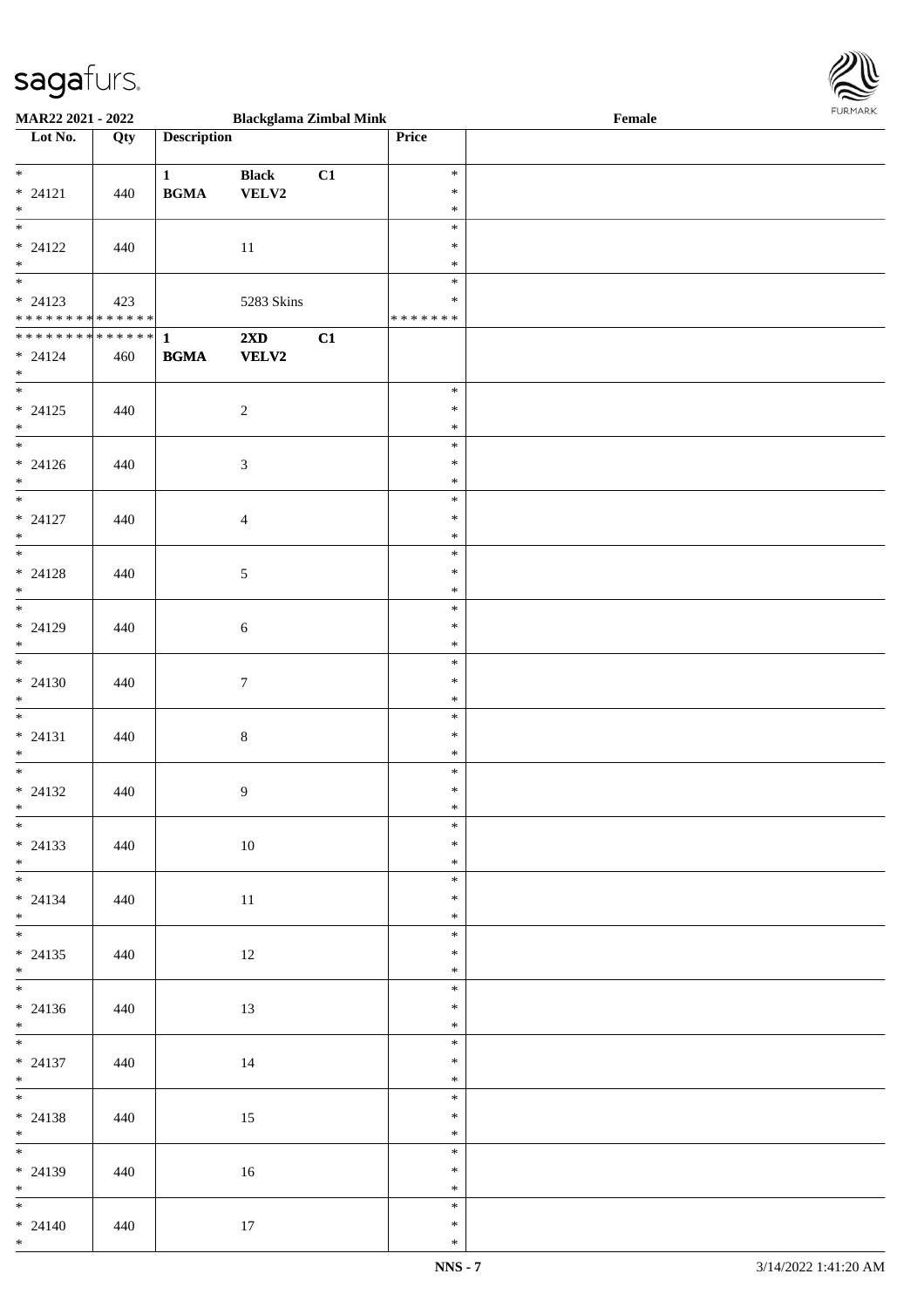

| <b>MAR22 2021 - 2022</b>                   |     |                    | <b>Blackglama Zimbal Mink</b> |    |               | Female |  |
|--------------------------------------------|-----|--------------------|-------------------------------|----|---------------|--------|--|
| Lot No.                                    | Qty | <b>Description</b> |                               |    | Price         |        |  |
|                                            |     |                    |                               |    |               |        |  |
| $\ddot{x}$                                 |     | $\mathbf{1}$       | $2\mathbf{X}\mathbf{D}$       | C1 | $\ast$        |        |  |
| $* 24141$                                  | 190 | <b>BGMA</b>        | VELV2                         |    | $\ast$        |        |  |
| * * * * * * * * <mark>* * * * * *</mark>   |     |                    |                               |    | * * * * * * * |        |  |
|                                            |     |                    | $\mathbf{X}\mathbf{D}$        | C2 |               |        |  |
|                                            |     |                    |                               |    |               |        |  |
| $* 24142$                                  | 460 | <b>BGMA</b>        | VELV2                         |    |               |        |  |
| $\ast$                                     |     |                    |                               |    |               |        |  |
| $\overline{\ast}$                          |     |                    |                               |    | $\ast$        |        |  |
| $* 24143$                                  | 440 |                    | $\sqrt{2}$                    |    | $\ast$        |        |  |
| $\ast$                                     |     |                    |                               |    | $\ast$        |        |  |
| $*$                                        |     |                    |                               |    | $\ast$        |        |  |
| $* 24144$                                  | 440 |                    | $\mathfrak{Z}$                |    | $\ast$        |        |  |
| $*$                                        |     |                    |                               |    | $\ast$        |        |  |
| $\overline{\ast}$                          |     |                    |                               |    | $\ast$        |        |  |
| $* 24145$                                  | 440 |                    | $\overline{4}$                |    | $\ast$        |        |  |
| $\ast$                                     |     |                    |                               |    | $\ast$        |        |  |
| $\overline{\ }$                            |     |                    |                               |    | $\ast$        |        |  |
|                                            |     |                    |                               |    | $\ast$        |        |  |
| $* 24146$<br>$*$                           | 440 |                    | $\mathfrak{S}$                |    | $\ast$        |        |  |
| $\overline{\ast}$                          |     |                    |                               |    |               |        |  |
|                                            |     |                    |                               |    | $\ast$        |        |  |
| $* 24147$                                  | 440 |                    | 6                             |    | $\ast$        |        |  |
| $*$                                        |     |                    |                               |    | $\ast$        |        |  |
|                                            |     |                    |                               |    | $\ast$        |        |  |
| $* 24148$                                  | 147 |                    | 2807 Skins                    |    | $\ast$        |        |  |
| * * * * * * * * <mark>* * * * * * *</mark> |     |                    |                               |    | * * * * * * * |        |  |
|                                            |     |                    | <b>Black</b>                  | C1 |               |        |  |
| $* 24149$                                  | 460 | <b>BGMA</b>        | <b>VELV2</b>                  |    |               |        |  |
| $\ast$                                     |     |                    |                               |    |               |        |  |
| $\overline{\ast}$                          |     |                    |                               |    | $\ast$        |        |  |
| $* 24150$                                  | 440 |                    | $\overline{c}$                |    | $\ast$        |        |  |
|                                            |     |                    |                               |    | $\ast$        |        |  |
| $*$                                        |     |                    |                               |    |               |        |  |
| $\ddot{x}$                                 |     |                    |                               |    | $\ast$        |        |  |
| $* 24151$                                  | 440 |                    | 3                             |    | $\ast$        |        |  |
| $\ast$                                     |     |                    |                               |    | $\ast$        |        |  |
| $*$                                        |     |                    |                               |    | $\ast$        |        |  |
| $* 24152$                                  | 440 |                    | $\overline{4}$                |    | $\ast$        |        |  |
| $\ast$                                     |     |                    |                               |    | $*$           |        |  |
| $\ast$                                     |     |                    |                               |    | $\ast$        |        |  |
| $* 24153$ 468                              |     |                    | 2248 Skins                    |    | $\ast$        |        |  |
| * * * * * * * * <mark>* * * * * * *</mark> |     |                    |                               |    | * * * * * * * |        |  |
|                                            |     |                    | $2\mathbf{X}\mathbf{D}$       | C1 |               |        |  |
| $* 24154$                                  |     | <b>BGMA</b>        | <b>VELV2</b>                  |    |               |        |  |
| $\ast$                                     | 460 |                    |                               |    |               |        |  |
| $*$                                        |     |                    |                               |    |               |        |  |
|                                            |     |                    |                               |    | $\ast$        |        |  |
| $* 24155$                                  | 440 |                    | $\overline{2}$                |    | $\ast$        |        |  |
| $*$                                        |     |                    |                               |    | $\ast$        |        |  |
| $\ast$                                     |     |                    |                               |    | $\ast$        |        |  |
| $* 24156$                                  | 440 |                    | $\mathfrak{Z}$                |    | $\ast$        |        |  |
| $*$                                        |     |                    |                               |    | $\ast$        |        |  |
| $*$ $*$                                    |     |                    |                               |    | $\ast$        |        |  |
| $* 24157$                                  | 440 |                    | $\overline{4}$                |    | $\ast$        |        |  |
| $*$                                        |     |                    |                               |    | $\ast$        |        |  |
| $*$ $-$                                    |     |                    |                               |    | $\ast$        |        |  |
| $* 24158$                                  | 440 |                    | 5                             |    | $\ast$        |        |  |
| $\ast$                                     |     |                    |                               |    | $\ast$        |        |  |
|                                            |     |                    |                               |    |               |        |  |
|                                            |     |                    |                               |    | $\ast$        |        |  |
| $* 24159$                                  | 440 |                    | $\sqrt{6}$                    |    | $\ast$        |        |  |
| $*$                                        |     |                    |                               |    | $\ast$        |        |  |
| $*$ $-$                                    |     |                    |                               |    | $\ast$        |        |  |
| $* 24160$                                  | 440 |                    | $\tau$                        |    | $\ast$        |        |  |
| $\ast$                                     |     |                    |                               |    | $\ast$        |        |  |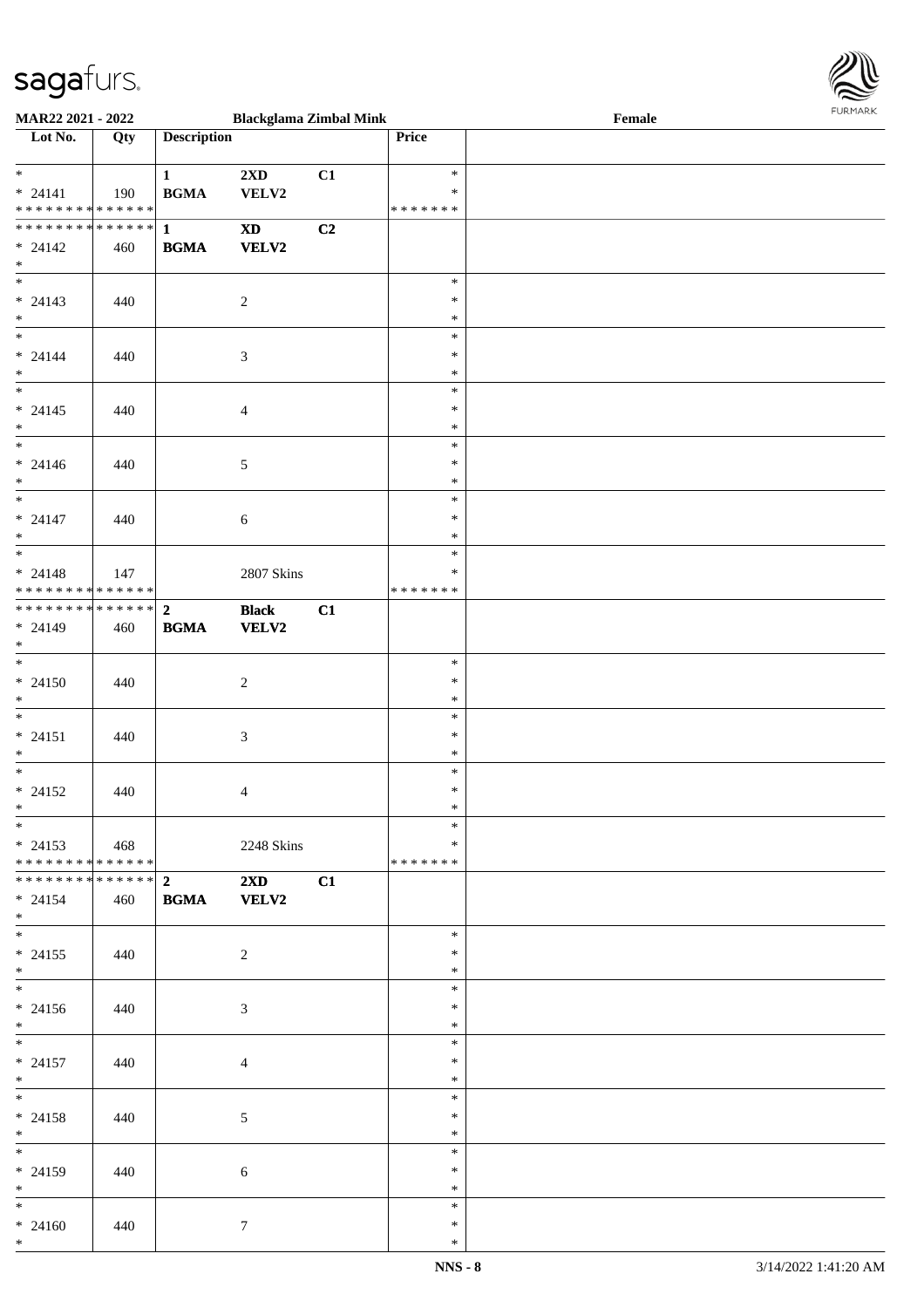

| MAR22 2021 - 2022 |     |                    | <b>Blackglama Zimbal Mink</b> |                |         | Female | FURMARK |
|-------------------|-----|--------------------|-------------------------------|----------------|---------|--------|---------|
| Lot No.           | Qty | <b>Description</b> |                               |                | Price   |        |         |
| $*$               |     | $\mathbf{2}$       | 2XD                           | C1             | *       |        |         |
| $* 24161$         | 348 | <b>BGMA</b>        | <b>VELV2</b>                  |                | $\ast$  |        |         |
| **************    |     |                    |                               |                | ******* |        |         |
| ************** 2  |     |                    | <b>XD</b>                     | C <sub>2</sub> |         |        |         |
| $* 24162$         | 460 | <b>BGMA</b>        | <b>VELV2</b>                  |                |         |        |         |
| $\ast$            |     |                    |                               |                |         |        |         |
| $*$               |     |                    |                               |                | *       |        |         |
| $* 24163$         | 440 |                    | 2                             |                | *       |        |         |
| $\ast$            |     |                    |                               |                | $\ast$  |        |         |
| $\ast$            |     |                    |                               |                | *       |        |         |
| $* 24164$         | 249 |                    | 1149 Skins                    |                | $\ast$  |        |         |
| **************    |     |                    |                               |                | ******* |        |         |
| 24165             | 315 | 3<br><b>BGMA</b>   | BL/2XD<br><b>VELV2</b>        | C1             |         |        |         |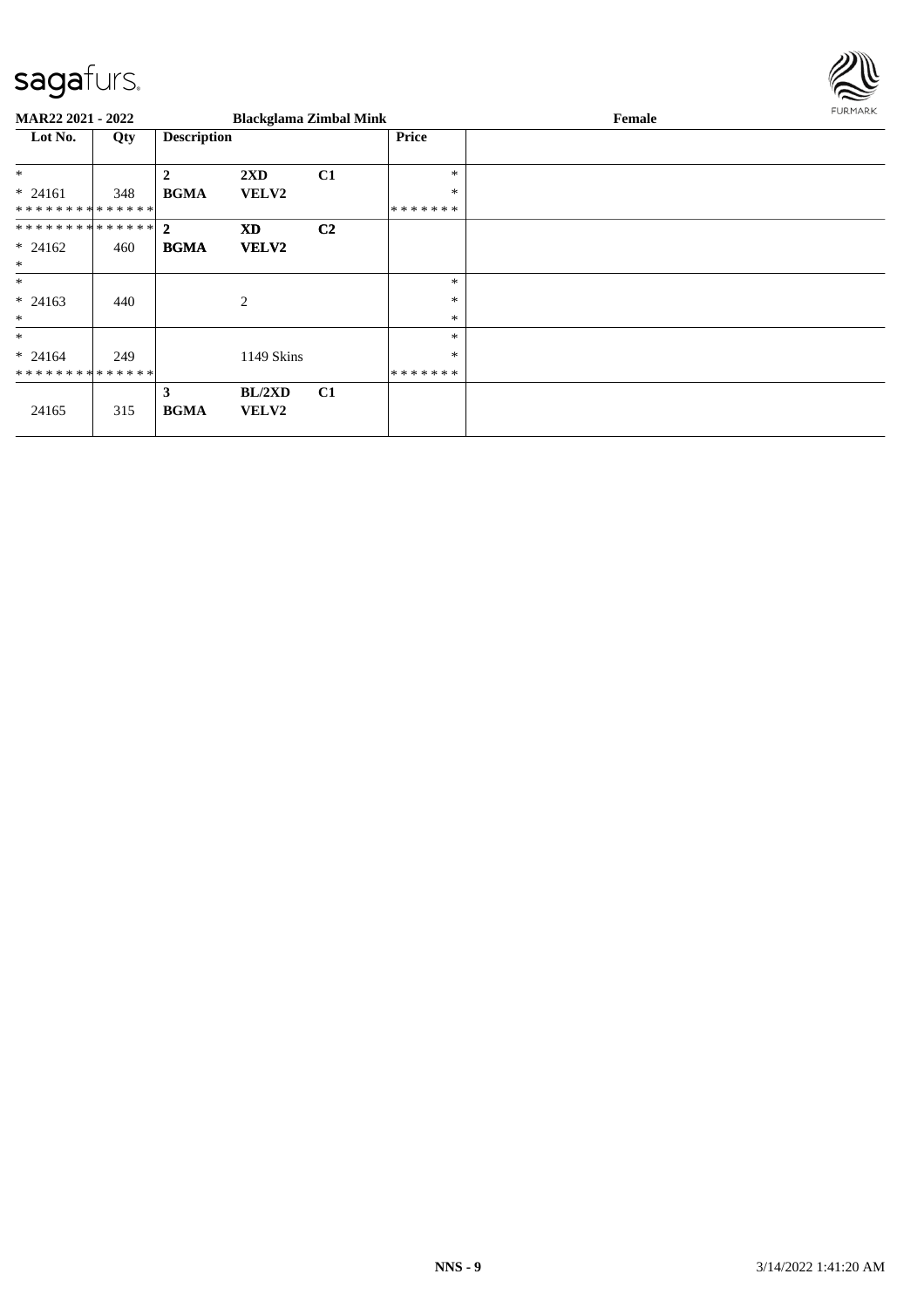

| <b>MAR22 2021 - 2022</b>                   |     |                    | <b>Blackglama David Dittrich</b>                                                                     |             |               | Female |  |
|--------------------------------------------|-----|--------------------|------------------------------------------------------------------------------------------------------|-------------|---------------|--------|--|
| Lot No.                                    | Qty | <b>Description</b> |                                                                                                      |             | Price         |        |  |
|                                            |     |                    |                                                                                                      |             |               |        |  |
|                                            |     |                    |                                                                                                      |             |               |        |  |
|                                            |     | $\mathbf{0}$       | $2{\bf X}{\bf D}/{\bf X}{\bf D}$                                                                     | C1/C2       |               |        |  |
| $* 24181$                                  | 425 | <b>BGMA</b>        | <b>VELV2</b>                                                                                         |             |               |        |  |
| $*$                                        |     |                    |                                                                                                      |             |               |        |  |
|                                            |     |                    |                                                                                                      |             | $\ast$        |        |  |
|                                            |     |                    |                                                                                                      |             | $\ast$        |        |  |
| $* 24182$                                  | 400 |                    | 2                                                                                                    |             |               |        |  |
| $\ast$                                     |     |                    |                                                                                                      |             | $\ast$        |        |  |
| $\overline{\phantom{0}}$                   |     |                    |                                                                                                      |             | $\ast$        |        |  |
| $* 24183$                                  | 50  |                    | 875 Skins                                                                                            |             | $\ast$        |        |  |
|                                            |     |                    |                                                                                                      |             |               |        |  |
| * * * * * * * * * * * * * *                |     |                    |                                                                                                      |             | * * * * * * * |        |  |
|                                            |     | $\mathbf{1}$       | <b>Black</b>                                                                                         | C1          |               |        |  |
| 24184                                      | 30  | <b>BGMA</b>        | VELV2                                                                                                | <b>CAND</b> |               |        |  |
|                                            |     |                    |                                                                                                      |             |               |        |  |
|                                            |     |                    |                                                                                                      |             |               |        |  |
|                                            |     |                    | <b>Black</b>                                                                                         | C1          |               |        |  |
| $* 24185$                                  | 440 | <b>BGMA</b>        | VELV2                                                                                                |             |               |        |  |
| $*$                                        |     |                    |                                                                                                      |             |               |        |  |
| $\ast$                                     |     |                    |                                                                                                      |             | $\ast$        |        |  |
| $* 24186$                                  | 440 |                    | $\overline{c}$                                                                                       |             | $\ast$        |        |  |
|                                            |     |                    |                                                                                                      |             |               |        |  |
| $*$                                        |     |                    |                                                                                                      |             | $\ast$        |        |  |
|                                            |     |                    |                                                                                                      |             | $\ast$        |        |  |
| $* 24187$                                  | 440 |                    | 1320 Skins                                                                                           |             | ∗             |        |  |
| * * * * * * * * * * * * * *                |     |                    |                                                                                                      |             | *******       |        |  |
|                                            |     |                    |                                                                                                      |             |               |        |  |
|                                            |     |                    | BL/2XD                                                                                               | C1          |               |        |  |
| * 24188                                    | 465 | <b>BGMA</b>        | <b>VELV2</b>                                                                                         |             |               |        |  |
| $*$                                        |     |                    |                                                                                                      |             |               |        |  |
| $\overline{\phantom{0}}$                   |     |                    |                                                                                                      |             | $\ast$        |        |  |
|                                            |     |                    |                                                                                                      |             | $\ast$        |        |  |
| * 24189                                    | 440 |                    | 2                                                                                                    |             |               |        |  |
| $*$                                        |     |                    |                                                                                                      |             | $\ast$        |        |  |
| $\overline{\ }$                            |     |                    |                                                                                                      |             | $\ast$        |        |  |
| $* 24190$                                  | 425 |                    | 1330 Skins                                                                                           |             | $\ast$        |        |  |
| * * * * * * * * <mark>* * * * * *</mark>   |     |                    |                                                                                                      |             | *******       |        |  |
|                                            |     |                    |                                                                                                      |             |               |        |  |
|                                            |     | $\mathbf{1}$       | 2XD/XD                                                                                               | C1/C2       |               |        |  |
| 24191                                      | 465 | <b>BGMA</b>        | VELV2                                                                                                |             |               |        |  |
|                                            |     |                    |                                                                                                      |             |               |        |  |
|                                            |     |                    | $\boldsymbol{\text{X}}\boldsymbol{\text{D}}\boldsymbol{/}\boldsymbol{\text{D}}\boldsymbol{\text{K}}$ | C2          |               |        |  |
| * 24192                                    | 465 | <b>BGMA</b>        | VELV2                                                                                                |             |               |        |  |
|                                            |     |                    |                                                                                                      |             |               |        |  |
| $*$                                        |     |                    |                                                                                                      |             |               |        |  |
| $*$                                        |     |                    |                                                                                                      |             | $\ast$        |        |  |
| $* 24193$                                  | 440 |                    | 2                                                                                                    |             | $\ast$        |        |  |
| $*$                                        |     |                    |                                                                                                      |             | $\ast$        |        |  |
| $*$                                        |     |                    |                                                                                                      |             | $\ast$        |        |  |
|                                            |     |                    |                                                                                                      |             |               |        |  |
| * 24194                                    | 440 |                    | 3                                                                                                    |             | ∗             |        |  |
| $*$                                        |     |                    |                                                                                                      |             | ∗             |        |  |
| $*$                                        |     |                    |                                                                                                      |             | $\ast$        |        |  |
| $* 24195$                                  | 429 |                    | 1774 Skins                                                                                           |             | ∗             |        |  |
| * * * * * * * * <mark>* * * * * * *</mark> |     |                    |                                                                                                      |             | *******       |        |  |
|                                            |     |                    |                                                                                                      |             |               |        |  |
| * * * * * * * * * * * * * * <mark>*</mark> |     | $2^{\circ}$        | <b>Black</b>                                                                                         | C1          |               |        |  |
| * 24196                                    | 465 | <b>BGMA</b>        | <b>VELV2</b>                                                                                         |             |               |        |  |
| $*$                                        |     |                    |                                                                                                      |             |               |        |  |
| $*$ $-$                                    |     |                    |                                                                                                      |             | $\ast$        |        |  |
|                                            |     |                    |                                                                                                      |             |               |        |  |
| * 24197                                    | 440 |                    | 2                                                                                                    |             | $\ast$        |        |  |
| $*$                                        |     |                    |                                                                                                      |             | $\ast$        |        |  |
| $*$ $-$                                    |     |                    |                                                                                                      |             | $\ast$        |        |  |
| * 24198                                    | 440 |                    | 3                                                                                                    |             | $\ast$        |        |  |
| $*$                                        |     |                    |                                                                                                      |             | $\ast$        |        |  |
|                                            |     |                    |                                                                                                      |             |               |        |  |
| $*$                                        |     |                    |                                                                                                      |             | $\ast$        |        |  |
| $* 24199$                                  | 440 |                    | $\overline{4}$                                                                                       |             | $\ast$        |        |  |
| $*$                                        |     |                    |                                                                                                      |             | $\ast$        |        |  |
| $*$                                        |     |                    |                                                                                                      |             | $\ast$        |        |  |
|                                            |     |                    |                                                                                                      |             | $\ast$        |        |  |
| $* 24200$                                  | 440 |                    | 5                                                                                                    |             |               |        |  |
| $*$                                        |     |                    |                                                                                                      |             | $\ast$        |        |  |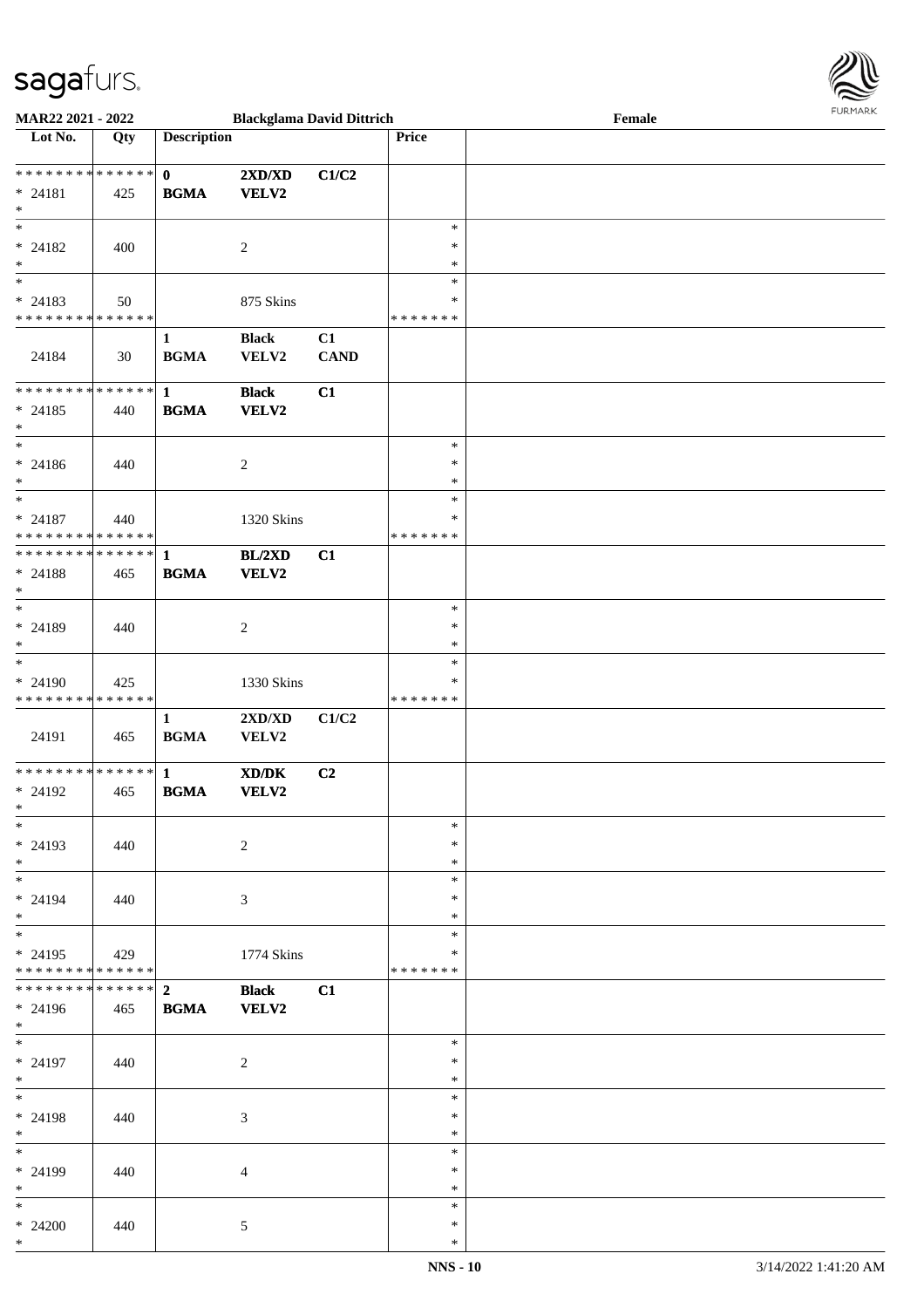

| MAR22 2021 - 2022                          |     |                    | <b>Blackglama David Dittrich</b> |       |                    | Female | <b>FURMARK</b> |
|--------------------------------------------|-----|--------------------|----------------------------------|-------|--------------------|--------|----------------|
| Lot No.                                    | Qty | <b>Description</b> |                                  |       | Price              |        |                |
|                                            |     |                    |                                  |       |                    |        |                |
| $\ast$                                     |     | $\overline{2}$     | <b>Black</b>                     | C1    | $\ast$             |        |                |
| * 24201                                    | 440 | <b>BGMA</b>        | VELV2                            |       | $\ast$             |        |                |
| $\ast$<br>$\ast$                           |     |                    |                                  |       | $\ast$<br>$\ast$   |        |                |
| $* 24202$                                  | 440 |                    | $\tau$                           |       | $\ast$             |        |                |
| $\ast$                                     |     |                    |                                  |       | $\ast$             |        |                |
| $\overline{\ast}$                          |     |                    |                                  |       | $\ast$             |        |                |
| $* 24203$                                  | 440 |                    | $\,8\,$                          |       | $\ast$             |        |                |
| $\ast$                                     |     |                    |                                  |       | $\ast$             |        |                |
| $\ast$                                     |     |                    |                                  |       | $\ast$             |        |                |
| $* 24204$                                  | 446 |                    | 3991 Skins                       |       | $\ast$             |        |                |
| * * * * * * * * * * * * * *                |     |                    |                                  |       | * * * * * * *      |        |                |
| * * * * * * * * * * * * * * *              |     | $\overline{2}$     | BL/2XD                           | C1    |                    |        |                |
| $* 24205$<br>$\ast$                        | 465 | <b>BGMA</b>        | <b>VELV2</b>                     |       |                    |        |                |
| $\ast$                                     |     |                    |                                  |       | $\ast$             |        |                |
| $* 24206$                                  | 440 |                    | $\overline{c}$                   |       | $\ast$             |        |                |
| $\ast$                                     |     |                    |                                  |       | $\ast$             |        |                |
| $\ast$                                     |     |                    |                                  |       | $\ast$             |        |                |
| $* 24207$                                  | 139 |                    | 1044 Skins                       |       | $\ast$             |        |                |
| * * * * * * * * * * * * * *                |     |                    |                                  |       | * * * * * * *      |        |                |
| ******** <mark>******</mark>               |     | $\mathbf{2}$       | 2XD                              | C1    |                    |        |                |
| $* 24208$                                  | 465 | <b>BGMA</b>        | VELV2                            |       |                    |        |                |
| $\ast$<br>$\overline{\phantom{0}}$         |     |                    |                                  |       |                    |        |                |
|                                            |     |                    |                                  |       | $\ast$<br>$\ast$   |        |                |
| * 24209<br>$\ast$                          | 440 |                    | $\overline{c}$                   |       | $\ast$             |        |                |
| $\overline{\phantom{a}^*}$                 |     |                    |                                  |       | $\ast$             |        |                |
| $* 24210$                                  | 45  |                    | 950 Skins                        |       | $\ast$             |        |                |
| * * * * * * * * * * * * * *                |     |                    |                                  |       | * * * * * * *      |        |                |
| ******** <mark>******</mark>               |     | $\overline{2}$     | 2XD                              | C1    |                    |        |                |
| $* 24211$                                  | 465 | <b>BGMA</b>        | <b>VELV2</b>                     |       |                    |        |                |
| $\ast$                                     |     |                    |                                  |       |                    |        |                |
| $\ast$                                     |     |                    |                                  |       | $\ast$             |        |                |
| $* 24212$                                  | 440 |                    | 2                                |       | $\ast$             |        |                |
| $\ast$<br>$\ast$                           |     |                    |                                  |       | $\ast$<br>$\ast$   |        |                |
| $* 24213$                                  | 440 |                    |                                  |       | $\ast$             |        |                |
| $\ast$                                     |     |                    | 3                                |       | $\ast$             |        |                |
| $\ast$                                     |     |                    |                                  |       | $\ast$             |        |                |
| $* 24214$                                  | 440 |                    | $\overline{4}$                   |       | $\ast$             |        |                |
| $\ast$                                     |     |                    |                                  |       | $\ast$             |        |                |
| $\overline{\phantom{0}}$                   |     |                    |                                  |       | $\ast$             |        |                |
| $* 24215$                                  | 440 |                    | 5                                |       | ∗                  |        |                |
| $\ast$                                     |     |                    |                                  |       | $\ast$             |        |                |
| $\overline{\phantom{0}}$                   |     |                    |                                  |       | $\ast$             |        |                |
| $* 24216$<br>$\ast$                        | 440 |                    | 6                                |       | $\ast$             |        |                |
| $\overline{\phantom{0}}$                   |     |                    |                                  |       | $\ast$<br>$\ast$   |        |                |
| $* 24217$                                  | 394 |                    | 3059 Skins                       |       | $\ast$             |        |                |
| * * * * * * * * * * * * * *                |     |                    |                                  |       | * * * * * * *      |        |                |
| ******** <mark>******</mark>               |     | $\overline{2}$     | 2XD/XD                           | C1/C2 |                    |        |                |
| $* 24218$                                  | 465 | <b>BGMA</b>        | <b>VELV2</b>                     |       |                    |        |                |
| $*$                                        |     |                    |                                  |       |                    |        |                |
| $\ast$                                     |     |                    |                                  |       | $\ast$             |        |                |
| $* 24219$                                  | 440 |                    | $\overline{2}$                   |       | $\ast$             |        |                |
| $\ast$                                     |     |                    |                                  |       | $\ast$             |        |                |
| $\ast$                                     |     |                    |                                  |       | $\ast$             |        |                |
| $* 24220$<br>* * * * * * * * * * * * * * * | 482 |                    | 1387 Skins                       |       | ∗<br>* * * * * * * |        |                |
|                                            |     |                    |                                  |       |                    |        |                |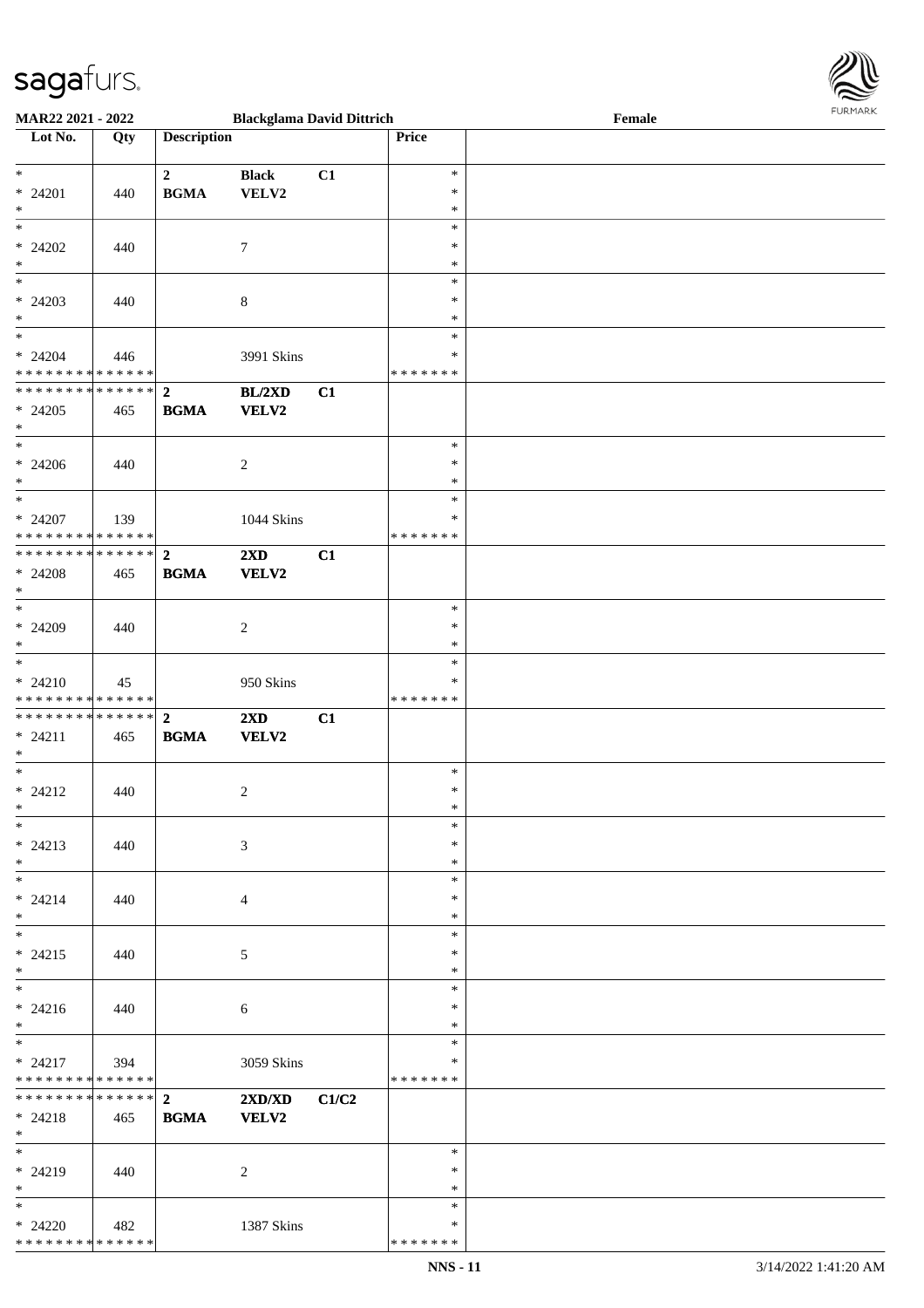

| MAR22 2021 - 2022                        |     |                             | <b>Blackglama David Dittrich</b>          |                |                    | Female | <b>FURMARK</b> |
|------------------------------------------|-----|-----------------------------|-------------------------------------------|----------------|--------------------|--------|----------------|
| Lot No.                                  | Qty | <b>Description</b>          |                                           |                | Price              |        |                |
| **************                           |     | $\mathbf{2}$                | XD/DK                                     | C <sub>2</sub> |                    |        |                |
| $* 24221$<br>$\ast$                      | 465 | <b>BGMA</b>                 | <b>VELV2</b>                              |                |                    |        |                |
| $\ast$                                   |     |                             |                                           |                | $\ast$             |        |                |
| $* 24222$<br>$\ast$                      | 440 |                             | $\sqrt{2}$                                |                | $\ast$<br>$\ast$   |        |                |
| $\ast$                                   |     |                             |                                           |                | $\ast$             |        |                |
| $* 24223$<br>$\ast$                      | 440 |                             | 3                                         |                | $\ast$<br>$\ast$   |        |                |
| $\ast$                                   |     |                             |                                           |                | $\ast$             |        |                |
| $* 24224$<br>$\ast$                      | 440 |                             | $\overline{4}$                            |                | $\ast$<br>$\ast$   |        |                |
| $\ast$                                   |     |                             |                                           |                | $\ast$             |        |                |
| $* 24225$<br>* * * * * * * * * * * * * * | 281 |                             | 2066 Skins                                |                | ∗<br>*******       |        |                |
|                                          |     |                             | 2XD/XD                                    | C1/C2          |                    |        |                |
| $* 24226$<br>$\ast$                      | 525 | <b>BGMA</b>                 | VELV2                                     |                |                    |        |                |
| $*$                                      |     |                             |                                           |                | $\ast$             |        |                |
| $* 24227$<br>* * * * * * * * * * * * * * | 530 |                             | 1055 Skins                                |                | *<br>* * * * * * * |        |                |
| 24228                                    | 274 | $\mathbf{3}$<br><b>BGMA</b> | $2{\bf X}{\bf D}/{\bf X}{\bf D}$<br>VELV2 | C1/C2          |                    |        |                |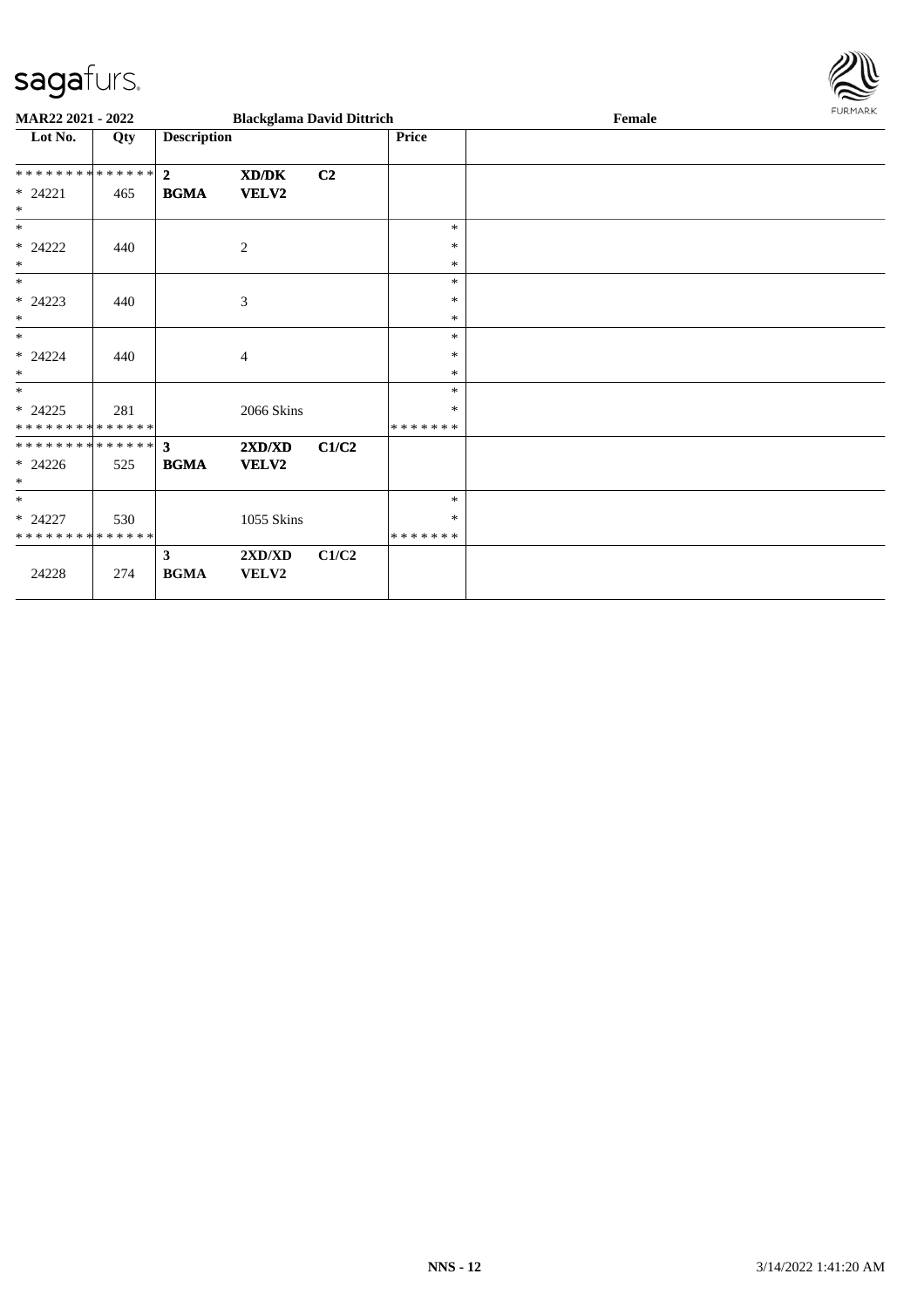

| <b>MAR22 2021 - 2022</b>                   |             |                    | <b>Blackglama E&amp;M Dittrich</b> |                |               | Female |  |
|--------------------------------------------|-------------|--------------------|------------------------------------|----------------|---------------|--------|--|
| Lot No.                                    | Qty         | <b>Description</b> |                                    |                | Price         |        |  |
|                                            |             |                    |                                    |                |               |        |  |
|                                            |             | 20                 | $2{\bf X}{\bf D}/{\bf X}{\bf D}$   | C1/C2          |               |        |  |
| 24241                                      | 81          | <b>BGMA</b>        | VELV2                              |                |               |        |  |
|                                            |             |                    |                                    |                |               |        |  |
| * * * * * * * * <mark>* * * * * * *</mark> |             | $\mathbf{0}$       | BL/2XD                             | C1             |               |        |  |
| $* 24242$                                  | 425         | <b>BGMA</b>        | <b>VELV2</b>                       |                |               |        |  |
| $\ast$                                     |             |                    |                                    |                |               |        |  |
| $*$                                        |             |                    |                                    |                | $\ast$        |        |  |
| $* 24243$                                  | 400         |                    |                                    |                | $\ast$        |        |  |
| $\ast$                                     |             |                    | $\overline{c}$                     |                | $\ast$        |        |  |
| $\ddot{x}$                                 |             |                    |                                    |                | $\ast$        |        |  |
|                                            |             |                    |                                    |                |               |        |  |
| $* 24244$                                  | 160         |                    | 985 Skins                          |                | $\ast$        |        |  |
| * * * * * * * * <mark>* * * * * *</mark>   |             |                    |                                    |                | * * * * * * * |        |  |
| * * * * * * * * <mark>* * * * * * *</mark> |             | $\mathbf 0$        | XD/DK                              | C2             |               |        |  |
| $* 24245$                                  | 425         | <b>BGMA</b>        | <b>VELV2</b>                       |                |               |        |  |
| $\ast$                                     |             |                    |                                    |                |               |        |  |
| $\ast$                                     |             |                    |                                    |                | $\ast$        |        |  |
| $* 24246$                                  | 229         |                    | 654 Skins                          |                | $\ast$        |        |  |
| * * * * * * * * <mark>* * * * * * *</mark> |             |                    |                                    |                | * * * * * * * |        |  |
|                                            |             | $\mathbf{1}$       | <b>Black</b>                       | C1             |               |        |  |
| 24247                                      | 30          | <b>BGMA</b>        | VELV2                              | <b>TOP</b>     |               |        |  |
|                                            |             |                    |                                    |                |               |        |  |
| * * * * * * * * <mark>* * * * * * *</mark> |             | $\mathbf{1}$       | <b>Black</b>                       | C1             |               |        |  |
| $* 24248$                                  | 465         | <b>BGMA</b>        | <b>VELV2</b>                       |                |               |        |  |
| $\ast$                                     |             |                    |                                    |                |               |        |  |
|                                            |             |                    |                                    |                | $\ast$        |        |  |
| $* 24249$                                  |             |                    |                                    |                | $\ast$        |        |  |
| $\ast$                                     | 440         |                    | $\overline{c}$                     |                | $\ast$        |        |  |
| $\ast$                                     |             |                    |                                    |                |               |        |  |
|                                            |             |                    |                                    |                | $\ast$        |        |  |
| $* 24250$                                  | 440         |                    | 3                                  |                | $\ast$        |        |  |
| $\ast$                                     |             |                    |                                    |                | $\ast$        |        |  |
| $\ast$                                     |             |                    |                                    |                | $\ast$        |        |  |
| $* 24251$                                  | 440         |                    | 4                                  |                | $\ast$        |        |  |
| $\ast$                                     |             |                    |                                    |                | $\ast$        |        |  |
| $\ast$                                     |             |                    |                                    |                | $\ast$        |        |  |
| $* 24252$                                  | 440         |                    | 5                                  |                | $\ast$        |        |  |
| $\ast$                                     |             |                    |                                    |                | $\ast$        |        |  |
| $*$                                        |             |                    |                                    |                | $\ast$        |        |  |
| $*$ 24253                                  | $\vert$ 178 |                    | 2403 Skins                         |                | $\ast$        |        |  |
| * * * * * * * * * * * * * * <mark>*</mark> |             |                    |                                    |                | * * * * * * * |        |  |
|                                            |             |                    | $2\mathbf{X}\mathbf{D}$            | C1             |               |        |  |
| $* 24254$                                  | 465         | <b>BGMA</b>        | <b>VELV2</b>                       |                |               |        |  |
| $\ast$                                     |             |                    |                                    |                |               |        |  |
| $\ast$                                     |             |                    |                                    |                | $\ast$        |        |  |
|                                            |             |                    |                                    |                | $\ast$        |        |  |
| $* 24255$<br>$\ast$                        | 440         |                    | 2                                  |                | $\ast$        |        |  |
| $\ddot{x}$                                 |             |                    |                                    |                |               |        |  |
|                                            |             |                    |                                    |                | $\ast$        |        |  |
| $* 24256$                                  | 440         |                    | 3                                  |                | $\ast$        |        |  |
| $*$                                        |             |                    |                                    |                | $\ast$        |        |  |
| $*$ $-$                                    |             |                    |                                    |                | $\ast$        |        |  |
| $* 24257$                                  | 440         |                    | $\overline{4}$                     |                | $\ast$        |        |  |
| $*$                                        |             |                    |                                    |                | $\ast$        |        |  |
| $*$ $-$                                    |             |                    |                                    |                | $\ast$        |        |  |
| $* 24258$                                  | 440         |                    | 5                                  |                | $\ast$        |        |  |
| $*$                                        |             |                    |                                    |                | $\ast$        |        |  |
| $*$ $-$                                    |             |                    |                                    |                | $\ast$        |        |  |
| $*24259$                                   | 297         |                    | 2522 Skins                         |                | $\ast$        |        |  |
| * * * * * * * * * * * * * *                |             |                    |                                    |                | * * * * * * * |        |  |
|                                            |             |                    | XD/DK                              | C <sub>2</sub> |               |        |  |
| $* 24260$                                  | 465         | <b>BGMA</b>        | <b>VELV2</b>                       |                |               |        |  |
|                                            |             |                    |                                    |                |               |        |  |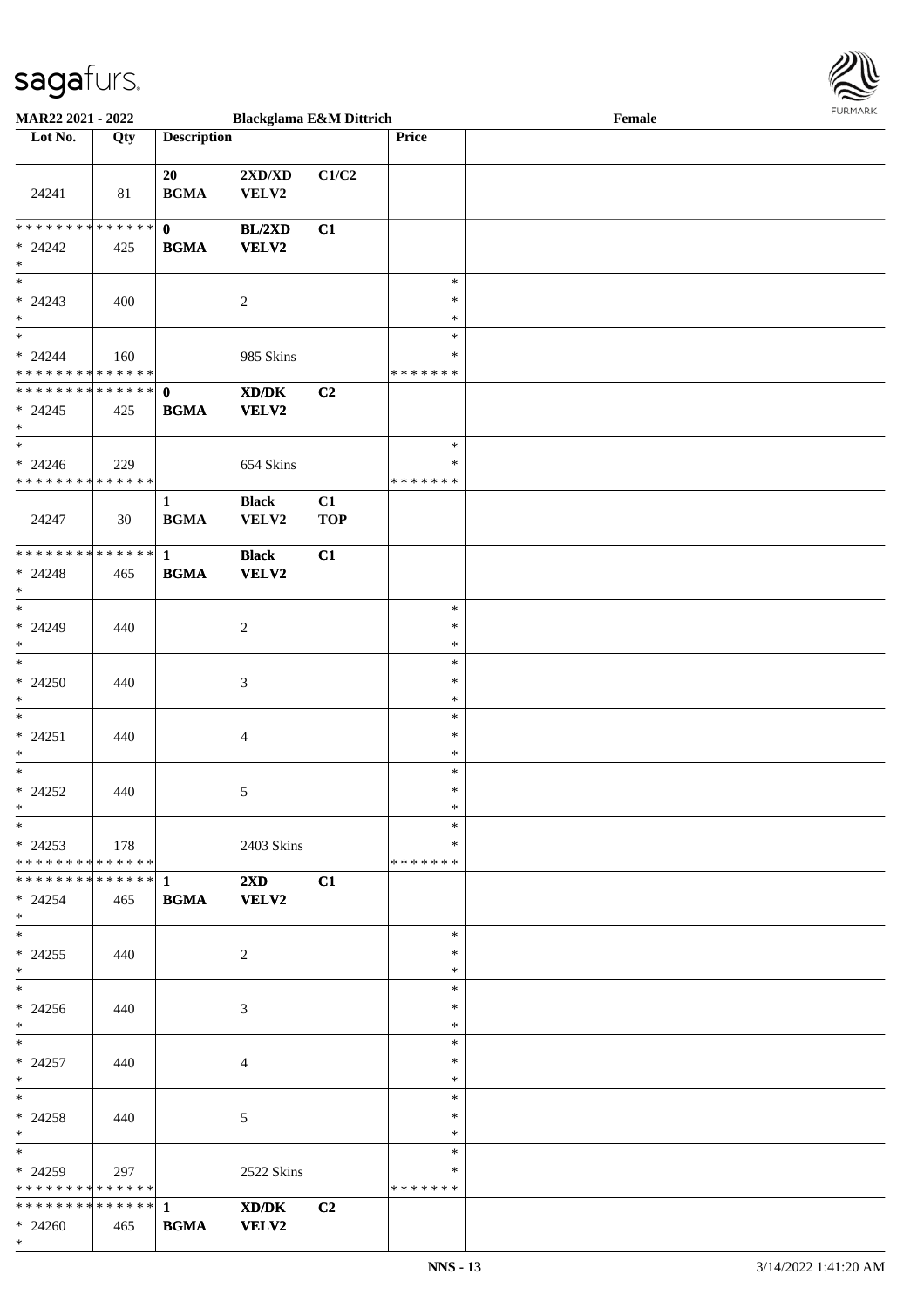

| MAR22 2021 - 2022                                                          |     |                            | <b>Blackglama E&amp;M Dittrich</b> |       |                                       | Female | <b>FURPIARA</b> |
|----------------------------------------------------------------------------|-----|----------------------------|------------------------------------|-------|---------------------------------------|--------|-----------------|
| Lot No.                                                                    | Qty | <b>Description</b>         |                                    |       | Price                                 |        |                 |
| $*$<br>$* 24261$<br>$\ast$                                                 | 440 | 1<br><b>BGMA</b>           | XD/DK<br>VELV2                     | C2    | $\ast$<br>$\ast$<br>$\ast$            |        |                 |
| $* 24262$<br>* * * * * * * * * * * * * * <mark>*</mark><br>************* 2 | 176 |                            | 1081 Skins                         |       | $\ast$<br>*<br>* * * * * * *          |        |                 |
| $*$ 24263<br>$\ast$<br>$*$                                                 | 465 | <b>BGMA</b>                | <b>Black</b><br><b>VELV2</b>       | C1    | $\ast$                                |        |                 |
| $* 24264$<br>$*$                                                           | 440 |                            | 2                                  |       | ∗<br>*<br>$\ast$                      |        |                 |
| $* 24265$<br>* * * * * * * * <mark>* * * * * * *</mark>                    | 440 |                            | 1345 Skins                         |       | ∗<br>* * * * * * *                    |        |                 |
| $* 24266$<br>$*$<br>$\ddot{x}$                                             | 465 | <b>BGMA</b>                | BL/2XD<br><b>VELV2</b>             | C1    |                                       |        |                 |
| $* 24267$<br>$\ast$<br>$\ast$                                              | 440 |                            | 2                                  |       | $\ast$<br>$\ast$<br>$\ast$            |        |                 |
| $* 24268$<br>$\ast$                                                        | 440 |                            | 3                                  |       | $\ast$<br>$\ast$<br>$\ast$            |        |                 |
| $*$<br>$* 24269$<br>$*$<br>$*$                                             | 440 |                            | $\overline{4}$                     |       | $\ast$<br>$\ast$<br>$\ast$            |        |                 |
| $* 24270$<br>* * * * * * * * <mark>* * * * * * *</mark>                    | 298 |                            | 2083 Skins                         |       | $\ast$<br>∗<br>* * * * * * *          |        |                 |
| $* 24271$<br>$\ast$<br>$\ast$                                              | 465 | <b>BGMA</b>                | $2\mathbf{X}\mathbf{D}$<br>VELV2   | C1    |                                       |        |                 |
| $* 24272$<br>$\ast$<br>$\ast$                                              | 440 |                            | 2                                  |       | $\ast$<br>$\ast$<br>$\star$<br>$\ast$ |        |                 |
| $* 24273$<br>$\ast$<br>$\ast$                                              | 440 |                            | 3                                  |       | $\ast$<br>$\ast$                      |        |                 |
| $* 24274$<br>* * * * * * * * * * * * * * <mark>*</mark>                    | 207 |                            | 1552 Skins                         |       | $\ast$<br>*<br>* * * * * * *          |        |                 |
| $* 24275$<br>$\ast$                                                        | 465 | <b>BGMA</b>                | XD/DK<br><b>VELV2</b>              | C2    |                                       |        |                 |
| $\ast$<br>$* 24276$<br>$\ast$                                              | 440 |                            | 2                                  |       | $\ast$<br>*<br>*                      |        |                 |
| $\ast$<br>$* 24277$<br>* * * * * * * * * * * * * * *                       | 130 |                            | 1035 Skins                         |       | $\ast$<br>∗<br>* * * * * * *          |        |                 |
| 24278                                                                      | 295 | $3^{\circ}$<br><b>BGMA</b> | 2XD/XD<br>VELV2                    | C1/C2 |                                       |        |                 |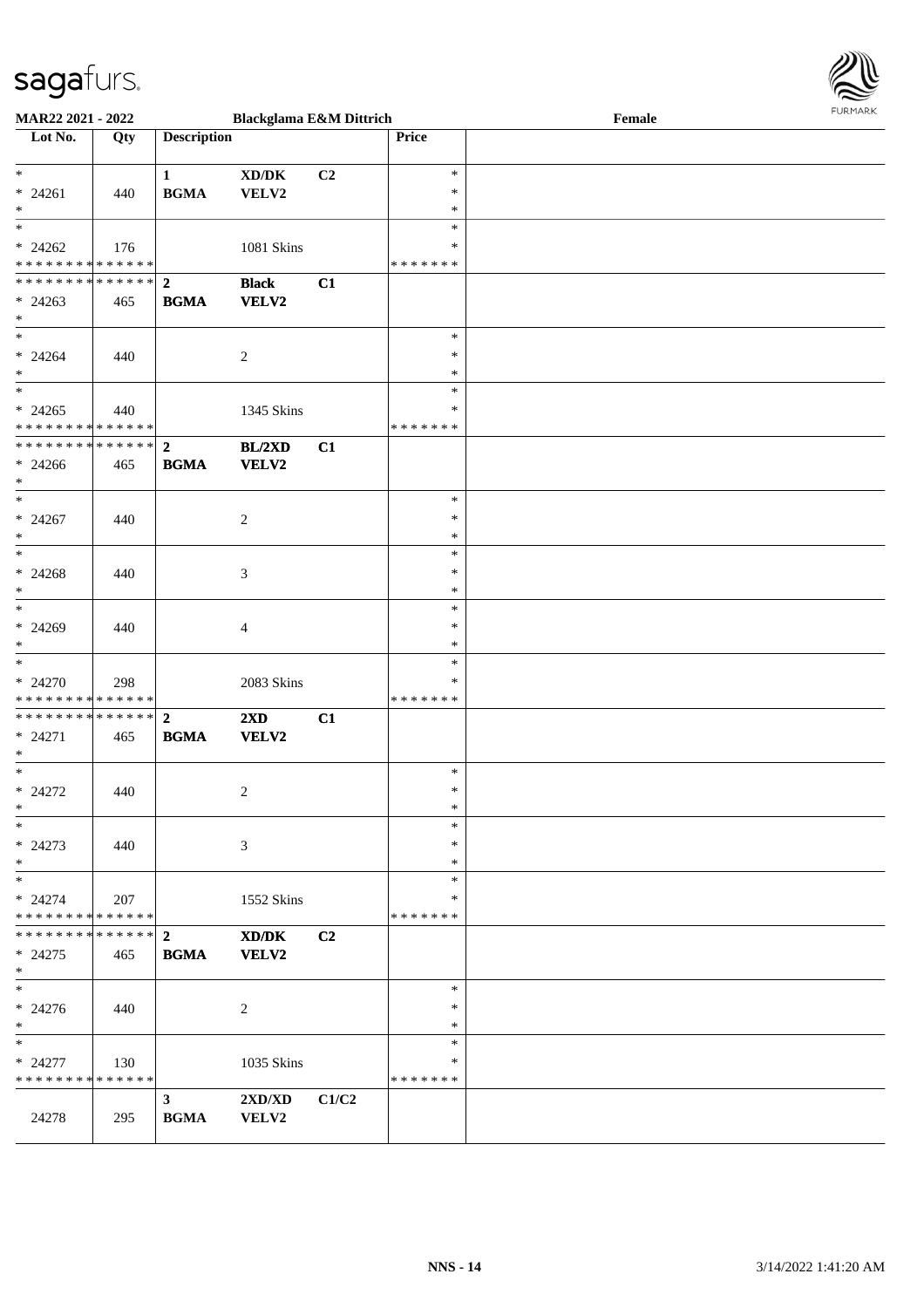

| <b>MAR22 2021 - 2022</b>                         |                   |                               | <b>Blackglama Patrick</b>    |                   |                                   | Female |  |
|--------------------------------------------------|-------------------|-------------------------------|------------------------------|-------------------|-----------------------------------|--------|--|
| Lot No.                                          | $\overline{Q}$ ty | <b>Description</b>            |                              |                   | Price                             |        |  |
|                                                  |                   |                               |                              |                   |                                   |        |  |
| 24281                                            | 30                | $\mathbf{1}$<br><b>BGMA</b>   | <b>Black</b><br>VELV2        | C1<br><b>CAND</b> |                                   |        |  |
| ******** <mark>******</mark><br>$* 24282$<br>$*$ | 440               | $\mathbf{1}$<br><b>BGMA</b>   | <b>Black</b><br>VELV2        | C1                |                                   |        |  |
| $* 24283$<br>$*$                                 | 440               |                               | $\overline{2}$               |                   | $\ast$<br>$\ast$<br>$\ast$        |        |  |
| $* 24284$<br>$*$                                 | 440               |                               | $\sqrt{3}$                   |                   | $\ast$<br>$\ast$<br>$\ast$        |        |  |
| $* 24285$<br>$*$                                 | 440               |                               | $\overline{4}$               |                   | $\ast$<br>$\ast$<br>$\ast$        |        |  |
| $\overline{\phantom{0}}$<br>$* 24286$<br>$*$     | 440               |                               | $\sqrt{5}$                   |                   | $\ast$<br>$\ast$<br>$\ast$        |        |  |
| $\overline{\phantom{0}}$<br>$* 24287$<br>$*$     | 440               |                               | $\sqrt{6}$                   |                   | $\ast$<br>$\ast$<br>$\ast$        |        |  |
| $* 24288$<br>$*$                                 | 440               |                               | $\tau$                       |                   | $\ast$<br>$\ast$<br>$\ast$        |        |  |
| $* 24289$<br>$*$                                 | 440               |                               | $\,8\,$                      |                   | $\ast$<br>$\ast$<br>$\ast$        |        |  |
| $* 24290$<br>$*$                                 | 440               |                               | $\overline{9}$               |                   | $\ast$<br>$\ast$<br>$\ast$        |        |  |
| $*$<br>$* 24291$<br>$*$                          | 440               |                               | $10\,$                       |                   | $\ast$<br>$\ast$<br>$\ast$        |        |  |
| $*$<br>$* 24292$<br>$*$                          | 440               |                               | $11\,$                       |                   | $\ast$<br>$\ast$<br>$\ast$        |        |  |
| $*$<br>$* 24293$<br>$*$                          | 440               |                               | 12                           |                   | $\ast$<br>$\ast$<br>$\ast$        |        |  |
| $* 24294$<br>$*$                                 | 440               |                               | 13                           |                   | $\ast$<br>$\ast$<br>$\ast$        |        |  |
| $* 24295$<br>$*$                                 | 440               |                               | 14                           |                   | $\ast$<br>$\ast$<br>$\ast$        |        |  |
| $*$<br>$* 24296$<br>$*$                          | 440               |                               | 15                           |                   | $\ast$<br>$\ast$<br>$\ast$        |        |  |
| $*$<br>$* 24297$<br>$*$                          | 410               |                               | 16                           |                   | $\ast$<br>$\ast$<br>$\ast$        |        |  |
| * 24298<br>* * * * * * * * * * * * * * *         | 161               |                               | 7171 Skins                   |                   | $\ast$<br>$\ast$<br>* * * * * * * |        |  |
| * * * * * * * * * * * * * * *<br>* 24299<br>$*$  | 465               | 2 <sup>7</sup><br><b>BGMA</b> | <b>Black</b><br><b>VELV2</b> | C1                |                                   |        |  |
| $*$ $*$<br>$* 24300$<br>$\ast$                   | 440               |                               | $\overline{2}$               |                   | $\ast$<br>$\ast$<br>$\ast$        |        |  |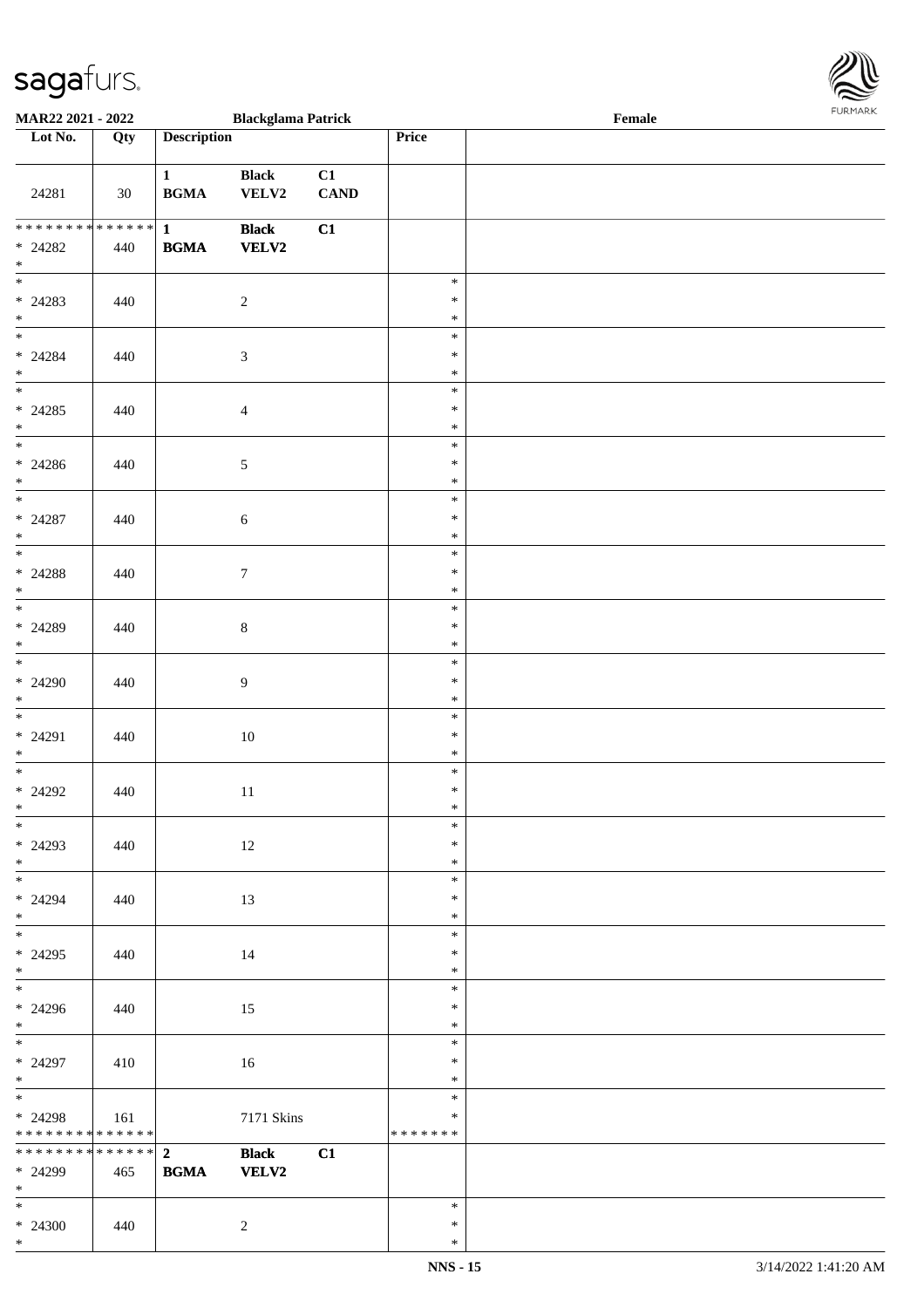# $\mathsf{Sagg}$   $\mathsf{H}(\mathsf{LTS}_n)$  **Blackglama Patrick**

| <b>MAR22 2021 - 2022</b>                         |     |                                                                       | Blackglama Patrick    |    |                            | Female |
|--------------------------------------------------|-----|-----------------------------------------------------------------------|-----------------------|----|----------------------------|--------|
| Lot No.                                          | Qty | <b>Description</b>                                                    |                       |    | Price                      |        |
| $\overline{\ast}$<br>$* 24301$<br>$*$            | 440 | $\overline{\mathbf{2}}$<br>$\mathbf{B}\mathbf{G}\mathbf{M}\mathbf{A}$ | <b>Black</b><br>VELV2 | C1 | $\ast$<br>$\ast$<br>$\ast$ |        |
| $\overline{\ast}$<br>$* 24302$<br>$*$            | 440 |                                                                       | $\overline{4}$        |    | $\ast$<br>$\ast$<br>$\ast$ |        |
| $\overline{\mathbf{r}}$<br>$* 24303$<br>$*$<br>* | 440 |                                                                       | $\mathfrak{S}$        |    | $\ast$<br>$\ast$<br>$\ast$ |        |
| $* 24304$<br>$*$                                 | 440 |                                                                       | $\sqrt{6}$            |    | $\ast$<br>$\ast$<br>$\ast$ |        |
| $* 24305$<br>$*$                                 | 440 |                                                                       | $7\phantom{.0}$       |    | $\ast$<br>$\ast$<br>$\ast$ |        |
| $* 24306$<br>$*$                                 | 440 |                                                                       | $\,8\,$               |    | $\ast$<br>$\ast$<br>$\ast$ |        |
| $*$<br>$* 24307$<br>$*$                          | 440 |                                                                       | 9                     |    | $\ast$<br>$\ast$<br>$\ast$ |        |
| $\overline{\mathbf{r}}$<br>$* 24308$<br>$*$      | 440 |                                                                       | $10\,$                |    | $\ast$<br>$\ast$<br>$\ast$ |        |
| $\ddot{x}$<br>$* 24309$                          | 440 |                                                                       | 11                    |    | $\ast$<br>$\ast$<br>$\ast$ |        |
| $*$<br>$* 24310$<br>$*$                          | 440 |                                                                       | 12                    |    | $\ast$<br>$\ast$<br>$\ast$ |        |
| $* 24311$<br>$*$                                 | 440 |                                                                       | 13                    |    | $\ast$<br>$\ast$<br>$\ast$ |        |
| $* 24312$<br>$*$                                 | 440 |                                                                       | 14                    |    | $\ast$<br>$\ast$<br>$\ast$ |        |
| $*$<br>$* 24313$<br>$\ast$                       | 440 |                                                                       | 15                    |    | $\ast$<br>$\ast$<br>$\ast$ |        |
| $*$<br>$* 24314$<br>$*$                          | 440 |                                                                       | 16                    |    | $\ast$<br>$\ast$<br>$\ast$ |        |
| $*$<br>$* 24315$                                 | 440 |                                                                       | 17                    |    | $\ast$<br>$\ast$<br>$\ast$ |        |
| * $*$<br>$* 24316$                               | 440 |                                                                       | 18                    |    | $\ast$<br>$\ast$<br>$\ast$ |        |
| $*$<br>$*$<br>$* 24317$<br>$*$                   | 440 |                                                                       | 19                    |    | $\ast$<br>$\ast$<br>$\ast$ |        |
| $*$<br>$* 24318$<br>$*$                          | 440 |                                                                       | 20                    |    | $\ast$<br>$\ast$<br>$\ast$ |        |
| $* 24319$<br>$*$                                 | 440 |                                                                       | 21                    |    | $\ast$<br>$\ast$<br>$\ast$ |        |
| $\ast$<br>$* 24320$                              | 440 |                                                                       | 22                    |    | $\ast$<br>$\ast$           |        |

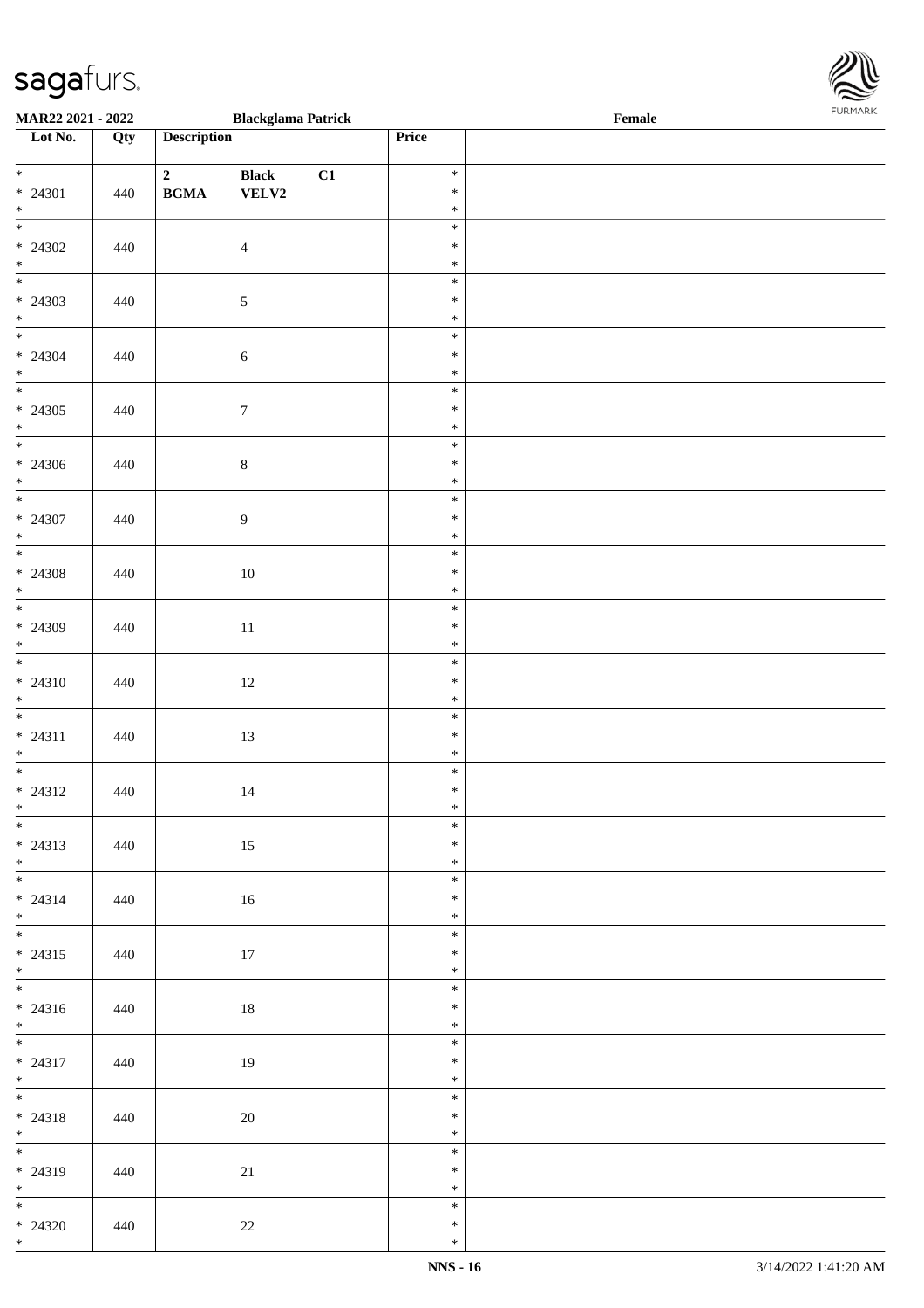| <b>MAR22 2021 - 2022</b>                                     |     |                                            | <b>Blackglama Patrick</b>               |    |                             | Female |  |
|--------------------------------------------------------------|-----|--------------------------------------------|-----------------------------------------|----|-----------------------------|--------|--|
| Lot No.                                                      | Qty | <b>Description</b>                         |                                         |    | <b>Price</b>                |        |  |
| $*$                                                          |     | $\overline{2}$                             | <b>Black</b>                            | C1 | $\ast$                      |        |  |
| $* 24321$<br>$*$                                             | 440 | <b>BGMA</b>                                | VELV2                                   |    | $\ast$<br>$\ast$            |        |  |
| $\overline{\mathbf{r}}$<br>$* 24322$<br>$*$                  | 440 |                                            | 24                                      |    | $\ast$<br>$\ast$<br>$\ast$  |        |  |
| $* 24323$<br>$*$                                             | 440 |                                            | 25                                      |    | $\ast$<br>$\ast$<br>$\ast$  |        |  |
| $*$<br>$* 24324$<br>$*$                                      | 440 |                                            | 26                                      |    | $\ast$<br>$\ast$<br>$\ast$  |        |  |
| $* 24325$<br>$*$                                             | 440 |                                            | 27                                      |    | $\ast$<br>$\ast$<br>$\ast$  |        |  |
| $* 24326$<br>$\ast$                                          | 440 |                                            | $28\,$                                  |    | $\ast$<br>$\ast$<br>$\ast$  |        |  |
| $* 24327$<br>$*$                                             | 440 |                                            | 29                                      |    | $\ast$<br>$\ast$<br>$\ast$  |        |  |
| $\overline{\ast}$<br>$* 24328$<br>$\ast$                     | 440 |                                            | $30\,$                                  |    | $\ast$<br>$\ast$<br>$\ast$  |        |  |
| $\overline{\phantom{0}}$<br>$* 24329$<br>$*$                 | 440 |                                            | 31                                      |    | $\ast$<br>$\ast$<br>$\ast$  |        |  |
| $*$<br>$* 24330$<br>* * * * * * * * <mark>* * * * * *</mark> | 148 |                                            | 13813 Skins                             |    | $\ast$<br>$\ast$<br>******* |        |  |
| $* 24331$<br>$*$                                             | 465 | $\mathbf{B}\mathbf{G}\mathbf{M}\mathbf{A}$ | $2\mathbf{X}\mathbf{D}$<br><b>VELV2</b> | C1 |                             |        |  |
| $* 24332$<br>$*$                                             | 440 |                                            | 2                                       |    | $\ast$<br>$\ast$<br>$\ast$  |        |  |
| $\overline{\ast}$<br>$* 24333$<br>$*$                        | 440 |                                            | $\mathfrak{Z}$                          |    | $\ast$<br>$\ast$<br>$\ast$  |        |  |
| $\overline{\ast}$<br>$* 24334$<br>$\ast$                     | 440 |                                            | $\overline{4}$                          |    | $\ast$<br>$\ast$<br>$\ast$  |        |  |
| $\ddot{x}$<br>$* 24335$<br>$\ast$                            | 440 |                                            | $5\overline{)}$                         |    | $\ast$<br>$\ast$<br>$\ast$  |        |  |
| $\overline{\mathbf{r}}$<br>$* 24336$<br>$*$                  | 440 |                                            | 6                                       |    | $\ast$<br>$\ast$<br>$\ast$  |        |  |
| $*$<br>$* 24337$<br>$*$                                      | 440 |                                            | $7\phantom{.0}$                         |    | $\ast$<br>$\ast$<br>$\ast$  |        |  |
| $*$<br>$* 24338$<br>$*$ $-$                                  | 440 |                                            | 8                                       |    | $\ast$<br>$\ast$<br>$\ast$  |        |  |
| $\overline{\mathbf{r}}$<br>$* 24339$<br>$*$                  | 440 |                                            | 9                                       |    | $\ast$<br>$\ast$<br>$\ast$  |        |  |
| $\overline{\mathbf{r}}$<br>$* 24340$<br>$\ast$               | 440 |                                            | 10                                      |    | $\ast$<br>$\ast$<br>$\ast$  |        |  |